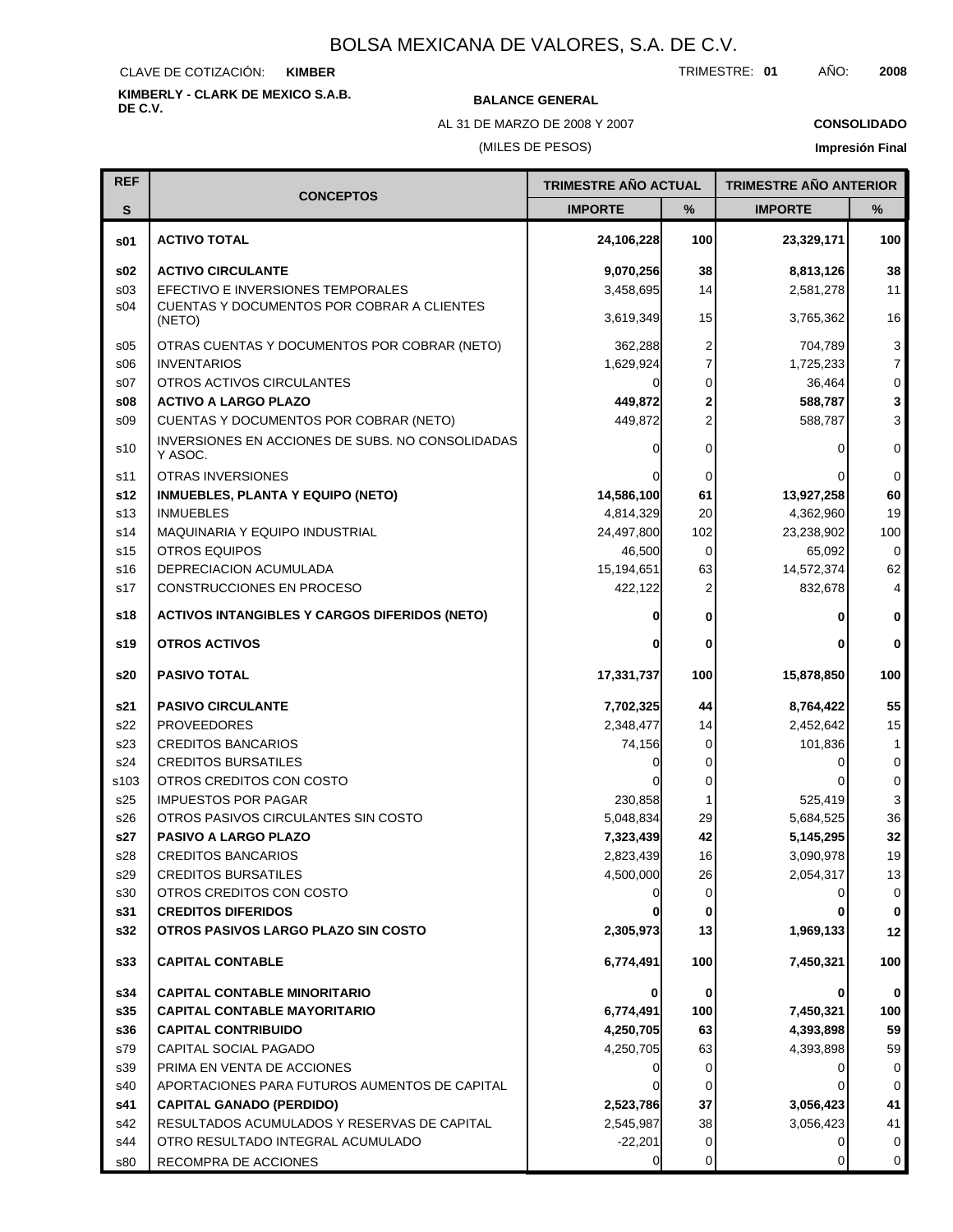## **KIMBERLY - CLARK DE MEXICO S.A.B.** CLAVE DE COTIZACIÓN: **KIMBER**

**BALANCE GENERAL** 

TRIMESTRE: **01** AÑO: **2008**

DESGLOSE DE PRINCIPALES CONCEPTOS

#### (MILES DE PESOS)

#### **CONSOLIDADO**

| <b>REF</b> |                                                      | <b>TRIMESTRE AÑO ACTUAL</b> |          | <b>TRIMESTRE AÑO ANTERIOR</b> |                |
|------------|------------------------------------------------------|-----------------------------|----------|-------------------------------|----------------|
| S          | <b>CONCEPTOS</b>                                     | <b>IMPORTE</b>              | $\%$     | <b>IMPORTE</b>                | $\%$           |
| s03        | <b>EFECTIVO E INVERSIONES TEMPORALES</b>             | 3,458,695                   | 100      | 2,581,278                     | 100            |
| s46        | <b>EFECTIVO</b>                                      | 144.723                     | 4        | 159,538                       | 6              |
| s47        | <b>INVERSIONES TEMPORALES</b>                        | 3,313,972                   | 96       | 2,421,740                     | 94             |
| s07        | <b>OTROS ACTIVOS CIRCULANTES</b>                     | 0                           | 100      | 36,464                        | 100            |
| s81        | INSTRUMENTOS FINANCIEROS DERIVADOS                   | 0                           | 0        | 0                             | 0              |
| s82        | OPERACIONES DISCONTINUADAS                           | $\Omega$                    | 0        | 36,464                        | 100            |
| s83        | <b>OTROS</b>                                         | 0                           | $\Omega$ | 0                             | $\mathbf 0$    |
| s18        | <b>ACTIVOS INTANGIBLES Y CARGOS DIFERIDOS (NETO)</b> | 0                           | 100      | 0                             | 100            |
| s48        | <b>GASTOS AMORTIZABLES (NETO)</b>                    | 0                           | 0        | 0                             | 0              |
| s49        | <b>CREDITO MERCANTIL</b>                             | 0                           | $\Omega$ | 0                             | 0              |
| s51        | <b>OTROS</b>                                         | 0                           | $\Omega$ | 0                             | 0              |
| s19        | <b>OTROS ACTIVOS</b>                                 | 0                           | 100      | 0                             | 100            |
| s84        | ACTIVO INTANGIBLE POR OBLIGACIONES LABORALES         | 0                           | 0        | 0                             | 0              |
| s85        | INSTRUMENTOS FINANCIEROS DERIVADOS                   | 0                           | 0        | 0                             | $\overline{0}$ |
| s50        | <b>IMPUESTOS DIFERIDOS</b>                           | 0                           | 0        | 0                             | 0              |
| s86        | OPERACIONES DISCONTINUADAS                           | 0                           | 0        | 0                             | 0              |
| s87        | <b>OTROS</b>                                         | $\Omega$                    | $\Omega$ | 0                             | 0              |
| s21        | <b>PASIVO CIRCULANTE</b>                             | 7,702,325                   | 100      | 8,764,422                     | 100            |
| s52        | PASIVOS EN MONEDA EXTRANJERA                         | 1,324,701                   | 17       | 1,700,086                     | 19             |
| s53        | PASIVOS EN MONEDA NACIONAL                           | 6,377,624                   | 83       | 7,064,336                     | 81             |
| s26 l      | OTROS PASIVOS CIRCULANTES SIN COSTO                  | 5,048,834                   | 100      | 5,684,525                     | 100            |
| s88        | INSTRUMENTOS FINANCIEROS DERIVADOS                   | 0                           | 0        | 0                             | 0              |
| s89        | <b>INTERESES POR PAGAR</b>                           | 106,092                     | 2        | 103,441                       | $\mathbf 2$    |
| s68        | <b>PROVISIONES</b>                                   | 1,892,064                   | 37       | 1,865,899                     | 33             |
| s90        | OPERACIONES DISCONTINUADAS                           | 0                           | 0        | 667,545                       | 12             |
| s58        | OTROS PASIVOS CIRCULANTES                            | 3,050,678                   | 60       | 3,047,640                     | 54             |
| s27        | <b>PASIVO A LARGO PLAZO</b>                          | 7,323,439                   | 100      | 5,145,295                     | 100            |
| s59        | PASIVO EN MONEDA EXTRANJERA                          | 2,823,439                   | 39       | 3,090,978                     | 60             |
| s60        | PASIVO EN MONEDA NACIONAL                            | 4,500,000                   | 61       | 2,054,317                     | 40             |
| s31        | <b>CREDITOS DIFERIDOS</b>                            | 0                           | 100      | 0                             | 100            |
| s65        | <b>CREDITO MERCANTIL</b>                             | O                           | 0        | $\Omega$                      | $\Omega$       |
| s67        | <b>OTROS</b>                                         | 0                           | 0        | 0                             | 0              |
| s32        | OTROS PASIVOS LARGO PLAZO SIN COSTO                  | 2,305,973                   | 100      | 1,969,133                     | 100            |
| s66        | <b>IMPUESTOS DIFERIDOS</b>                           | 2,275,138                   | 99       | 1,969,133                     | 100            |
| s91        | PASIVOS LABORALES                                    | 0                           | 0        | 0                             | 0              |
| s92        | OPERACIONES DISCONTINUADAS                           | 0                           | 0        | 0                             | 0              |
| s69        | <b>OTROS PASIVOS</b>                                 | 30,835                      | 1        | 0                             | 0              |
| s79        | <b>CAPITAL SOCIAL PAGADO</b>                         | 4,250,705                   | 100      | 4,393,898                     | 100            |
| s37        | <b>NOMINAL</b>                                       | 9,105                       | 0        | 9,332                         | 0              |
| s38        | <b>ACTUALIZACION</b>                                 | 4,241,600                   | 100      | 4,384,566                     | 100            |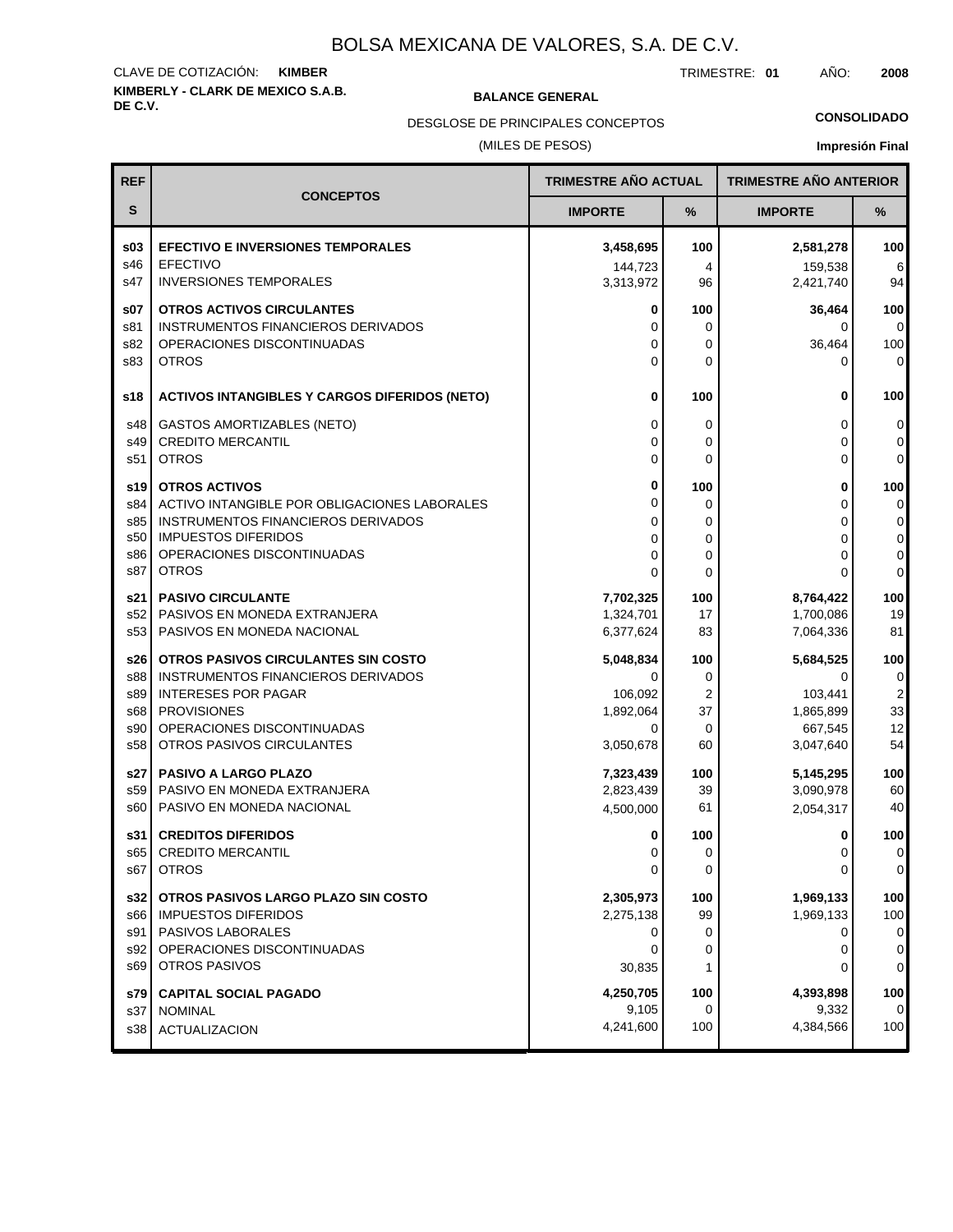## **KIMBERLY - CLARK DE MEXICO S.A.B.** CLAVE DE COTIZACIÓN: **KIMBER**

#### **BALANCE GENERAL**

TRIMESTRE: **01** AÑO: **2008**

#### **CONSOLIDADO**

DESGLOSE DE PRINCIPALES CONCEPTOS

#### (MILES DE PESOS)

| <b>REF</b> |                                                                                 | <b>TRIMESTRE AÑO ACTUAL</b> |          | <b>TRIMESTRE AÑO ANTERIOR</b> |                  |
|------------|---------------------------------------------------------------------------------|-----------------------------|----------|-------------------------------|------------------|
| S          | <b>CONCEPTOS</b>                                                                | <b>IMPORTE</b>              | $\%$     | <b>IMPORTE</b>                | %                |
| s42        | <b>RESULTADOS ACUMULADOS Y RESERVAS DE CAPITAL</b>                              | 2,545,987                   | 100      | 3,056,423                     | 100 <sub>l</sub> |
| s93        | <b>RESERVA LEGAL</b>                                                            | 645,822                     | 25       | 645,822                       | 21               |
| s43        | RESERVA PARA RECOMPRA DE ACCIONES                                               |                             | 0        | 757,342                       | 25               |
| s94        | OTRAS RESERVAS                                                                  |                             | 0        | 0                             | 0                |
| s95        | RESULTADO DE EJERCICIOS ANTERIORES                                              | 1,055,984                   | 41       | 686,576                       | 22               |
| s45        | RESULTADO DEL EJERCICIO                                                         | 844,181                     | 33       | 966,683                       | 32               |
| s44<br>s70 | OTRO RESULTADO INTEGRAL ACUMULADO<br>RESULTADO ACUMULADO POR POSICION MONETARIA | $-22.201$                   | 100<br>0 | ŋ                             | <b>100</b><br> 0 |
| s71        | RESULTADO POR TENENCIA DE ACTIVOS NO MONETARIOS                                 |                             | 0        |                               | $\overline{0}$   |
| s96        | EFECTO ACUMULADO POR CONVERSION                                                 |                             | 0        | $\Omega$                      | $\overline{0}$   |
| s97        | EFECTO ACUMULADO POR VALUACION DE INST. FIN.<br><b>DERIVADOS</b>                | $-22,201$                   | 100      | 0                             | $\overline{0}$   |
| s98        | RESULTADO POR IMPUESTOS DIFERIDOS                                               |                             | $\Omega$ | $\Omega$                      | $\overline{0}$   |
| s99        | AJUSTE AL PASIVO ADICIONAL DE OBLIGACIONES<br><b>LABORALES</b>                  |                             | 0        | 0                             | $\overline{0}$   |
|            | s100   OTROS                                                                    |                             | $\Omega$ | $\Omega$                      | $\overline{0}$   |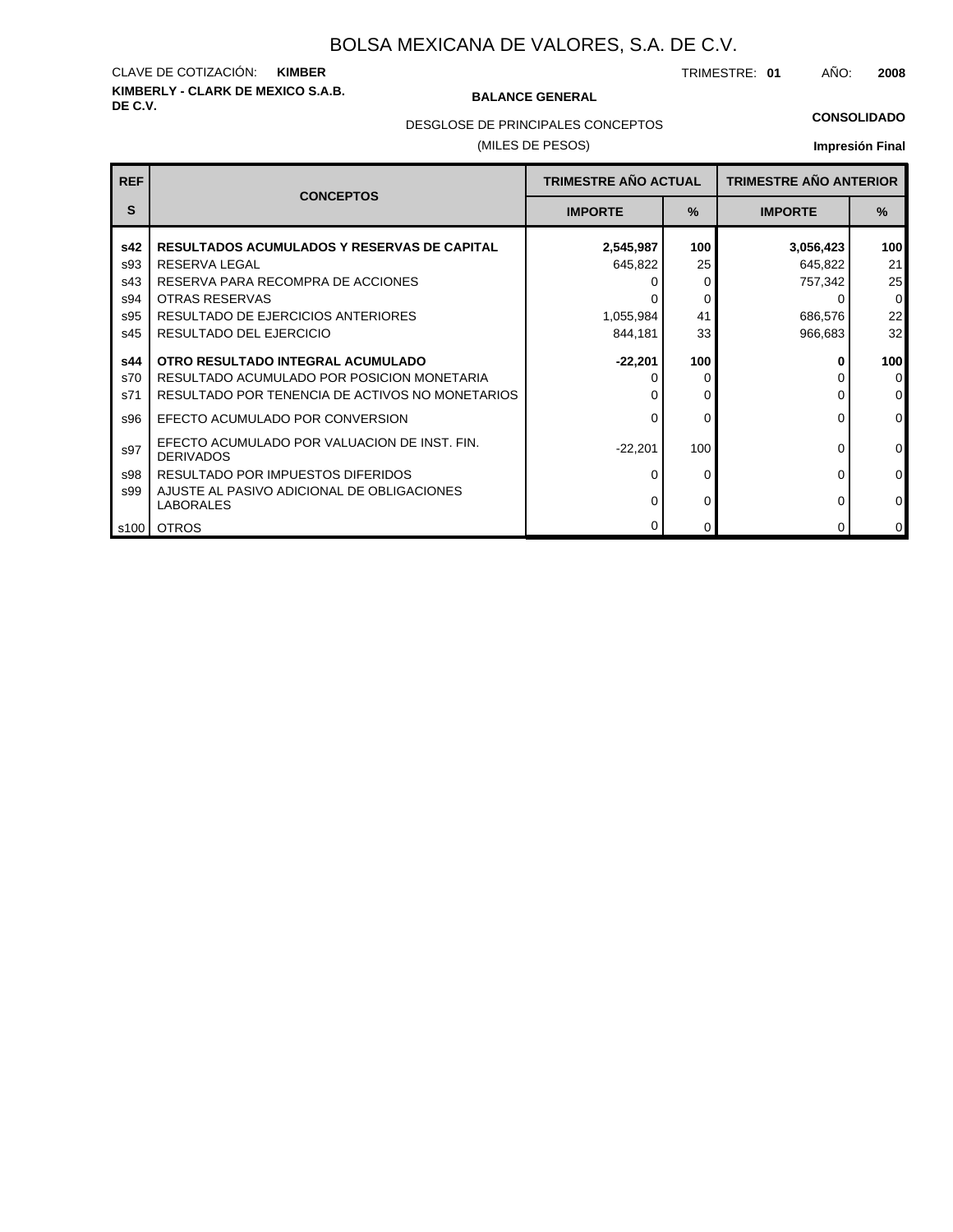## **KIMBERLY - CLARK DE MEXICO S.A.B.** CLAVE DE COTIZACIÓN: **KIMBER**

#### **BALANCE GENERAL**

TRIMESTRE: **01** AÑO: **2008**

### **CONSOLIDADO**

(MILES DE PESOS) DATOS INFORMATIVOS

### **Impresión Final**

| <b>REF</b>       | <b>CONCEPTOS</b>                             | <b>TRIMESTRE AÑO ACTUAL</b> | <b>TRIMESTRE AÑO ANTERIOR</b> |
|------------------|----------------------------------------------|-----------------------------|-------------------------------|
| S                |                                              | <b>IMPORTE</b>              | <b>IMPORTE</b>                |
| s72              | CAPITAL DE TRABAJO                           | 1,367,931                   | 48,704                        |
| s73              | FONDO PARA PENSIONES Y PRIMA DE ANTIGUEDAD   | 289,499                     | 439,292                       |
| s74              | NUMERO DE FUNCIONARIOS (*)                   |                             |                               |
| s75              | NUMERO DE EMPLEADOS (*)                      | 2,353                       | 2,292                         |
| s76              | NUMERO DE OBREROS (*)                        | 4.235                       | 4,139                         |
| s77              | NUMERO DE ACCIONES EN CIRCULACION (*)        | 1,110,621,015               | 1,138,256,615                 |
| s78              | NUMERO DE ACCIONES RECOMPRADAS (*)           | 28.470.900                  | 18.747.600                    |
| s <sub>101</sub> | EFECTIVO RESTRINGIDO                         |                             |                               |
| s102 l           | DEUDA CON COSTO DE ASOCIADAS NO CONSOLIDADAS |                             |                               |

(\*) DATOS EN UNIDADES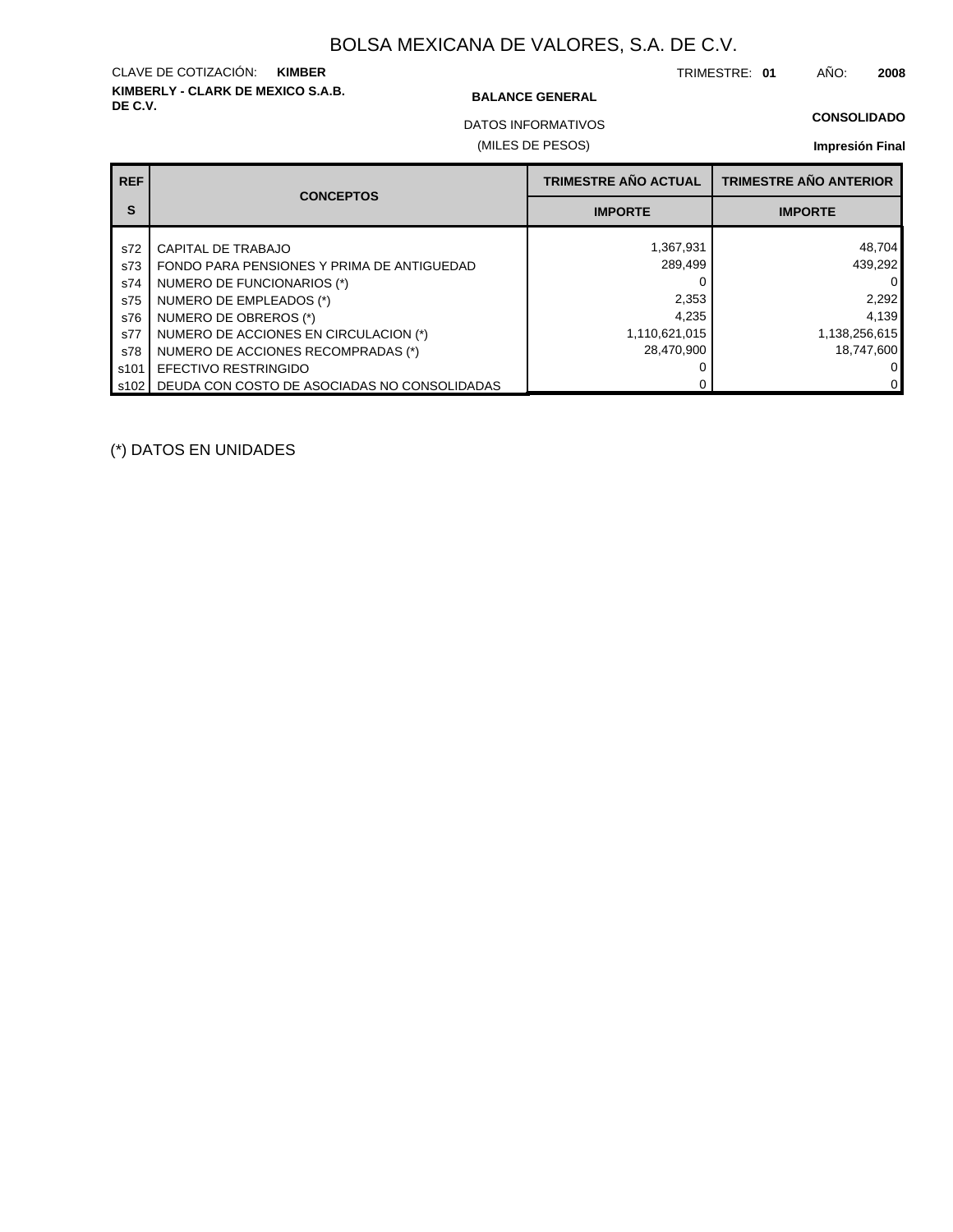#### **KIMBERLY - CLARK DE MEXICO S.A.B.** CLAVE DE COTIZACIÓN: TRIMESTRE: AÑO: **KIMBER 01 2008**

### **DE C.V. ESTADO DE RESULTADOS**

(MILES DE PESOS) DEL 1 DE ENERO AL 31 DE MARZO DE 2008 Y 2007 **CONSOLIDADO**

| <b>REF</b> |                                                                                       | <b>TRIMESTRE AÑO ACTUAL</b> |               | <b>TRIMESTRE AÑO ANTERIOR</b> |               |
|------------|---------------------------------------------------------------------------------------|-----------------------------|---------------|-------------------------------|---------------|
| R.         | <b>CONCEPTOS</b>                                                                      | <b>IMPORTE</b>              | $\frac{9}{6}$ | <b>IMPORTE</b>                | $\frac{9}{6}$ |
| r01        | <b>VENTAS NETAS</b>                                                                   | 5,560,104                   | 100           | 5,349,960                     | 100           |
| r02        | <b>COSTO DE VENTAS</b>                                                                | 3,457,016                   | 62            | 3,078,057                     | 58            |
| r03        | UTILIDAD (PERDIDA) BRUTA                                                              | 2,103,088                   | 38            | 2,271,903                     | 42            |
| r04        | <b>GASTOS GENERALES</b>                                                               | 784,114                     | 14            | 810,483                       | 15            |
| r05        | UTILIDAD (PERDIDA) DESPUES DE GTOS. GRALES.                                           | 1,318,974                   | 24            | 1,461,420                     | 27            |
| r08        | OTROS INGRESOS Y (GASTOS), NETO                                                       | $-105.840$                  | $-2$          | $-136,374$                    | $-3$          |
| r06        | RESULTADO INTEGRAL DE FINANCIAMIENTO                                                  | $-55,432$                   | $\Omega$      | $-39,220$                     | $\mathbf 0$   |
| r12        | PARTICIPACION EN LOS RESULTADOS DE SUBS. NO<br>CONSOLIDADAS Y ASOC.                   | <sup>0</sup>                | $\Omega$      | 0                             | $\Omega$      |
| r48        | PARTIDAS NO ORDINARIAS                                                                | $\Omega$                    | $\Omega$      | O                             | $\mathbf 0$   |
| r09        | UTILIDAD (PERDIDA) ANTES DE IMPUESTOS A LA UTILIDAD                                   | 1,157,702                   | 21            | 1,285,826                     | 24            |
| r10        | <b>IMPUESTOS A LA UTILIDAD</b>                                                        | 313,521                     | 6             | 319,143                       | 6             |
| r11        | UTILIDAD (PÉRDIDA) ANTES DE LAS OPERACIONES<br><b>DISCONTINUADAS</b>                  | 844,181                     | 15            | 966,683                       | 18            |
| r14        | OPERACIONES DISCONTINUADAS                                                            | $\Omega$                    | $\Omega$      | $\Omega$                      | $\Omega$      |
| r18        | UTILIDAD (PERDIDA) NETA CONSOLIDADA                                                   | 844,181                     | 15            | 966,683                       | 18            |
| r19        | PARTICIPACION DE LOS ACCIONISTAS MINORITARIOS EN LA<br>UTILIDAD (PERDIDA) NETA        | 0                           |               | 0                             | $\Omega$      |
| r20        | <b>PARTICIPACION DE LOS ACCIONISTAS MAYORITARIOS EN</b><br>LA UTILIDAD (PERDIDA) NETA | 844.181                     | 15            | 966,683                       | 18            |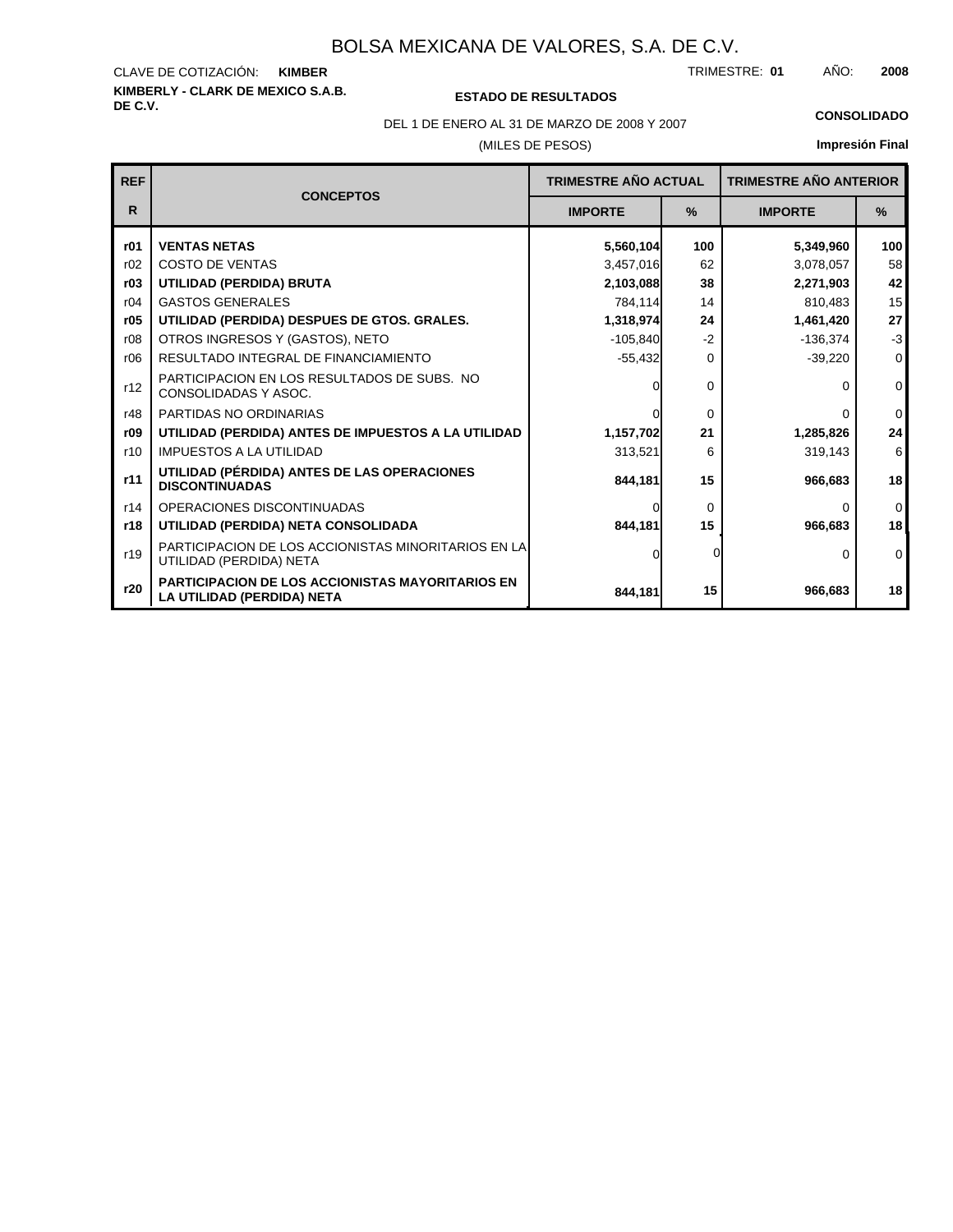#### **KIMBERLY - CLARK DE MEXICO S.A.B.** CLAVE DE COTIZACIÓN: TRIMESTRE: AÑO: **KIMBER 01 2008**

#### **DE C.V. ESTADO DE RESULTADOS**

DESGLOSE DE PRINCIPALES CONCEPTOS

(MILES DE PESOS)

| <b>CONSOLIDADO</b> |  |  |
|--------------------|--|--|

**Impresión Final**

| <b>REF</b> | <b>CONCEPTOS</b>                            | <b>TRIMESTRE AÑO ACTUAL</b> |        | <b>TRIMESTRE AÑO ANTERIOR</b> |              |
|------------|---------------------------------------------|-----------------------------|--------|-------------------------------|--------------|
| R          |                                             | <b>IMPORTE</b>              | %      | <b>IMPORTE</b>                | %            |
| r01        | <b>VENTAS NETAS</b>                         | 5,560,104                   | 100    | 5,349,960                     | 100          |
| r21        | <b>NACIONALES</b>                           | 5,247,183                   | 94     | 5,036,451                     | 94           |
| r22        | <b>EXTRANJERAS</b>                          | 312,921                     | 6      | 313,509                       | 6            |
| r23        | <b>CONVERSION EN DOLARES (***)</b>          | 28,724                      |        | 27,527                        | $\mathbf{1}$ |
| r08        | OTROS INGRESOS Y (GASTOS), NETO             | $-105,840$                  | 100    | $-136,374$                    | 100          |
| r49        | OTROS INGRESOS Y (GASTOS), NETO             | 1,350                       | $-1$   | 1.817                         | $-1$         |
| r34        | P.T.U. CAUSADA                              | 115,190                     | $-109$ | 138,191                       | $-101$       |
| r35        | P.T.U. DIFERIDA                             | $-8,000$                    | 8      | 0                             | $\Omega$     |
| r06        | <b>RESULTADO INTEGRAL DE FINANCIAMIENTO</b> | $-55,432$                   | 100    | $-39,220$                     | 100          |
| r24        | <b>INTERESES PAGADOS</b>                    | 159,394                     | $-288$ | 118,989                       | $-303$       |
| r42        | UTILIDAD (PERDIDA) EN ACTUALIZACION DE UDIS | $\Omega$                    | 0      |                               | $\Omega$     |
| r45        | <b>OTROS GASTOS FINANCIEROS</b>             |                             | 0      |                               | $\Omega$     |
| r26        | <b>INTERESES GANADOS</b>                    | 57,693                      | $-104$ | 51,361                        | $-131$       |
| r46        | OTROS PRODUCTOS FINANCIEROS                 | 0                           | 0      | 0                             | $\Omega$     |
| r25        | UTILIDAD (PERDIDA) EN CAMBIOS NETO          | 46,269                      | $-83$  | $-13,697$                     | 35           |
| r28        | <b>RESULTADO POR POSICION MONETARIA</b>     | 0                           | 0      | 42,105                        | $-107$       |
| r10        | <b>IMPUESTOS A LA UTILIDAD</b>              | 313,521                     | 100    | 319,143                       | 100          |
| r32        | <b>IMPUESTO CAUSADO</b>                     | 328,521                     | 105    | 319,143                       | 100          |
| r33        | <b>IMPUESTO DIFERIDO</b>                    | $-15,000$                   | -5     | 0                             | 0            |

(\*\*\*) DATOS EN MILES DE DOLARES AL TIPO DE CAMBIO DE CIERRE DEL TRIMESTRE QUE SE REPORTA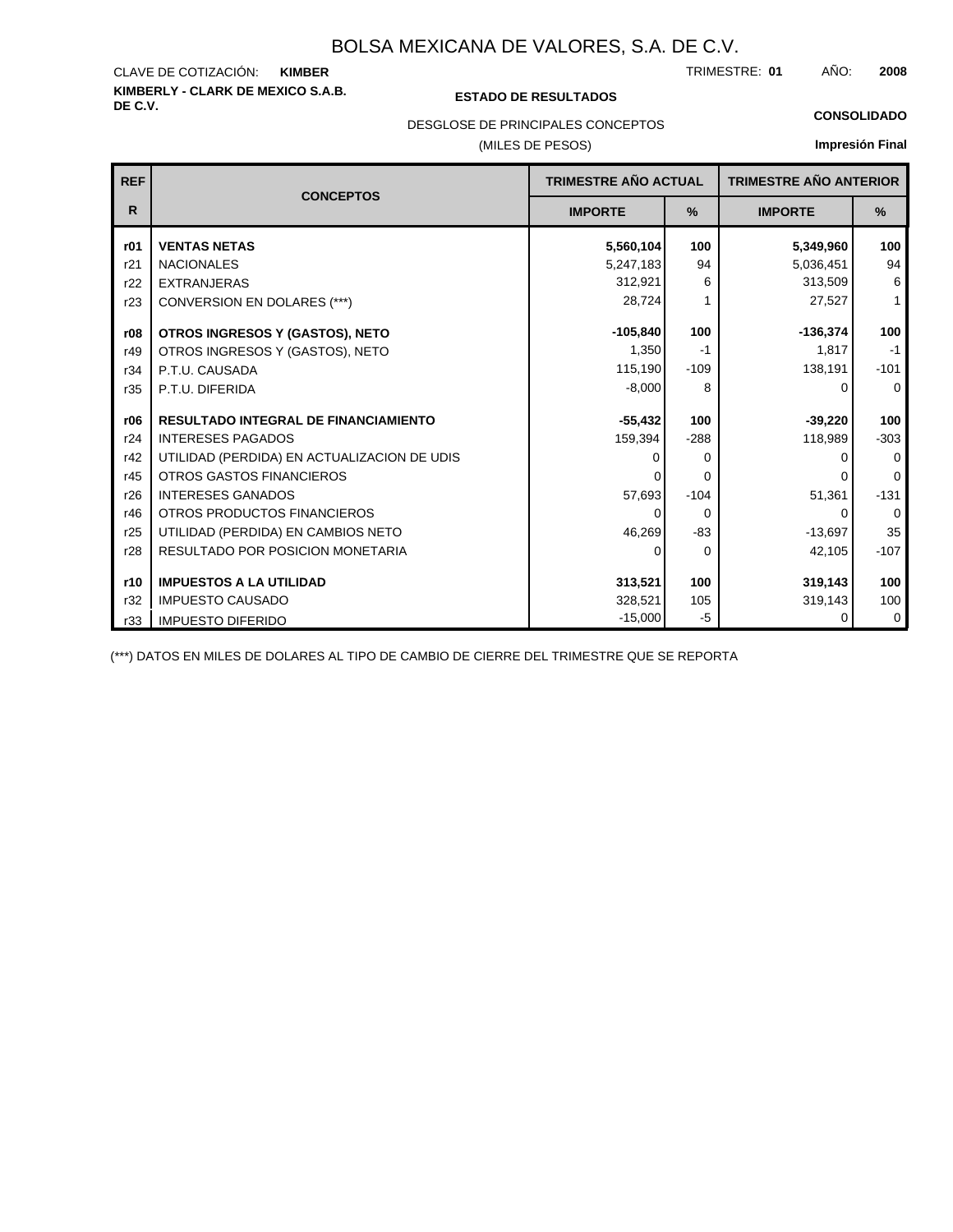## **KIMBERLY - CLARK DE MEXICO S.A.B.** CLAVE DE COTIZACIÓN:

#### **DE C.V. ESTADO DE RESULTADOS**

TRIMESTRE: AÑO: **KIMBER 01 2008**

OTROS CONCEPTOS DE RESULTADOS

#### (MILES DE PESOS)

#### **CONSOLIDADO**

**Impresión Final**

| <b>REF</b> |                                                                                    | TRIMESTRE AÑO ACTUAL | <b>TRIMESTRE AÑO ANTERIOR</b> |
|------------|------------------------------------------------------------------------------------|----------------------|-------------------------------|
| R          | <b>CONCEPTOS</b>                                                                   | <b>IMPORTE</b>       | <b>IMPORTE</b>                |
| r36        | <b>VENTAS TOTALES</b>                                                              | 8,335,068            | 8,402,171                     |
| r37        | RESULTADO FISCAL DEL EJERCICIO                                                     | 1,391,800            | 1,368,517                     |
| r38        | <b>VENTAS NETAS (**)</b>                                                           | 21,690,376           | 21,143,996                    |
| r39        | RESULTADO DE OPERACIÓN (**)                                                        | 5,485,582            | 6,068,573                     |
| r40        | PARTICIPACIÓN DE LOS ACCIONISTAS MAYORITARIOS EN<br>LA UTILIDAD (PÉRDIDA) NETA(**) | 3,605,471            | 3,824,888                     |
| r41        | UTILIDAD (PÉRDIDA) NETA CONSOLIDADA(**)                                            | 3,605,471            | 3,824,888                     |
| r47        | DEPRECIACION Y AMORTIZACION OPERATIVA                                              | 285,191              | 268,425                       |

(\*\*) INFORMACION ULTIMOS DOCE MESES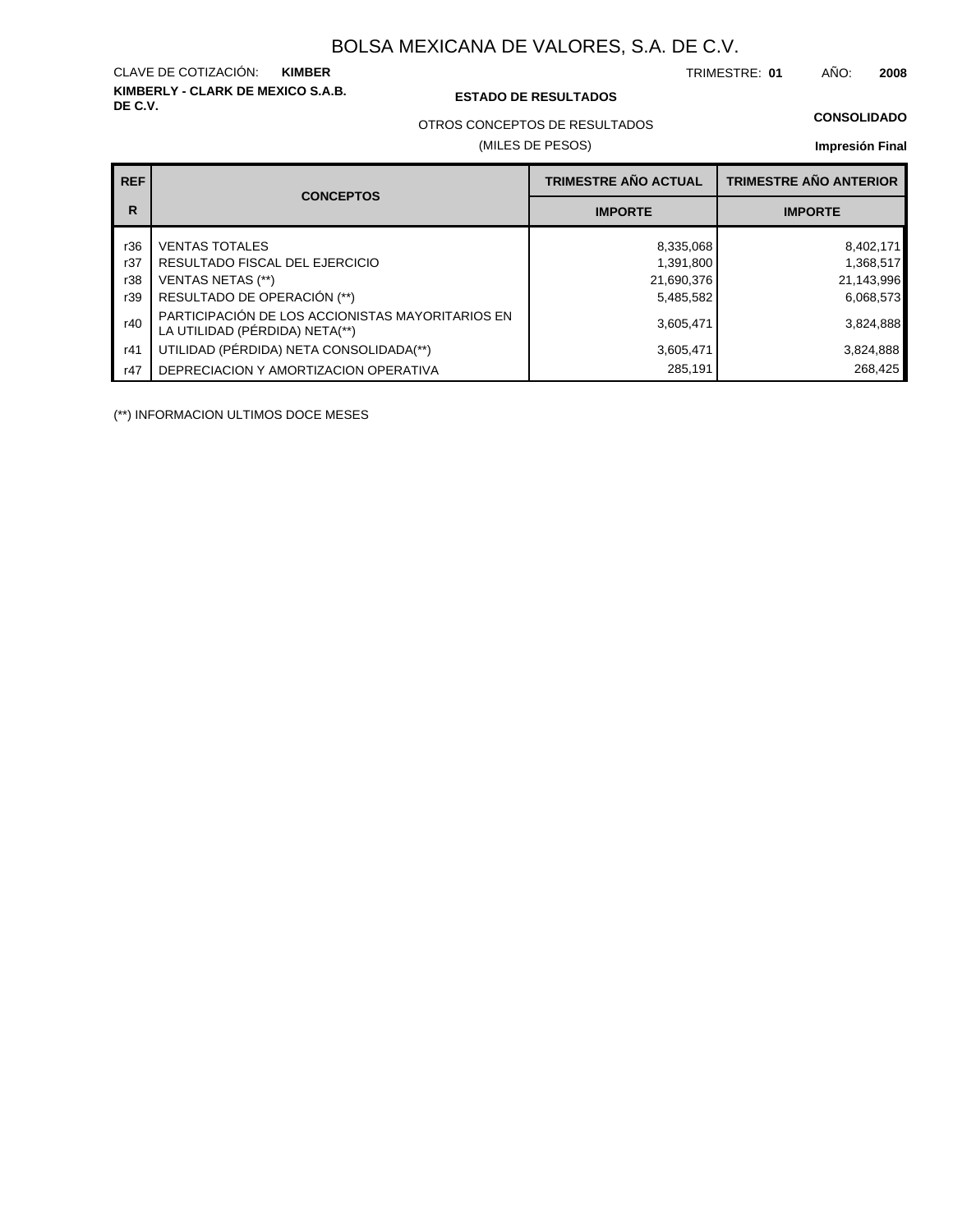**KIMBERLY - CLARK DE MEXICO S.A.B.** CLAVE DE COTIZACIÓN: TRIMESTRE: AÑO: **KIMBER 01 2008**

### **ESTADO DE RESULTADOS TRIMESTRAL**

DEL 1 DE ENERO AL 31 DE MARZO DE 2008 **CONSOLIDADO**

(MILES DE PESOS)

| <b>REF</b>       | <b>CONCEPTOS</b>                                                                      |                | <b>TRIMESTRE AÑO ANTERIOR</b><br><b>TRIMESTRE AÑO ACTUAL</b> |                |                  |
|------------------|---------------------------------------------------------------------------------------|----------------|--------------------------------------------------------------|----------------|------------------|
| <b>RT</b>        |                                                                                       | <b>IMPORTE</b> | $\frac{9}{6}$                                                | <b>IMPORTE</b> | $\frac{9}{6}$    |
| rt <sub>01</sub> | <b>VENTAS NETAS</b>                                                                   | 5,560,104      | 100                                                          | 5,349,960      | 100 <sub>l</sub> |
| rt02             | <b>COSTO DE VENTAS</b>                                                                | 3,457,016      | 62                                                           | 3,078,057      | 58               |
| rt03             | UTILIDAD (PERDIDA) BRUTA                                                              | 2,103,088      | 38                                                           | 2,271,903      | 42 <sub>1</sub>  |
| rt04             | <b>GASTOS GENERALES</b>                                                               | 784,114        | 14                                                           | 810,483        | 15               |
| rt <sub>05</sub> | UTILIDAD (PÉRDIDA) DESPUES DE GTOS. GRALES.                                           | 1,318,974      | 24                                                           | 1,461,420      | 27               |
| rt <sub>08</sub> | OTROS INGRESOS Y (GASTOS), NETO                                                       | $-105,840$     | $-2$                                                         | $-136,374$     | $-3$             |
| rt <sub>06</sub> | RESULTADO INTEGRAL DE FINANCIAMIENTO                                                  | $-55,432$      | 0                                                            | $-39,220$      | $\overline{0}$   |
| rt12             | PARTICIPACION EN LOS RESULTADOS DE SUBS. NO<br>CONSOLIDADAS Y ASOC.                   | 0              | 0                                                            | 0              | $\overline{0}$   |
| rt48             | PARTIDAS NO ORDINARIAS                                                                | $\Omega$       | $\Omega$                                                     | <sup>0</sup>   | $\overline{0}$   |
| rt <sub>09</sub> | UTILIDAD (PERDIDA) ANTES DE IMPUESTOS A LA UTILIDAD                                   | 1,157,702      | 21                                                           | 1,285,826      | 24               |
| rt10             | <b>IMPUESTOS A LA UTILIDAD</b>                                                        | 313,521        | 6                                                            | 319,143        | $6 \mid$         |
| rt11             | UTILIDAD (PERDIDA) ANTES DE LAS OPERACIONES<br><b>DISCONTINUADAS</b>                  | 844.181        | 15                                                           | 966,683        | 18               |
| rt14             | OPERACIONES DISCONTINUADAS                                                            | ∩              | 0                                                            | 0              | $\overline{0}$   |
| rt18             | UTILIDAD (PERDIDA) NETA CONSOLIDADA                                                   | 844.181        | 15                                                           | 966.683        | 18 <sup>1</sup>  |
| rt19             | PARTICIPACION DE LOS ACCIONISTAS MINORITARIOS EN LA<br>UTILIDAD (PERDIDA) NETA        | O              | 0                                                            | $\mathbf{0}$   | $\overline{0}$   |
| rt20             | <b>PARTICIPACION DE LOS ACCIONISTAS MAYORITARIOS EN</b><br>LA UTILIDAD (PERDIDA) NETA | 844,181        | 15                                                           | 966,683        | 18               |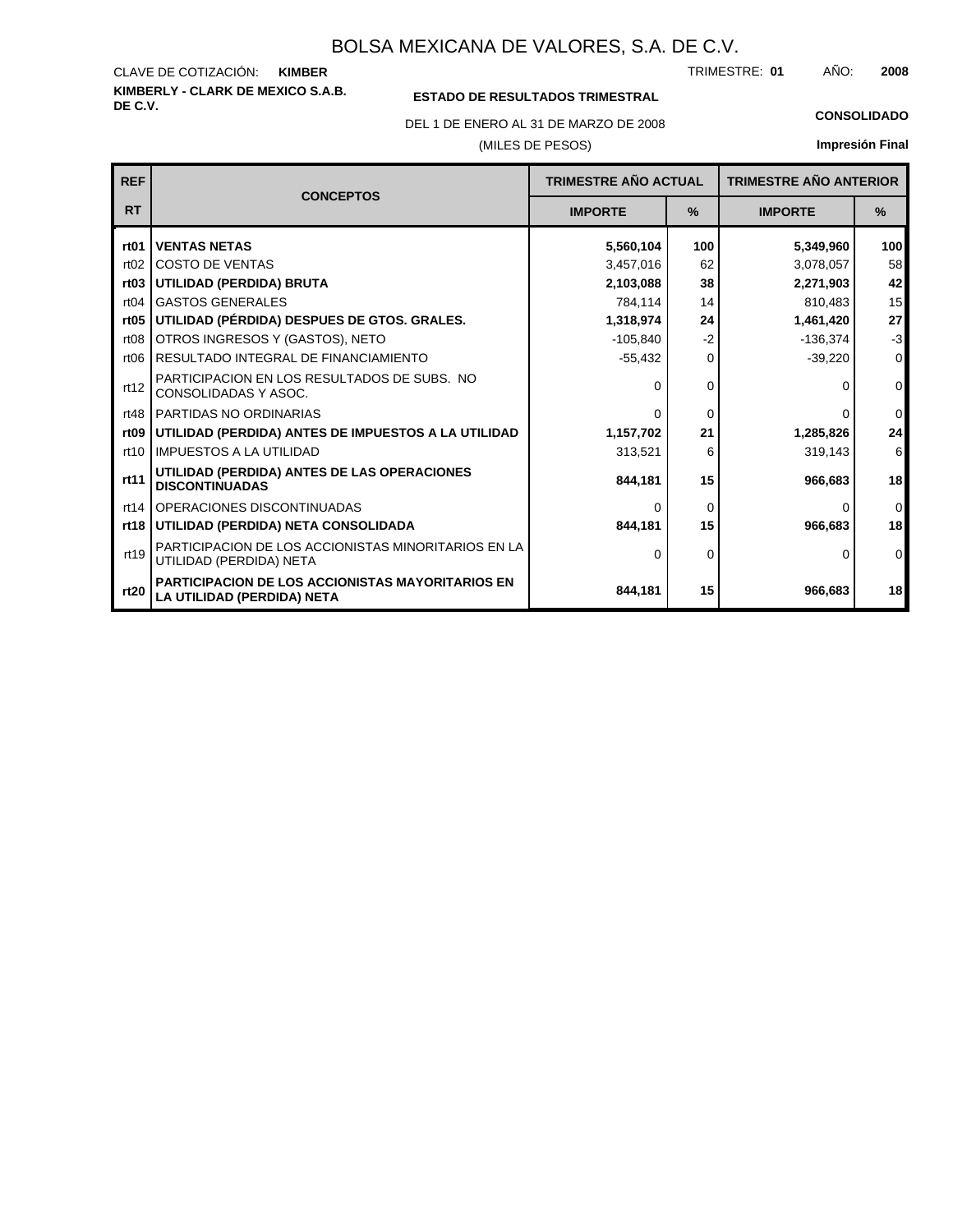**KIMBERLY - CLARK DE MEXICO S.A.B.** CLAVE DE COTIZACIÓN: TRIMESTRE: AÑO: **KIMBER 01 2008**

#### **ESTADO DE RESULTADOS TRIMESTRAL**

DESGLOSE DE PRINCIPALES CONCEPTOS

#### (MILES DE PESOS)

**CONSOLIDADO**

**Impresión Final**

| <b>REF</b>       |                                             | <b>TRIMESTRE AÑO ACTUAL</b> |          | <b>TRIMESTRE AÑO ANTERIOR</b> |              |
|------------------|---------------------------------------------|-----------------------------|----------|-------------------------------|--------------|
| <b>RT</b>        | <b>CONCEPTOS</b>                            | <b>IMPORTE</b>              | %        | <b>IMPORTE</b>                | $\%$         |
| rt <sub>01</sub> | <b>VENTAS NETAS</b>                         | 5,560,104                   | 100      | 5,349,960                     | 100          |
| rt21             | <b>NACIONALES</b>                           | 5,247,183                   | 94       | 5,036,451                     | 94           |
| rt22             | <b>EXTRANJERAS</b>                          | 312,921                     | 6        | 313,509                       | 6            |
| rt23             | CONVERSION EN DOLARES (***)                 | 28,724                      |          | 27,527                        | $\mathbf{1}$ |
| rt <sub>08</sub> | OTROS INGRESOS Y (GASTOS), NETO             | $-105,840$                  | 100      | $-136,374$                    | 100          |
| rt49             | OTROS INGRESOS Y (GASTOS), NETO             | 1,350                       | -1       | 1,817                         | $-1$         |
| rt34             | P.T.U. CAUSADA                              | 115,190                     | $-109$   | 138,191                       | $-101$       |
| rt35             | P.T.U. DIFERIDA                             | $-8,000$                    | 8        | 0                             | $\mathbf 0$  |
| rt <sub>06</sub> | <b>RESULTADO INTEGRAL DE FINANCIAMIENTO</b> | $-55,432$                   | 100      | $-39,220$                     | 100          |
| rt24             | <b>INTERESES PAGADOS</b>                    | 159,394                     | $-288$   | 118,989                       | $-303$       |
| rt42             | UTILIDAD (PERDIDA) EN ACTUALIZACION DE UDIS | O                           | 0        | ŋ                             | 0            |
| rt45             | <b>OTROS GASTOS FINANCIEROS</b>             |                             | 0        |                               | $\mathbf 0$  |
| rt26             | <b>INTERESES GANADOS</b>                    | 57,693                      | $-104$   | 51,361                        | $-131$       |
| rt46             | OTROS PRODUCTOS FINANCIEROS                 | 0                           | $\Omega$ | 0                             | $\mathbf 0$  |
| rt25             | UTILIDAD (PERDIDA) EN CAMBIOS NETO          | 46,269                      | $-83$    | $-13,697$                     | 35           |
| rt28             | <b>RESULTADO POR POSICION MONETARIA</b>     | 0                           | $\Omega$ | 42,105                        | $-107$       |
| rt10             | <b>IMPUESTOS A LA UTILIDAD</b>              | 313,521                     | 100      | 319,143                       | 100          |
| rt32             | <b>IMPUESTO CAUSADO</b>                     | 328,521                     | 105      | 319,143                       | 100          |
| rt33             | <b>IMPUESTO DIFERIDO</b>                    | $-15,000$                   | -5       | 0                             | 0            |

(\*\*\*) DATOS EN MILES DE DOLARES AL TIPO DE CAMBIO DE CIERRE DEL TRIMESTRE QUE SE REPORTA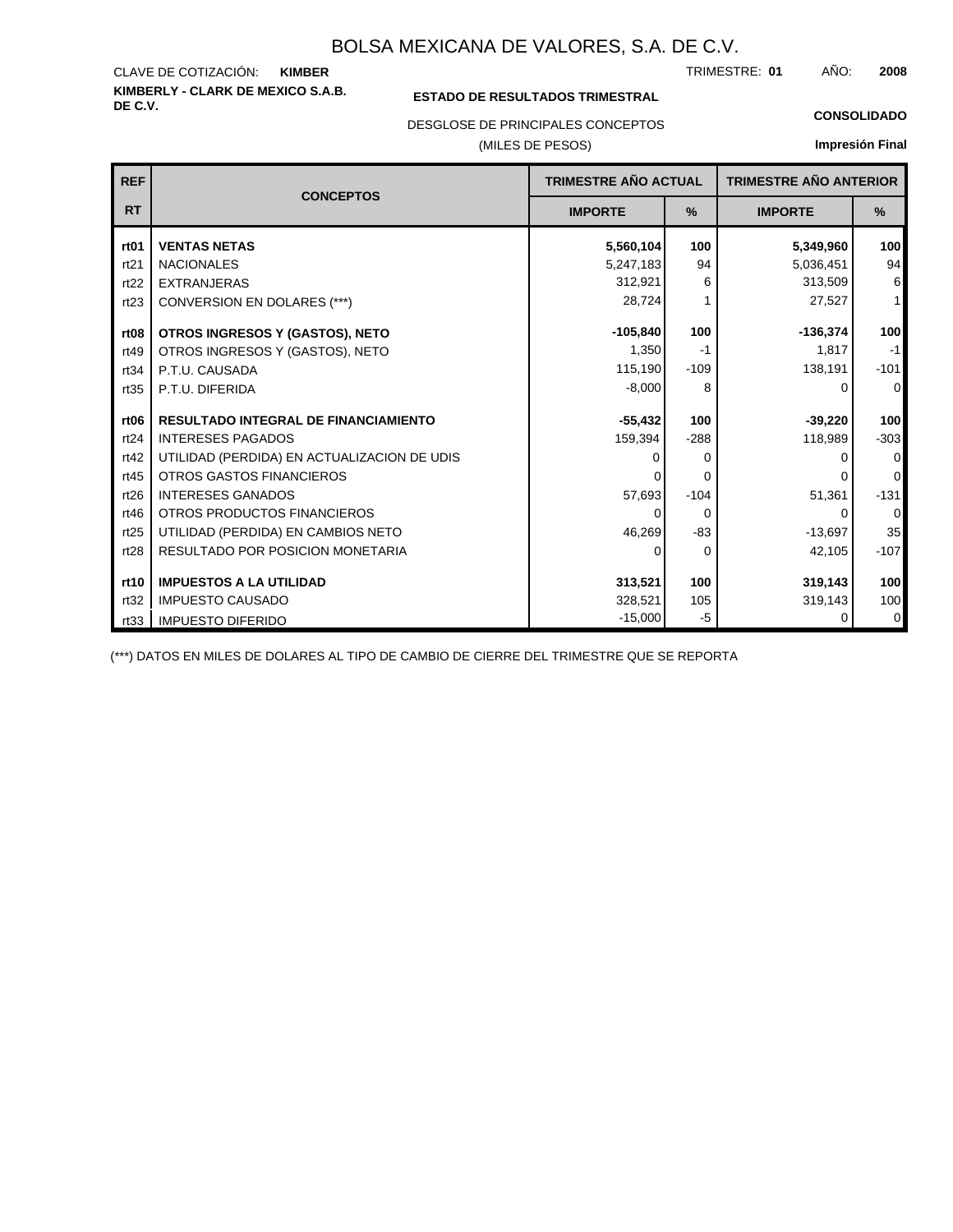TRIMESTRE: **01** AÑO: **2008**

#### **ESTADO DE RESULTADOS TRIMESTRAL**

OTROS CONCEPTOS DE RESULTADOS

#### (MILES DE PESOS)

#### **CONSOLIDADO**

**Impresión Final**

| <b>REF</b> | <b>CONCEPTOS</b>                      | <b>TRIMESTRE AÑO ACTUAL</b> | <b>TRIMESTRE AÑO ANTERIOR</b> |  |
|------------|---------------------------------------|-----------------------------|-------------------------------|--|
| <b>RT</b>  |                                       | <b>IMPORTE</b>              | <b>IMPORTE</b>                |  |
| rt47       | DEPRECIACION Y AMORTIZACION OPERATIVA | 285,191                     | 268,425                       |  |

#### **KIMBERLY - CLARK DE MEXICO S.A.B.** CLAVE DE COTIZACIÓN: **KIMBER**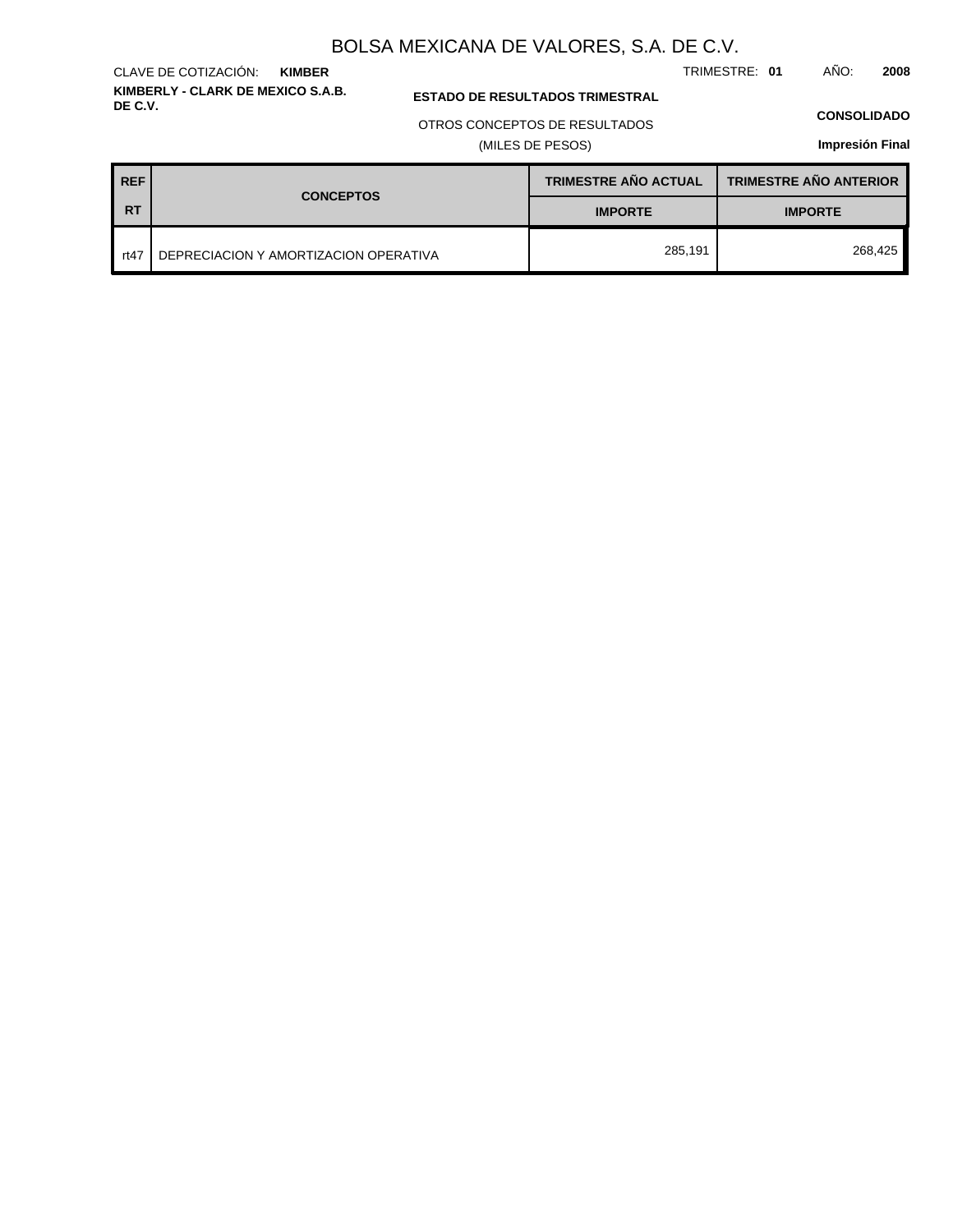CLAVE DE COTIZACIÓN: **KIMBER**

**KIMBERLY - CLARK DE MEXICO S.A.B. DE C.V.**

**ESTADO DE CAMBIOS EN LA SITUACIÓN FINANCIERA**

TRIMESTRE: **01** AÑO: **2008**

**CONSOLIDADO Impresión Final**

| DEL 1 DE ENERO AL 31 DE MARZO DE 2008 Y 2007 |
|----------------------------------------------|
| (MILES DE PESOS)                             |

| <b>REF</b>      |                                                                                        | <b>TRIMESTRE AÑO ACTUAL</b> | <b>TRIMESTRE AÑO ANTERIOR</b> |
|-----------------|----------------------------------------------------------------------------------------|-----------------------------|-------------------------------|
| С               | <b>CONCEPTOS</b>                                                                       | <b>IMPORTE</b>              | <b>IMPORTE</b>                |
| c <sub>01</sub> | UTILIDAD (PERDIDA) NETA CONSOLIDADA                                                    | 0                           | 966,683                       |
| c02             | +(-) PARTIDAS APLICADAS A RESULTADO QUE NO<br><b>REQUIEREN UTILIZACION DE RECURSOS</b> | 0                           | 268,425                       |
| c03             | <b>FLUJO DERIVADO DEL RESULTADO NETO DEL EJERCICIO</b>                                 | 0                           | 1,235,108                     |
| C <sub>04</sub> | RECURSOS GENERADOS O UTILIZADOS EN LA OPERACIÓN                                        | $\Omega$                    | 420,737                       |
| c05             | <b>RECURSOS GENERADOS POR (UTILIZADOS EN)</b><br><b>ACTIVIDADES DE OPERACION</b>       | 0                           | 1,655,845                     |
| c06             | RECURSOS GENERADOS O UTILIZADOS POR<br><b>FINANCIAMIENTO AJENO</b>                     | $\Omega$                    | $-598,410$                    |
| c <sub>07</sub> | RECURSOS GENERADOS O UTILIZADOS POR<br><b>FINANCIAMIENTO PROPIO</b>                    | 0                           | $-81,576$                     |
| c08             | <b>RECURSOS GENERADOS (UTILIZADOS) MEDIANTE</b><br><b>FINANCIAMIENTO</b>               | 0                           | $-679,986$                    |
| c09             | <b>RECURSOS GEN. (UTIL.) EN ACTIVIDADES DE INVERSION</b>                               | 0                           | $-238,057$                    |
| c10             | INCREMENTO (DECREMENTO) NETO EN EFECTIVO E<br><b>INVERSIONES TEMPORALES</b>            | 0                           | 737,802                       |
| c11             | EFECTIVO E INVERSIONES TEMPORALES AL INICIO DEL<br><b>PERIODO</b>                      | 0                           | 1,843,476                     |
| c12             | EFECTIVO E INVERSIONES TEMPORALES AL FINAL DEL<br><b>PERIODO</b>                       | 0                           | 2,581,278                     |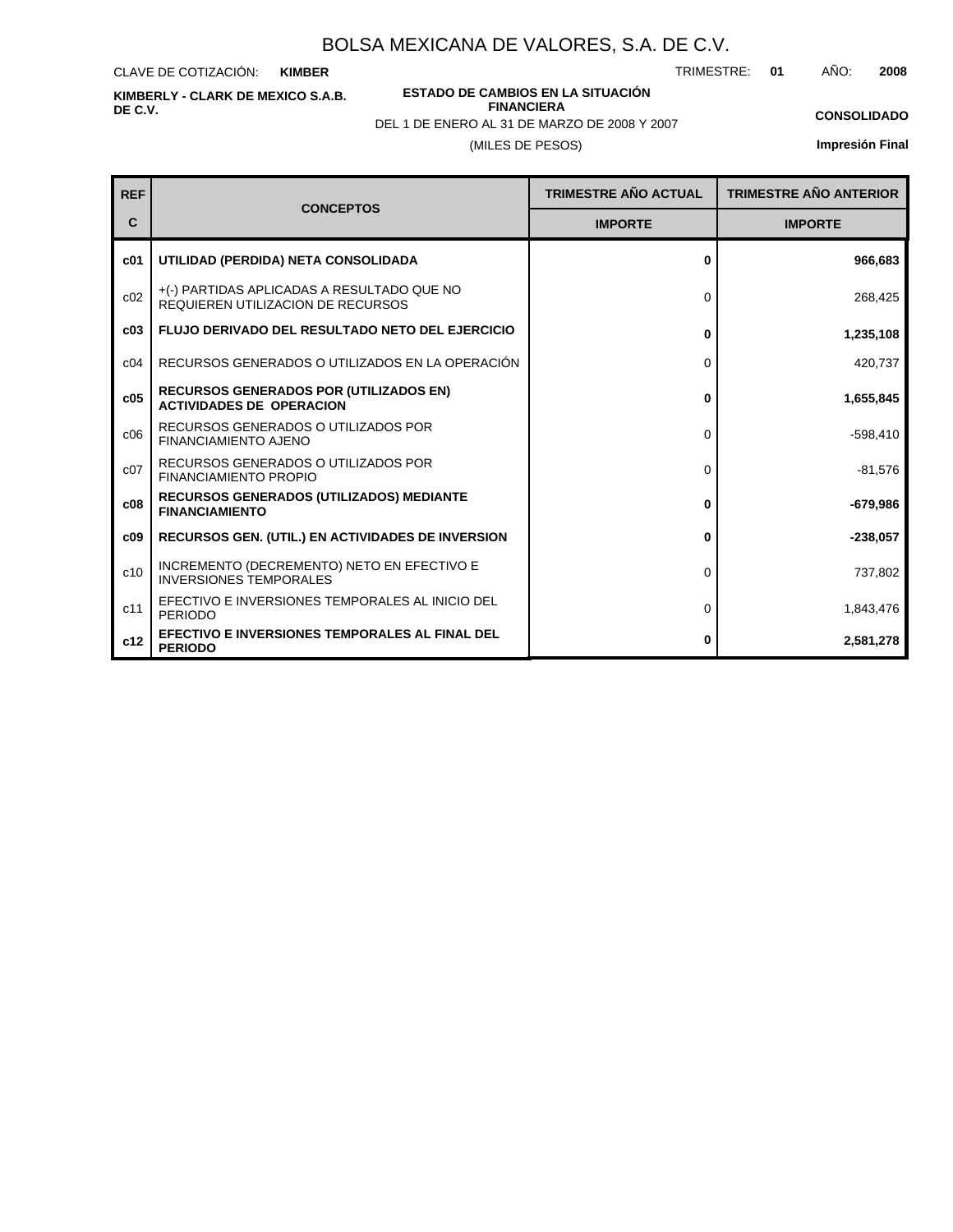CLAVE DE COTIZACIÓN: **KIMBER**

**KIMBERLY - CLARK DE MEXICO S.A.B. DE C.V.**

#### **ESTADO DE CAMBIOS EN LA SITUACIÓN FINANCIERA**

DESGLOSE DE PRINCIPALES CONCEPTOS

TRIMESTRE: **01** AÑO: **2008**

**CONSOLIDADO**

(MILES DE PESOS)

| <b>REF</b>        |                                                                                                                                                               | TRIMESTRE AÑO ACTUAL | <b>TRIMESTRE AÑO ANTERIOR</b> |
|-------------------|---------------------------------------------------------------------------------------------------------------------------------------------------------------|----------------------|-------------------------------|
| С                 | <b>CONCEPTOS</b>                                                                                                                                              | <b>IMPORTE</b>       | <b>IMPORTE</b>                |
| c02<br>c13<br>c41 | +(-) PARTIDAS APLICADAS A RESULTADO QUE NO<br><b>REQUIEREN UTILIZACION DE RECURSOS</b><br>+ DEPRECIACION Y AMORTIZACION DEL EJERCICIO<br>+ (-) OTRAS PARTIDAS | 0<br>0<br>0          | 268,425<br>268,425<br>0       |
| c04               | RECURSOS GENERADOS O UTILIZADOS EN LA OPERACIÓN                                                                                                               | 0                    | 420,737                       |
| c18               | + (-) DECREMENTO (INCREMENTO) EN CUENTAS POR<br><b>COBRAR</b>                                                                                                 | 0                    | 139,222                       |
| c19               | + (-) DECREMENTO (INCREMENTO) EN INVENTARIOS                                                                                                                  | 0                    | $-125,069$                    |
| c20               | + (-) DECREMENTO (INCREMENTO) EN OTRAS CUENTAS POR<br><b>COBRAR Y OTROS ACTIVOS</b>                                                                           | 0                    | 367,126                       |
| c21               | + (-) INCREMENTO (DECREMENTO) EN PROVEEDORES                                                                                                                  | 0                    | $-305,263$                    |
| c22               | + (-) INCREMENTO (DECREMENTO) EN OTROS PASIVOS                                                                                                                | 0                    | 344,721                       |
| c06               | <b>RECURSOS GENERADOS O UTILIZADOS POR</b><br><b>FINANCIAMIENTO AJENO</b>                                                                                     | 0                    | $-598,410$                    |
| c23               | + FINANCIAMIENTOS BANCARIOS                                                                                                                                   | 0                    | 0                             |
| c24<br>c25        | + FINANCIAMIENTOS BURSATILES<br>+ DIVIDENDOS COBRADOS                                                                                                         | 0<br>0               | 0<br>0                        |
| c26               | + OTROS FINANCIAMIENTOS                                                                                                                                       | 0                    | 0                             |
| c27               | (-) AMORTIZACION DE FINANCIAMIENTOS BANCARIOS<br>(-) AMORTIZACION DE FINANCIAMIENTOS BURSATILES                                                               | 0<br>0               | $-12,163$<br>0                |
| c28<br>c29        | (-) AMORTIZACION DE OTROS FINANCIAMIENTOS                                                                                                                     | $\Omega$             | $-586,247$                    |
| c42               | + (-) OTRAS PARTIDAS                                                                                                                                          | 0                    | 0                             |
| c07               | <b>RECURSOS GENERADOS O UTILIZADOS POR</b><br><b>FINANCIAMIENTO PROPIO</b>                                                                                    | 0                    | $-81,576$                     |
| c30               | + (-) INCREMENTO (DECREMENTO) EN EL CAPITAL SOCIAL                                                                                                            | 0                    | $-81,376$                     |
| c31               | (-) DIVIDENDOS PAGADOS                                                                                                                                        | 0                    | $-200$                        |
| c32               | + PRIMA EN VENTA DE ACCIONES                                                                                                                                  | 0                    | 0                             |
| c33               | + APORTACIONES PARA FUTUROS AUMENTOS DE CAPITAL                                                                                                               | 0                    | 0                             |
| c43               | + (-) OTRAS PARTIDAS                                                                                                                                          | 0                    | 0                             |
| c09               | RECURSOS GEN. (UTIL.) EN ACTIVIDADES DE INVERSION                                                                                                             | 0                    | $-238,057$                    |
| c34               | + (-) DECREMENTO (INCREMENTO) EN INVERSIONES DE<br>ACCS. CON CARACTER PERMANENTE                                                                              | 0                    | 0                             |
| c35<br>c36        | (-) ADQUISICION DE INMUEBLES, PLANTA Y EQUIPO<br>(-) INCREMENTO EN CONSTRUCCIONES EN PROCESO                                                                  | 0<br>0               | $-282,087$<br>0               |
| c37               | + VENTAS DE OTRAS INVERSIONES CON CARACTER<br>PERMANENTE                                                                                                      | 0                    | 0                             |
| c38               | + VENTAS DE ACTIVOS FIJOS TANGIBLES                                                                                                                           | 0                    | 0                             |
| c39               | + (-) OTRAS PARTIDAS                                                                                                                                          | 0                    | 44,030                        |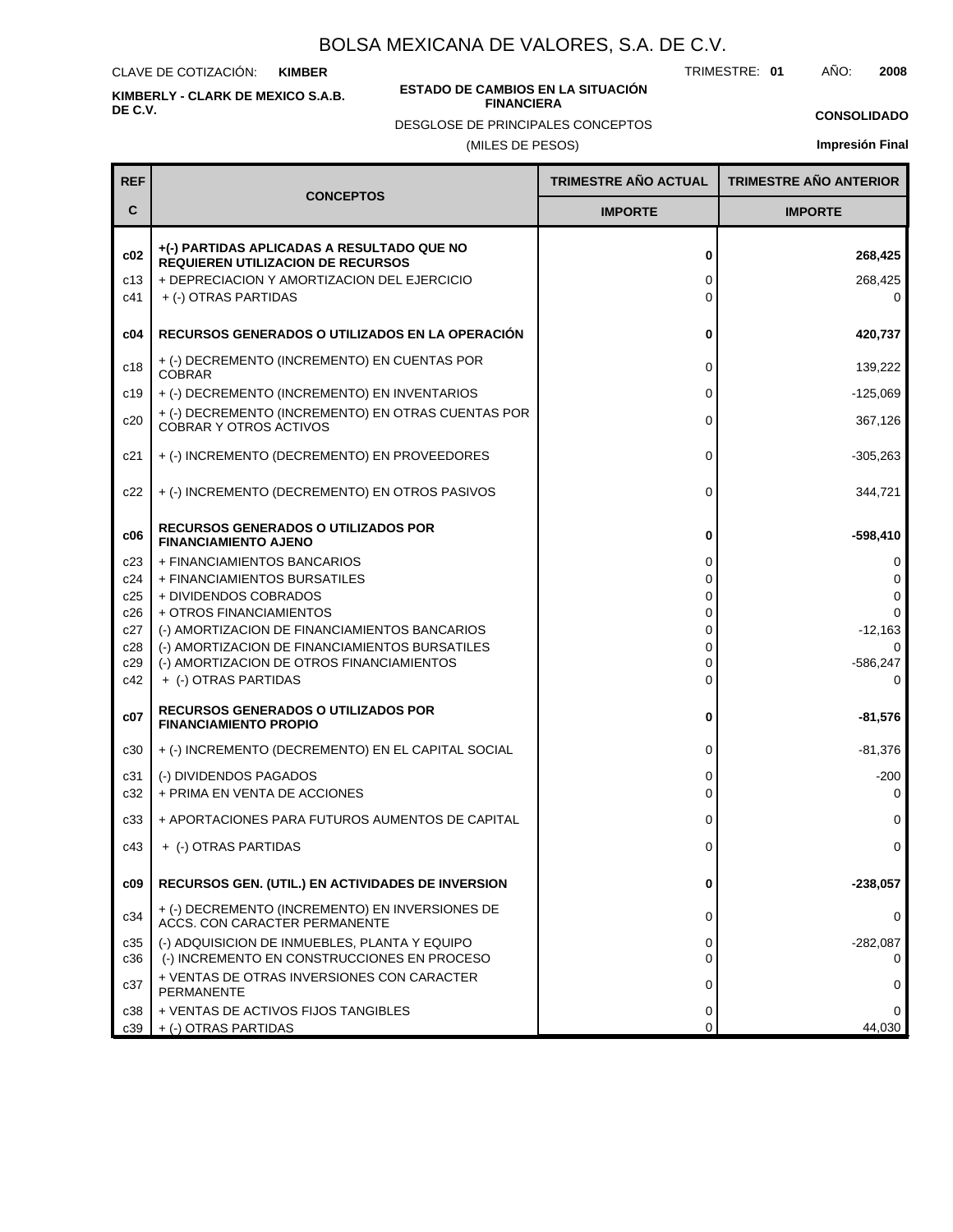**KIMBERLY - CLARK DE MEXICO S.A.B. DE C.V.** CLAVE DE COTIZACIÓN: TRIMESTRE: **01** AÑO: **2008 KIMBER**

#### **DATOS POR ACCION**

**Impresión Final CONSOLIDADO**

|                 |                                                                                        |    |                             |            |                |                               | <b>Impresion Final</b> |
|-----------------|----------------------------------------------------------------------------------------|----|-----------------------------|------------|----------------|-------------------------------|------------------------|
| <b>REF</b>      | <b>CONCEPTOS</b>                                                                       |    | <b>TRIMESTRE AÑO ACTUAL</b> |            |                | <b>TRIMESTRE AÑO ANTERIOR</b> |                        |
| D               |                                                                                        |    | <b>IMPORTE</b>              |            | <b>IMPORTE</b> |                               |                        |
| d <sub>01</sub> | UTILIDAD BASICA POR ACCION ORDINARIA (**)                                              | \$ | 3.16                        |            | \$             | 3.33                          |                        |
| d02             | UTILIDAD BASICA POR ACCION PREFERENTE (**)                                             | \$ | 0                           |            | \$             | $\Omega$                      |                        |
| d03             | UTILIDAD DILUIDA POR ACCION (**)                                                       | \$ | $\mathbf 0$                 |            | \$             | $\mathbf 0$                   |                        |
| d04             | UTILIDAD (PERDIDA) ANTES DE OPERACIONES<br>DISCONTINUADAS POR ACCION ORDINARIA (**)    | \$ | 3.16                        |            | \$             | 3.41                          |                        |
| d05             | EFECTO DE OPERACIONES DISCONTINUADAS SOBRE LA<br>UTILIDAD (PERDIDA) POR ACCION (**)    | \$ | $\mathbf 0$                 |            | \$             | 0                             |                        |
| d08             | VALOR EN LIBROS POR ACCIÓN                                                             | \$ | 6.10                        |            | \$             | 6.55                          |                        |
| d09             | DIVIDENDO EN EFECTIVO ACUMULADO POR ACCION                                             | \$ | 0                           |            | \$             | $\Omega$                      |                        |
| d10             | DIVIDENDO EN ACCIONES POR ACCION                                                       |    |                             | 0 acciones |                |                               | $\alpha$ acciones      |
| d11             | PRECIO DE MERCADO (ULTIMO HECHO) A VALOR EN<br><b>LIBROS</b>                           |    | 7.62                        | veces      |                | 7.85                          | veces                  |
| d12             | PRECIO DE MERCADO (ULTIMO HECHO) A UTILIDAD<br><b>BASICA POR ACCION ORDINARIA (**)</b> |    | 14.72                       | veces      |                | 15.43                         | veces                  |
| d13             | PRECIO DE MERCADO (ULTIMO HECHO) A UTILIDAD<br>BASICA POR ACCION PREFERENTE (**)       |    | 0                           | veces      |                | $\Omega$                      | veces                  |

(\*\*) INFORMACION ULTIMOS DOCE MESES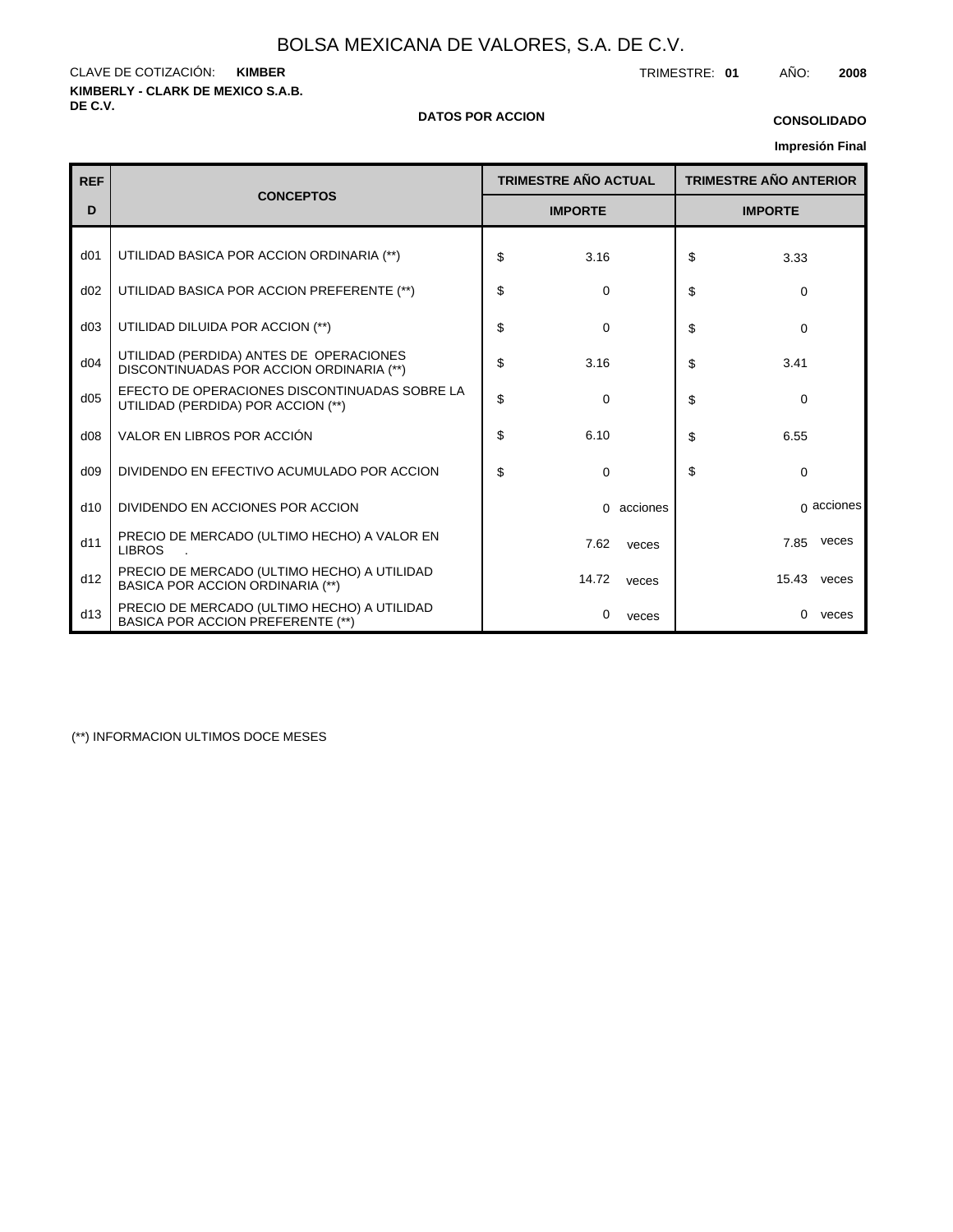**KIMBERLY - CLARK DE MEXICO S.A.B. DE C.V.** CLAVE DE COTIZACIÓN: TRIMESTRE: **01** AÑO: **2008 KIMBER**

#### **RAZONES Y PROPORCIONES**

#### **CONSOLIDADO**

**Impresión Final**

| <b>REF</b><br>P | <b>CONCEPTOS</b>                                                                             | <b>TRIMESTRE AÑO ACTUAL</b> |       | <b>TRIMESTRE AÑO ANTERIOR</b> |       |
|-----------------|----------------------------------------------------------------------------------------------|-----------------------------|-------|-------------------------------|-------|
| p01             | <b>RENDIMIENTO</b><br>UTILIDAD (PÉRDIDA) NETA CONSOLIDADA A VENTAS NETAS                     | 15.18                       | %     | 18.07                         | $\%$  |
| p02             | UTILIDAD (PÉRDIDA) NETA CONSOLIDADA A CAPITAL<br>CONTABLE (**)                               | 53.22                       | ℅     | 51.34                         | %     |
| p03             | UTILIDAD (PÉRDIDA) NETA CONSOLIDADA A ACTIVO TOTAL (**)                                      | 14.96                       | ℅     | 16.40                         | $\%$  |
| p04             | DIVIDENDOS EN EFECTIVO A RESULTADO NETO DEL<br>EJERCICIO ANTERIOR                            | 0                           | %     | 0                             | $\%$  |
| p05             | RESULTADO POR POSICION MONETARIA A UTILIDAD<br>(PÉRDIDA) NETA CONSOLIDADA                    | 0.00                        | %     | 4.36                          | %     |
|                 | <b>ACTIVIDAD</b>                                                                             |                             |       |                               |       |
| p06             | VENTAS NETAS A ACTIVO TOTAL (**)                                                             | 0.90                        | veces | 0.91                          | veces |
| p07             | VTAS NETAS A INMUEBLES, PLANTA Y EQUIPO (NETO) (**)                                          | 1.49                        | veces | 1.52                          | veces |
| p08             | ROTACION DE INVENTARIOS(**)                                                                  | 8.40                        | veces | 7.40                          | veces |
| p09             | DIAS DE VENTAS POR COBRAR                                                                    | 51                          | dias  | 55                            | dias  |
| p10             | INTERESES PAGADOS A PASIVO TOTAL CON COSTO (**)                                              | 8.69                        | %     | 8.87                          | %     |
|                 | <b>APALACAMIENTO</b>                                                                         |                             |       |                               |       |
| p11             | PASIVO TOTAL A ACTIVO TOTAL                                                                  | 71.90                       | %     | 68.06                         | $\%$  |
| p12             | PASIVO TOTAL A CAPITAL CONTABLE                                                              | 2.56                        | veces | 2.13                          | veces |
| p13             | PASIVO EN MONEDA EXTRANJERA A PASIVO TOTAL                                                   | 23.93                       | %     | 30.17                         | $\%$  |
| p14             | PASIVO A LARGO PLAZO A INMUEBLES, PLANTA Y EQUIPO<br>(NETO)                                  | 50.21                       | %     | 36.94                         | %     |
| p15             | UTILIDAD (PERDIDA) DESPUES DE GTOS. GRALES. A                                                | 8.27                        | veces | 12.28                         | veces |
| p16             | <b>INTERESES PAGADOS</b><br>VENTAS NETAS A PASIVO TOTAL (**)                                 | 1.25                        | veces | 1.33                          | veces |
|                 | <b>LIQUIDEZ</b>                                                                              |                             |       |                               |       |
| p17             | ACTIVO CIRCULANTE A PASIVO CIRCULANTE                                                        | 1.18                        | veces | 1.01                          | veces |
| p18             | ACTIVO CIRCULANTE MENOS INVENTARIOS A PASIVO<br><b>CIRCULANTE</b>                            | 0.97                        | veces | 0.81                          | veces |
| p19             | ACTIVO CIRCULANTE A PASIVO TOTAL                                                             | 0.52                        | veces | 0.56                          | veces |
| p20             | EFECTIVO E INVERSIONES TEMPORALES A PASIVO<br><b>CIRCULANTE</b>                              | 44.90                       | %     | 29.45                         | $\%$  |
|                 | <b>ESTADO DE CAMBIOS</b>                                                                     |                             |       |                               |       |
| p21             | FLUJO DERIVADO DEL RESULT. NETO DEL EJER. A VTAS.NET.                                        | 0.00                        | %     | 23.09                         | %     |
| p22             | RECURSOS GENERADOS O UTILIZADOS EN LA OPERACIÓN A<br><b>VENTAS NETAS</b>                     | 0.00                        | %     | 7.86                          | %     |
| p23             | RECURSOS GEN. POR (UTILIZADOS EN) ACTIVIDADES DE<br>OPERACION A INTERESES PAGADOS            | 0.00                        | veces | 13.92                         | veces |
| p24             | RECURSOS GEN. O UTILIZADOS POR FINAN. AJENO A<br>RECURSOS GEN. (UTILIZADOS) MEDIANTE FINAN.  | 0.00                        | %     | 88.00                         | ℅     |
| p25             | RECURSOS GEN. O UTILIZADOS POR FINAN. PROPIO A<br>RECURSOS GEN. (UTILIZADOS) MEDIANTE FINAN. | 0.00                        | $\%$  | 12.00                         | %     |
| p26             | ADQ. DE INMUEBLES, PLANTA Y EQUIPO A RECURSOS<br>GENERADOS (UTILIZADOS) EN ACT. DE INV.      | 0.00                        | ℅     | 118.50                        | %     |

(\*\*) INFORMACION ULTIMOS DOCE MESES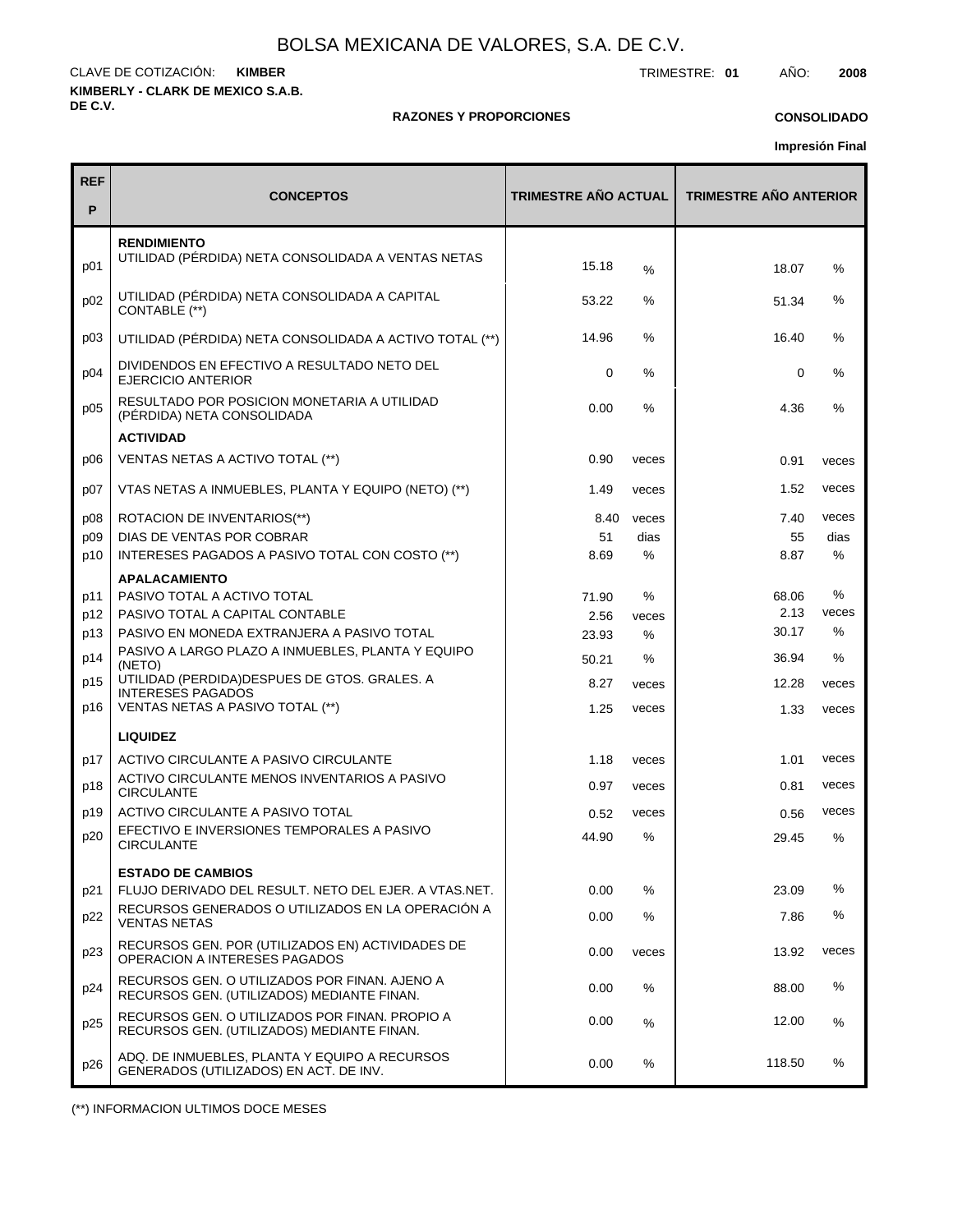CLAVE DE COTIZACIÓN: **KIMBER**

TRIMESTRE: **01** AÑO: **2008**

**KIMBERLY - CLARK DE MEXICO S.A.B.**

#### **COMENTARIOS Y ANALISIS DE LA ADMINISTRACION<br>
COMENTARIOS Y ANALISIS DE LA ADMINISTRACION MARIE DE CONTRACION DE CONTRACION DE CONTRACION DE CONTRACION DE CONTRACION DE CONTRACION DE CONTRACION DE CONTRACION DE CONTRACION SOBRE LOS RESULTADOS DE OPERACION Y SITUACION FINANCIERA DE LA COMPAÑIA**

 $1/3$ **CONSOLIDADO**

**Impresión Final**

TODOS LOS COMENTARIOS Y CIFRAS INCLUIDOS EN ESTE ANEXO ESTAN EN TERMINOS NOMINALES.

Puntos sobresalientes:

- Incremento en ventas no obstante difícil comparación.

- Utilidad de operación y neta menores por incremento de costos e insumos.

- Programa de Inversiones (CAPEX) en tiempo y en costo.

- Efectivo al cierre del trimestre de casi \$3,500 millones de pesos.

- ROIC de 22.4 porciento.

RESULTADOS DE OPERACIÓN Millones de pesos nominales

|                             |       | 31 de marzo de    | Primer trimestre terminado el |
|-----------------------------|-------|-------------------|-------------------------------|
|                             | 2008  | 2007              | % CAMBIO                      |
| VENTAS NETAS                |       | $$5,560$ $$5,197$ |                               |
| UTILIDAD DE OPERACIÓN       |       | 1,319 1,419       | (7)                           |
| RESULTADO INTEGRAL DE       |       |                   |                               |
| FINANCIAMIENTO Y PTU        | 161   | 170               | (5)                           |
| UTILIDAD ANTES DE IMPUESTOS |       |                   |                               |
| A LA UTILIDAD               | 1,158 | 1,249             | (7)                           |
| IMPUESTOS A LA UTILIDAD     | 314   | 310               |                               |
| UTILIDAD NETA               | 844   | 939               | (10)                          |
| UTILIDAD POR ACCION (Pesos) | 0.76  | 0.82              | (7)                           |
| EBITDA                      | 1,604 | 1,680             | (5)                           |

La comparación del arranque del año presentaba un reto en sí ya que el primer trimestre del año pasado fue muy fuerte, además de que la Semana Santa este año fue en marzo mientras que el año pasado fue en abril. Con esa premisa reportamos resultados en términos nominales como sigue:

Las Ventas Netas del trimestre estuvieron 7 porciento arriba del año anterior, impulsados por un crecimiento en unidades colocadas de 5 porciento y por mayores precios y mejor mezcla de productos por 2 porciento. Tuvimos crecimiento en unidades colocadas en todos los productos de nuestro portafolio y fuertes incrementos en toallitas húmedas, incontinencia para adultos y toallas femeninas. En nuestros principales productos se sostuvo la participación de mercado.

Hemos resentido muy fuertes incrementos en costos y en un periodo muy corto de tiempo, principalmente en las fibras para reciclar, celulosas y energía eléctrica. Por ejemplo, las fibras para reciclar, que son la materia más importante de la empresa, han incrementado en casi 40 porciento en el último año, debido a un importante crecimiento de la demanda principalmete de China. Como consecuencia de estos incrementos en costos la utilidad de operación fue 7 porciento menor al año pasado.

Estamos trabajando para absorber todos estos impactos en los costos a través de mayores volúmenes de producción, programas de reducción de costos y gastos y mejores precios de venta.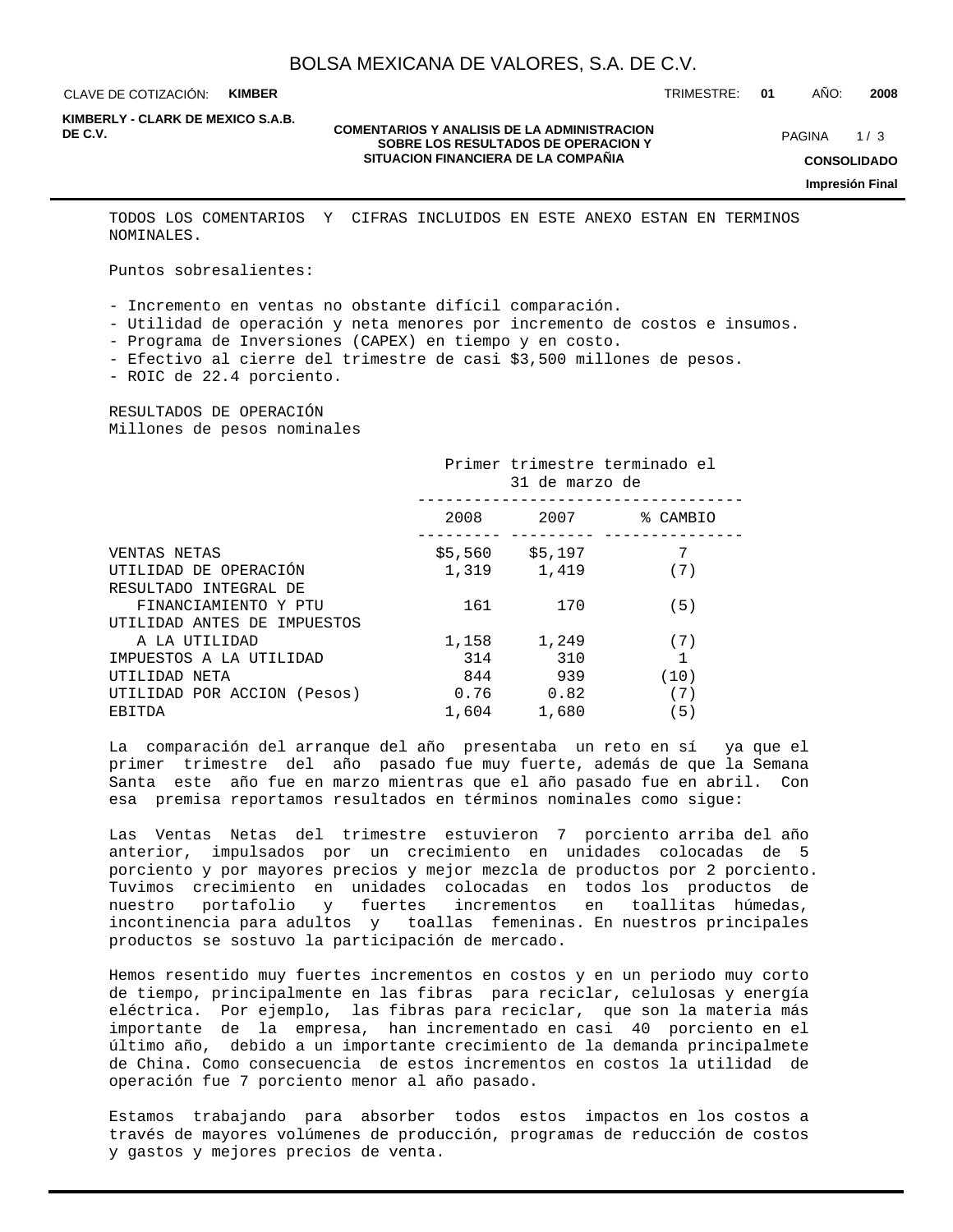CLAVE DE COTIZACIÓN: **KIMBER**

**KIMBERLY - CLARK DE MEXICO S.A.B.**

#### **COMENTARIOS Y ANALISIS DE LA ADMINISTRACION SOBRE LOS RESULTADOS DE OPERACION Y DE C.V.** PAGINA / 3 **SITUACION FINANCIERA DE LA COMPAÑIA**

TRIMESTRE: **01** AÑO: **2008**

 $2/3$ 

**CONSOLIDADO Impresión Final**

La utilidad neta se vio impactada por una mayor tasa efectiva de impuesto sobre la renta, ya que el año anterior tuvimos el efecto positivo de la devolución de impuestos derivada de litigios relacionados con la deducibilidad de la participación de utilidades de la base del impuesto sobre la renta. Adicionalmente en este año ya no se incluye la utilidad por posición monetaria que existía cuando estaba en vigencia la actualización contenida en el Boletín B-10. Sin estos dos efectos la utilidad neta hubiera sido similar al año anterior y la utilidad por acción ligeramente mayor.

Generamos EBITDA por más de \$1,600 millones de pesos durante el trimestre y al 31 de marzo de 2008 terminamos con efectivo por casi \$3,500 millones de pesos. Hemos invertido en los últimos doce meses \$2,772 millones de pesos (\$1,523 en activos fijos o CAPEX y \$1,249 en la recompra de acciones propias) y se ha pagado un dividendo a nuestros accionistas por \$2,965 millones de pesos.

Continuamos ejecutando nuestro programa de inversiones (CAPEX). Como parte de este plan, arrancamos la producción de papel base para la fabricación de toallas húmedas (más de 40 millones de dólares de inversión) lo cual producirá importantes ahorros en costos para la Compañía.

BALANCES GENERALES Millones de pesos nominales

|                                                                                                                                                                                                                                                                                  |                                                                                                                                                                                                                                 | al 31 de marzo de                                                                                |
|----------------------------------------------------------------------------------------------------------------------------------------------------------------------------------------------------------------------------------------------------------------------------------|---------------------------------------------------------------------------------------------------------------------------------------------------------------------------------------------------------------------------------|--------------------------------------------------------------------------------------------------|
|                                                                                                                                                                                                                                                                                  | 2008 — 2008 — 2008 — 2008 — 2008 — 2008 — 2008 — 2010 — 2010 — 2010 — 2020 — 2020 — 2020 — 2020 — 2020 — 2020 — 2020 — 2020 — 2020 — 2020 — 2020 — 2020 — 2020 — 2020 — 2020 — 2020 — 2020 — 2020 — 2020 — 2020 — 2020 — 2020 — | 2007                                                                                             |
| ACTIVO                                                                                                                                                                                                                                                                           |                                                                                                                                                                                                                                 |                                                                                                  |
| <b>EFECTIVO</b><br>CUENTAS POR COBRAR<br><b>INVENTARIOS</b><br>ACTIVO CIRCULANTE OPERACIONES DISCONTINUADAS<br>CUENTA POR COBRAR LARGO PLAZO<br>ACTIVO FIJO                                                                                                                      | 3,459<br>$\sim$ $ -$<br>450                                                                                                                                                                                                     | 2,513<br>3,981 4,352<br>1,630 1,680<br>35<br>573<br>14,586 13,559                                |
| TOTAL                                                                                                                                                                                                                                                                            |                                                                                                                                                                                                                                 | 24, 106 22, 712                                                                                  |
| PASIVO Y CAPITAL CONTABLE                                                                                                                                                                                                                                                        |                                                                                                                                                                                                                                 |                                                                                                  |
| PRESTAMOS BANCARIOS<br>CUENTAS POR PAGAR<br>PASIVOS ACUMULADOS<br>DIVIDENDOS POR PAGAR<br>ISR Y PTU POR PAGAR<br>PASIVO CIRCULANTE OPERACIONES DISCONTINUADAS<br>INSTRUMENTOS FINAN. DERIVADOS LARGO PLAZO<br>PRESTAMOS A LARGO PLAZO<br>IMPUESTOS DIFERIDOS<br>CAPITAL CONTABLE | 74<br>1,461<br>3,051<br>768<br>and the state of the state<br>31                                                                                                                                                                 | 99<br>2,349 2,388<br>1,327<br>2,967<br>1,102<br>650<br>7,323 5,009<br>2,275 1,917<br>6,774 7,253 |
| TOTAL                                                                                                                                                                                                                                                                            | 24,106 22,712                                                                                                                                                                                                                   |                                                                                                  |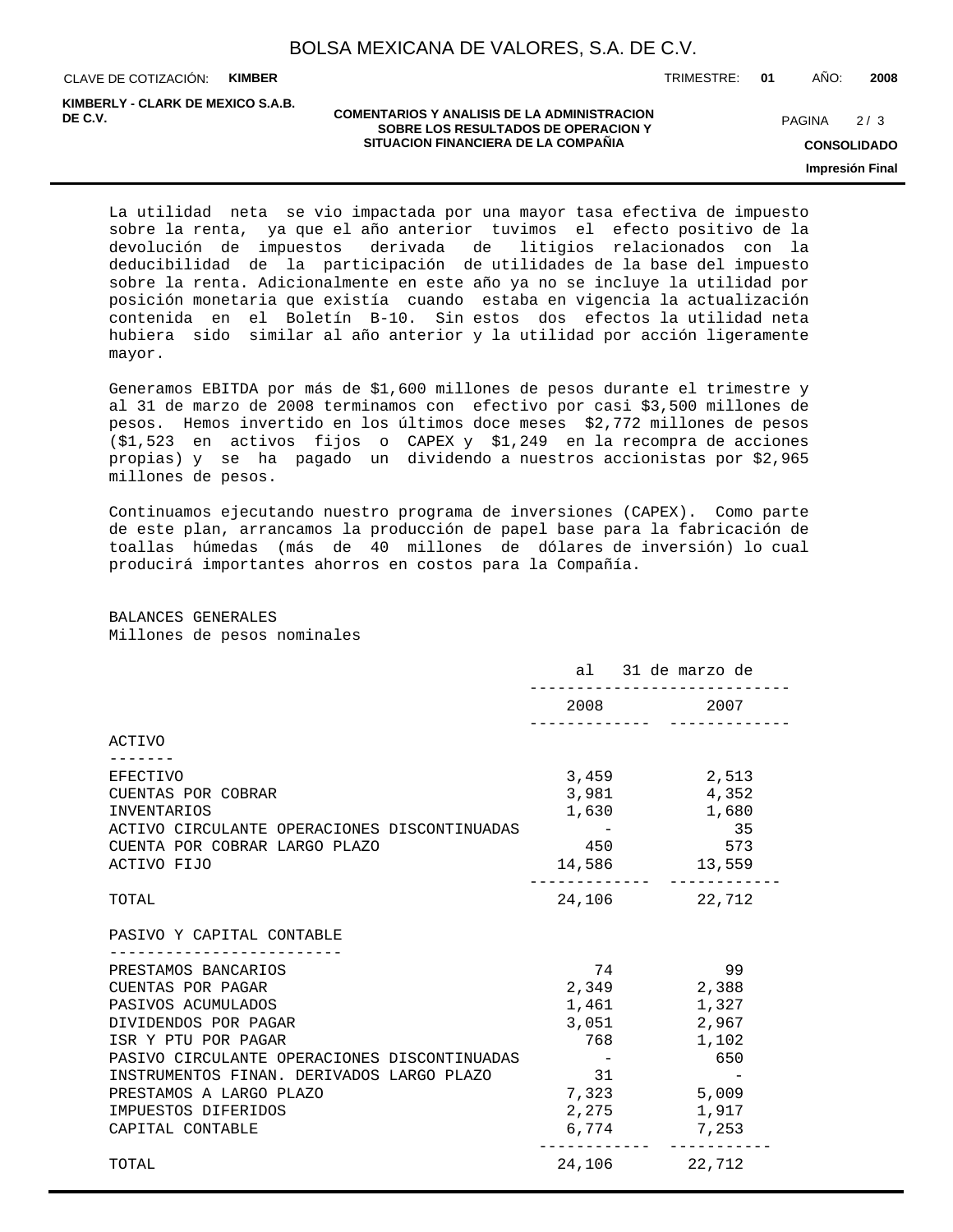CLAVE DE COTIZACIÓN: **KIMBER**

**KIMBERLY - CLARK DE MEXICO S.A.B.**

#### **COMENTARIOS Y ANALISIS DE LA ADMINISTRACION<br>
COMENTARIOS Y ANALISIS DE LA ADMINISTRACION MARIE DE PROGRETA ANALISIS DE CONTRACION MARIE DE PROGRETA DE PRO SOBRE LOS RESULTADOS DE OPERACION Y SITUACION FINANCIERA DE LA COMPAÑIA**

 $3/3$ 

TRIMESTRE: **01** AÑO: **2008**

**CONSOLIDADO**

**Impresión Final**

FLUJOS DE EFECTIVO Millones de pesos nominales

|                                             | Primer trimestre terminado<br>El 31 de marzo de |                 |
|---------------------------------------------|-------------------------------------------------|-----------------|
|                                             | 2008 700                                        | 2007            |
| UTILIDAD NETA                               |                                                 | 939             |
| DEPRECIACION E IMPUESTOS DIFERIDOS          | 262                                             | 261             |
| FLUCTUA. CAMBIARIA NO REALIZADA E INTERESES | 128                                             | 44              |
| CAMBIOS EN EL CAPITAL DE TRABAJO            | 294                                             | 426             |
| RECURSOS GENERADOS POR LA OPERACION         | 1,528                                           | 1,670           |
| PROGRAMA DE INVERSIONES                     |                                                 | $(334)$ $(275)$ |
| OPERACIONES DISCONTINUADAS                  |                                                 | 73              |
| RECOMPRA DE ACCIONES                        |                                                 | $(335)$ (79)    |
| FINANCIAMIENTO E INTERESES PAGADOS          | $(197)$ (163)                                   |                 |
| INSTRUMENTOS FINANCIEROS DERIVADOS PAGADOS  | $(118)$ (490)                                   |                 |
| EFECTIVO GENERADO                           | 544                                             | 736             |
| EFECTIVO AL INICIO DEL PERIODO              | 2,915                                           | 1,777           |
| EFECTIVO AL FINAL DEL PERIODO               | 3,459                                           | 2,513           |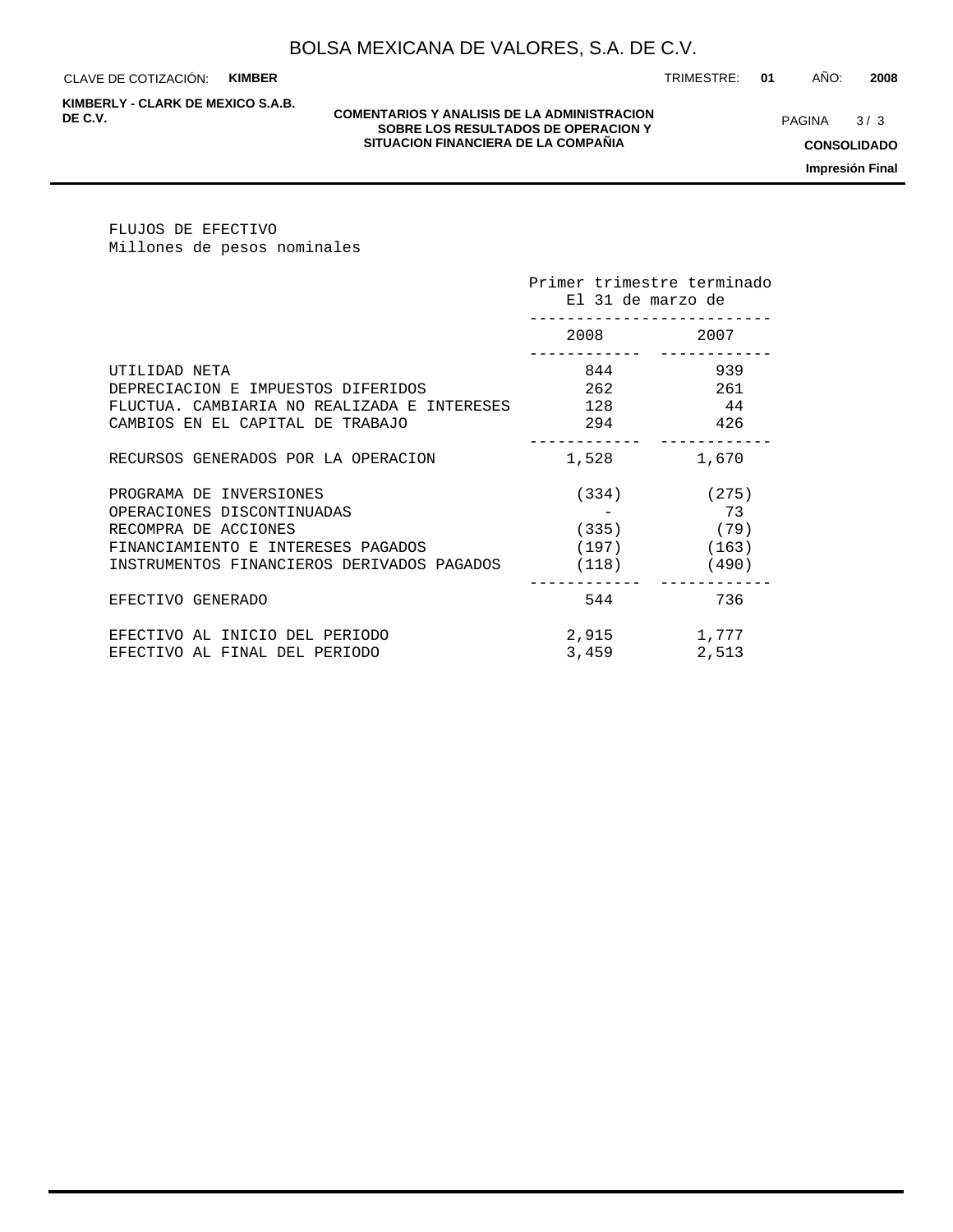**KIMBER**

CLAVE DE COTIZACIÓN: TRIMESTRE: **01** AÑO: **2008**

KIMBERLY - CLARK DE MEXICO S.A.B.<br>DE C.V. **DE C.V.** PAGINA 1/5

**CONSOLIDADO**

**Impresión Final**

OPERACIONES -----------

KIMBERLY-CLARK DE MEXICO, S. A. B. DE C. V. Y SUBSIDIARIAS (LA "COMPAÑIA") SE DEDICA A LA MANUFACTURA Y COMERCIALIZACION DE PRODUCTOS DESECHABLES PARA EL CONSUMIDOR DE USO DIARIO DENTRO Y FUERA DEL HOGAR, COMO SON: PAÑALES Y PRODUCTOS PARA BEBE, TOALLAS FEMENINAS, PRODUCTOS PARA INCONTINENCIA, PAPEL HIGIENICO, SERVILLETAS, PAÑUELOS, TOALLAS PARA MANOS Y COCINA, TOALLITAS HUMEDAS Y PRODUCTOS PARA EL CUIDADO DE LA SALUD. ENTRE SUS PRINCIPALES MARCAS SE ENCUENTRAN: HUGGIES®, KLEENBEBE®, KLEENEX®, KIMLARK®, PETALO®, COTTONELLE®, DEPEND® Y KOTEX®.

BASES DE PRESENTACION DE ESTADOS FINANCIEROS

--------------------------------------------

CONSOLIDACION - LOS ESTADOS FINANCIEROS CONSOLIDADOS INCLUYEN LAS CIFRAS DE KIMBERLY-CLARK DE MEXICO, S. A. B. DE C. V. Y DE LAS SIGUIENTES SUBSIDIARIAS, DE LAS CUALES POSEE LA TOTALIDAD DE LAS ACCIONES:

- CRISOBA INDUSTRIAL, S. A. DE C. V. PROPORCIONA SERVICIOS DE MAQUILA A KIMBERLY-CLARK DE MEXICO, S. A. B. DE C. V.
- PAPER PRODUCTS TRADE CORPORATION. EMPRESA COMERCIALIZADORA ESTABLECIDA EN EL EXTERIOR PARA PROMOVER LAS EXPORTACIONES DE LOS PRODUCTOS DE LA COMPAÑIA.
- SERVICIOS EMPRESARIALES SORAN, S. A. DE C. V. PROPORCIONA, A TRAVES DE SUS COMPAÑIAS SUBSIDIARIAS, SERVICIOS DE DISTRIBUCION Y OTROS A KIMBERLY-CLARK DE MEXICO, S. A. B. DE C. V.
- TAXI AEREO DE MEXICO, S. A. PROPORCIONA SERVICIO DE TRANSPORTE AEREO A PERSONAL DE KIMBERLY-CLARK DE MEXICO, S. A. B. DE C. V., SUS SUBSIDIARIAS Y AL PUBLICO EN GENERAL.
- OTRAS SUBSIDIARIAS CUYA ACTIVIDAD ES EL ARRENDAMIENTO DE INMUEBLES, PRINCIPALMENTE A CRISOBA INDUSTRIAL, S. A. DE C. V.

LAS OPERACIONES Y SALDOS INTERCOMPAÑIAS HAN SIDO ELIMINADOS EN LA CONSOLIDACION.

PRESENTACION DE INFORMACION FINANCIERA CON UN ENTORNO NO INFLACIONARIO - A PARTIR DEL 1 DE ENERO DE 2008 ENTRO EN VIGOR LA NORMA DE INFORMACION FINANCIERA (NIF) B-10 "EFECTOS DE LA INFLACION" ; EN ELLA SE MENCIONA LA NECESIDAD DE DETERMINAR EL ENTORNO ECONOMICO EN QUE OPERA UNA ENTIDAD Y QUE PUEDE SER INFLACIONARIO O NO INFLACIONARIO, EN FUNCION A QUE LA INFLACION ACUMULADA EN LOS ULTIMOS TRES AÑOS SEA MAYOR O MENOR AL 26 PORCIENTO RESPECTIVAMENTE.

DEBIDO A QUE LA INFLACION ACUMULADA DE 2005 A 2007 ES MENOR AL 26% (ENTORNO NO INFLACIONARIO), LA INFORMACION QUE SE PRESENTA POR EL EJERCICIO 2008 NO RECONOCE LOS EFECTOS DE LA INFLACION.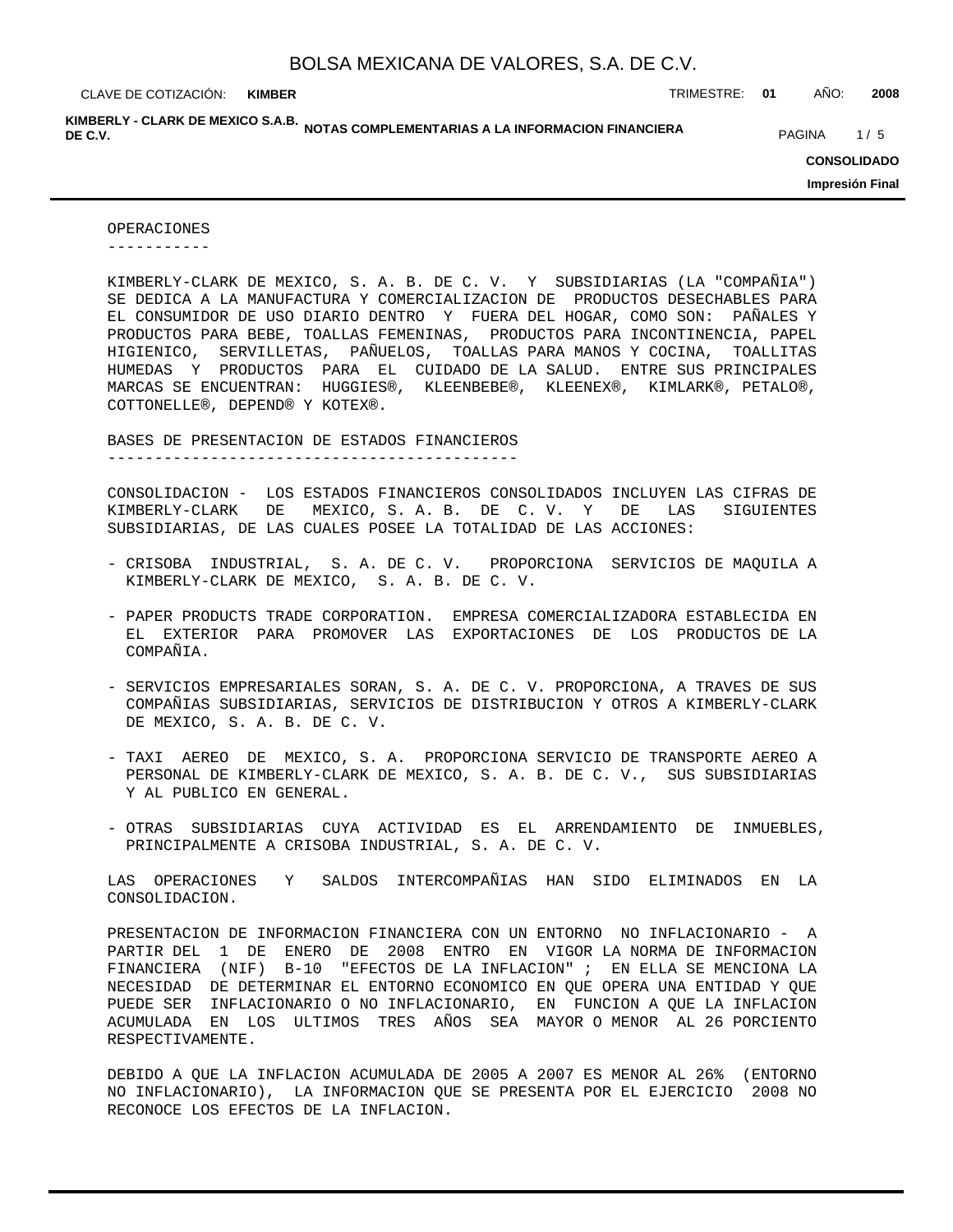CLAVE DE COTIZACIÓN: TRIMESTRE: **01** AÑO: **2008 KIMBER**

KIMBERLY - CLARK DE MEXICO S.A.B.<br>DE C.V. **DE C.V.** PAGINA 2/5

**CONSOLIDADO**

**Impresión Final**

DURANTE EL MES DE MARZO DE 2008, EL CINIF EMITIO UNA INTERPRETACION A LA NIF B-10, DONDE ESPECIFICA QUE PARA FINES DE COMPARACION, LA INFORMACION DEL EJERCICIO 2007, INCLUYENDO LA PRESENTADA EN FECHAS INTERMEDIAS, SE DEBE PRESENTAR ACUALIZADA A PESOS DE DICIEMBRE DE 2007.

RESUMEN DE POLITICAS CONTABLES SIGNIFICATIVAS ---------------------------------------------

LOS ESTADOS FINANCIEROS CONSOLIDADOS ADJUNTOS CUMPLEN CON LAS NIF. SU PREPARACION REQUIERE QUE LA ADMINISTRACION EFECTUE CIERTAS ESTIMACIONES Y UTILICE DETERMINADOS SUPUESTOS PARA VALUAR ALGUNAS DE LAS PARTIDAS DE LOS ESTADOS FINANCIEROS Y PARA EFECTUAR LAS REVELACIONES QUE SE CONSIDEREN ADECUADAS EN LAS CIRCUNSTANCIAS. LAS PRINCIPALES POLITICAS CONTABLES SON LAS SIGUIENTES:

EQUIVALENTES DE EFECTIVO - CONSISTE EN INVERSIONES DIARIAS DE EXCEDENTES DE EFECTIVO.

INVENTARIOS Y COSTO DE VENTAS - LOS INVENTARIOS SE VALUAN BAJO EL METODO DE PRIMERAS ENTRADAS PRIMERAS SALIDAS, EL CUAL NO EXCEDE A SU VALOR DE REALIZACION.

INMUEBLES, MAQUINARIA Y EQUIPO - SE REGISTRAN AL COSTO DE ADQUISICION Y, LOS SALDOS AL 31 DE MARZO DE 2007 SE ACTUALIZARON UTILIZANDO EL INDICE NACIONAL DE PRECIOS AL CONSUMIDOR. EN EL CASO DE ACTIVOS DE ORIGEN EXTRANJERO, EL COSTO DE ADQUISICION SE ACTUALIZO CON LA INFLACION DEL PAIS DE ORIGEN Y SE CONSIDERO LA FLUCTUACION DEL PESO MEXICANO CON RELACION A DICHA MONEDA.

LA DEPRECIACION DE LOS INMUEBLES, MAQUINARIA Y EQUIPO SE CALCULA CONFORME AL METODO DE LINEA RECTA Y CON BASE EN LAS VIDAS UTILES ESTIMADAS DE LOS ACTIVOS, COMO SIGUE:

|                      | AÑOS<br>PROMEDIO |
|----------------------|------------------|
|                      |                  |
| EDIFICIOS            | 45               |
| MAOUINARIA Y EOUIPO  | 15 A 25          |
| EOUIPO DE TRANSPORTE | 12 Y 25          |

CAPITALIZACION DEL RESULTADO INTEGRAL DE FINANCIAMIENTO - EL RESULTADO INTEGRAL DE FINANCIAMIENTO INCURRIDO Y ATRIBUIBLE AL PERIODO DURANTE EL CUAL SE LLEVO A CABO LA CONSTRUCCION E INSTALACION DE PROYECTOS MAYORES DE INVERSION EN INMUEBLES, MAQUINARIA Y EQUIPO SE CAPITALIZA.

DETERIORO DE ACTIVOS DE LARGA DURACION EN USO - ANUALMENTE SE REVISA EL VALOR EN LIBROS DE LOS ACTIVOS DE LARGA DURACION EN USO, PARA DETECTAR LA PRESENCIA DE ALGUN INDICIO DE DETERIORO. AL 31 DE MARZO DE 2008 Y 2007 NO EXISTEN INDICIOS DE DETERIORO.

RECONOCIMIENTO DE INGRESOS - LOS INGRESOS SE RECONOCEN EN EL PERIODO EN QUE SE TRANSFIERE LA PROPIEDAD Y/O RESPONSABILIDAD DE LOS INVENTARIOS A LOS CLIENTES QUE LOS ADQUIEREN.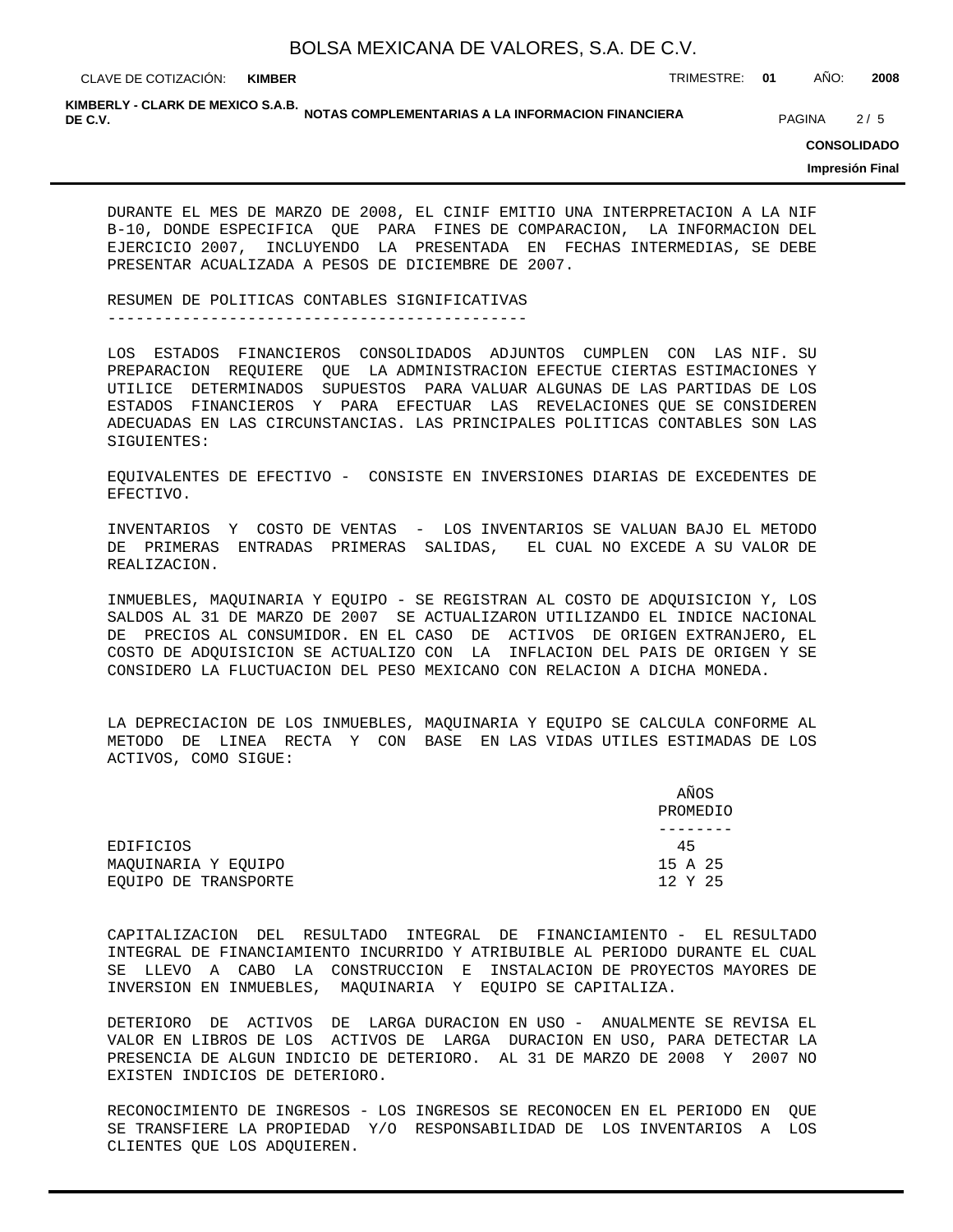CLAVE DE COTIZACIÓN: TRIMESTRE: **01** AÑO: **2008 KIMBER**

KIMBERLY - CLARK DE MEXICO S.A.B.<br>DE C.V. **DE C.V.** PAGINA 3/5

**CONSOLIDADO**

**Impresión Final**

INSTRUMENTOS FINANCIEROS DERIVADOS - SE VALUAN A SU VALOR RAZONABLE Y SUS EFECTOS SE RECONOCEN EN LOS RESULTADOS DEL PERIODO Y EN EL CAPITAL CONTABLE. ESTOS INSTRUMENTOS SE UTILIZAN PARA REDUCIR LOS RIESGOS DE LOS EFECTOS DE LAS VARIACIONES EN LAS TASAS DE INTERES, LOS TIPOS DE CAMBIO DE MONEDA EXTRANJERA Y EL PRECIO DE CIERTOS INSUMOS.

OPERACIONES EN MONEDA EXTRANJERA - LAS OPERACIONES EN MONEDA EXTRANJERA SE REGISTRAN AL TIPO DE CAMBIO VIGENTE A LA FECHA DE SU CELEBRACION. LOS ACTIVOS Y PASIVOS MONETARIOS EN MONEDA EXTRANJERA SE VALUAN EN MONEDA NACIONAL AL TIPO DE CAMBIO VIGENTE A LA FECHA DE LOS ESTADOS FINANCIEROS. LAS FLUCTUACIONES CAMBIARIAS SE REGISTRAN EN EL RESULTADO INTEGRAL DE FINANCIAMIENTO DEL PERIODO EN QUE OCURREN.

PARTICIPACION DE LOS TRABAJADORES EN LAS UTILIDADES - LA PTU SE REGISTRA EN LOS RESULTADOS DEL AÑO EN QUE SE CAUSA Y SE PRESENTA EN EL RUBRO DE OTROS GASTOS (INGRESOS) EN LOS ESTADOS DE RESULTADOS CONSOLIDADOS ADJUNTOS. SE RECONOCE LA PTU DIFERIDA PROVENIENTE DE LAS DIFERENCIAS TEMPORALES QUE RESULTAN DE LA COMPARACION DE LOS VALORES CONTABLES Y FISCALES DE LOS ACTIVOS Y PASIVOS, CUANDO SE PUEDA PRESUMIR RAZONABLEMENTE QUE VAN A PROVOCAR UN PASIVO O BENEFICIO, Y NO EXISTA ALGUN INDICIO DE QUE VAYA A CAMBIAR ESA SITUACION, DE TAL MANERA QUE LOS PASIVOS O LOS BENEFICIOS NO SE MATERIALICEN.

IMPUESTOS A LA UTILIDAD - EL IMPUESTO SOBRE LA RENTA ("ISR"), SE REGISTRA EN LOS RESULTADOS DEL AÑO EN QUE SE CAUSA, RECONOCIENDOSE LOS EFECTOS DIFERIDOS ORIGINADOS POR LAS DIFERENCIAS TEMPORALES, CORRESPONDIENTES A OPERACIONES Y OTROS EVENTOS ECONOMICOS RECONOCIDOS EN LOS ESTADOS FINANCIEROS EN PERIODOS DIFERENTES AL CONSIDERADO EN LAS DECLARACIONES DEL IMPUESTO SOBRE LA RENTA DE LAS EMPRESAS. DICHOS EFECTOS SE REGISTRAN CONSIDERANDO TODAS LAS DIFERENCIAS TEMPORALES QUE SE DETERMINAN MEDIANTE LA COMPARACION DE LOS VALORES CONTABLES Y FISCALES DE LOS ACTIVOS Y PASIVOS.

A PARTIR DE 2007, PARA RECONOCER EL IMPUESTO DIFERIDO ES NECESARIO REALIZAR UNA PROYECCION FINANCIERA PARA IDENTIFICAR CUAL SERA LA BASE GRAVABLE PREPONDERANTE (IMPUESTO SOBRE LA RENTA O IMPUESTO EMPRESARIAL A TASA UNICA "IETU")PARA EL PAGO DE IMPUESTOS A LA UTILIDAD.

CUENTAS POR COBRAR A CLIENTES -----------------------------

| NETO                                                |  |  |  | $$3,619,349 \t $3,765,362$ |                           |
|-----------------------------------------------------|--|--|--|----------------------------|---------------------------|
| CLIENTES<br>ESTIMACION PARA CUENTAS DE COBRO DUDOSO |  |  |  | $$3,750,438 \t $3,887,516$ | $(131, 089)$ $(122, 154)$ |
|                                                     |  |  |  | 2008                       | 2007                      |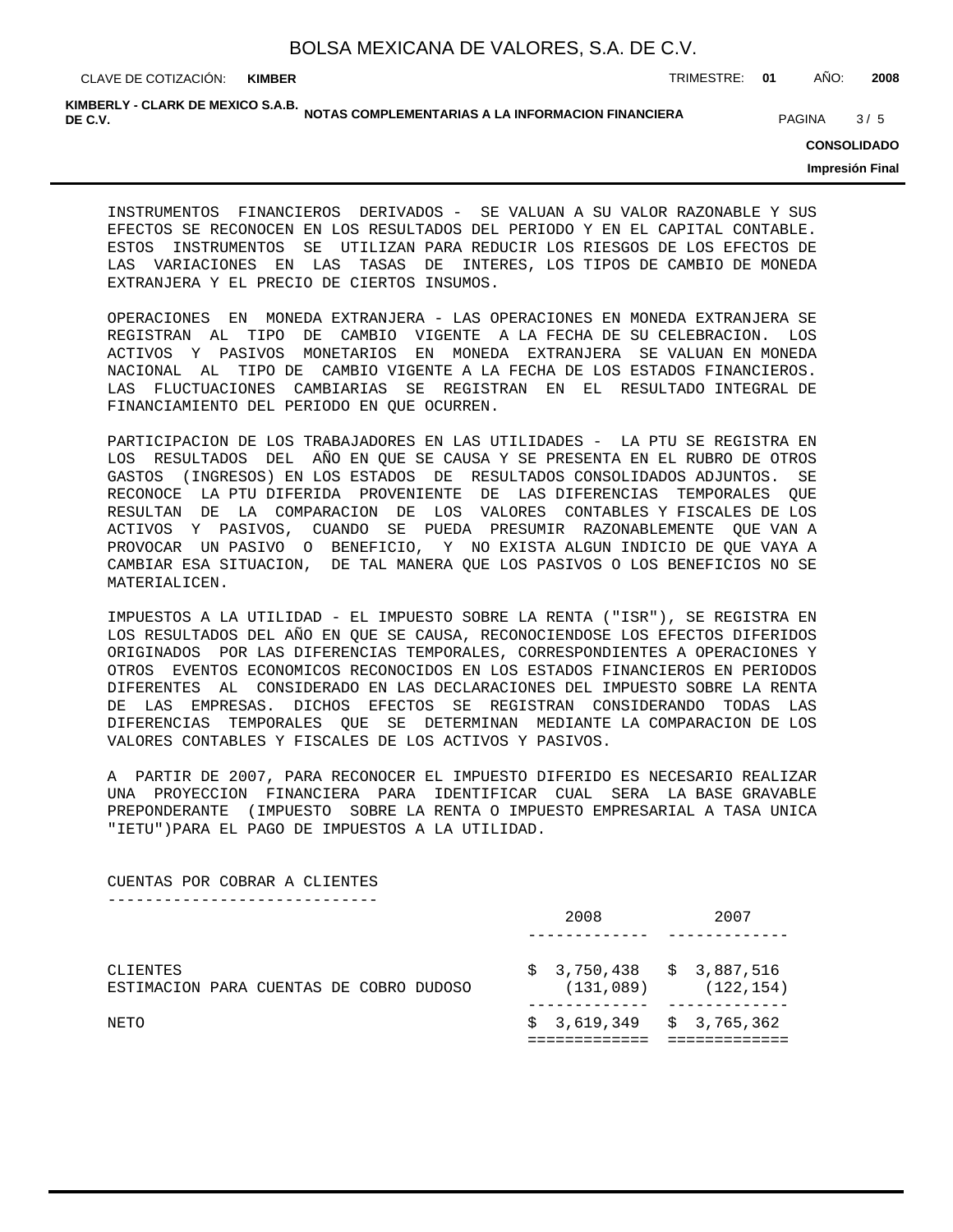CLAVE DE COTIZACIÓN: TRIMESTRE: **01** AÑO: **2008 KIMBER**

KIMBERLY - CLARK DE MEXICO S.A.B.<br>DE C.V. **DE C.V.** PAGINA 64/5

**CONSOLIDADO**

**Impresión Final**

#### OTRAS CUENTAS Y DOCUMENTOS POR COBRAR

| GRUPO PAPELERO SCRIBE, S.A. DE C.V.     | S. | $- S$      | 355,411 |
|-----------------------------------------|----|------------|---------|
| CORPORACION SCRIBE - PORCION CIRCULANTE |    | 149,958    |         |
| OTRAS                                   |    | 212,330    | 349,378 |
|                                         |    |            |         |
|                                         |    |            |         |
| TOTAL                                   | S. | 362,288 \$ | 704,789 |
|                                         |    |            |         |

INVENTARIOS

-----------

|                                                                              | 2008                          |   | 2007                          |
|------------------------------------------------------------------------------|-------------------------------|---|-------------------------------|
| PRODUCTOS TERMINADOS<br>PRODUCCION EN PROCESO<br>MATERIA PRIMA Y REFACCIONES | 674,034<br>167,582<br>788,308 | S | 695,251<br>291,528<br>738,454 |
| TOTAL                                                                        | $$1,629,924 \t$1,725,233$     |   |                               |

INFORMACION POR SEGMENTOS -------------------------

LA PROPORCION EN LA VENTAS NETAS Y EN LA UTILIDAD DE OPERACION MAS DEPRECIACION Y AMORTIZACION (EBITDA) POR SEGMENTO DEL PRIMER TRIMESTRE DE 2008, SE RESUME COMO SIGUE:

|                                                  | 2008                |               | 2007              |             |  |  |  |
|--------------------------------------------------|---------------------|---------------|-------------------|-------------|--|--|--|
|                                                  | VENTAS NETAS<br>क्ष | EBITDA<br>क्ष | VENTAS NETAS<br>ž | EBITDA<br>° |  |  |  |
| CONSUMIDOR<br>PROFESSIONAL<br><b>EXPORTACION</b> | 87<br>7<br>6        | 93<br>5<br>2  | 89<br>5<br>6      | 92<br>5     |  |  |  |
| TOTAL                                            | 100                 | 100           | 100               | 100         |  |  |  |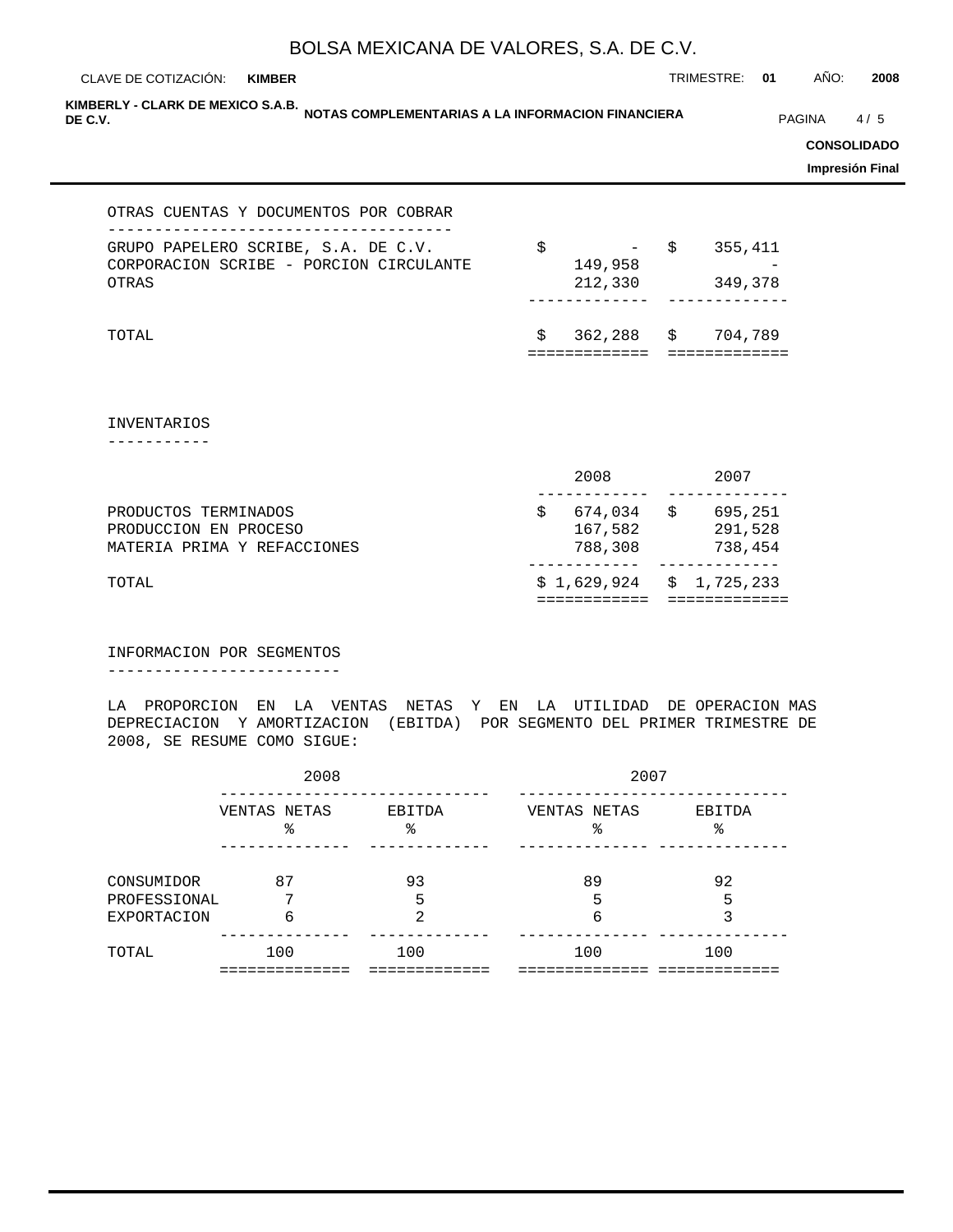**KIMBER**

CLAVE DE COTIZACIÓN: TRIMESTRE: **01** AÑO: **2008**

KIMBERLY - CLARK DE MEXICO S.A.B.<br>DE C.V. **DE C.V.** PAGINA 5/5 5/5

**CONSOLIDADO**

**Impresión Final**

OBLIGACIONES LABORALES AL RETIRO --------------------------------

EL PASIVO Y EL COSTO ANUAL POR PRIMAS DE ANTIGÜEDAD LEGAL, PLAN DE PENSIONES PARA PERSONAL QUE REUNA CIERTOS REQUISITOS E INDEMNIZACIONES AL TERMINO DE LA RELACION LABORAL, ES CALCULADO POR ACTUARIO INDEPENDIENTE CON BASE EN EL METODO DE CREDITO UNITARIO PROYECTADO. PARA HACER FRENTE A ESTAS OBLIGACIONES, LA COMPAÑIA TIENE ESTABLECIDOS FONDOS EN ADMINISTRACION.

A PARTIR DEL 1 DE ENERO DE 2008 ENTRO EN VIGOR LA NIF D-3, LA CUAL INCORPORA LA PTU CAUSADA Y DIFERIDA COMO PARTE DE SU NORMATIVIDAD. ADEMAS SE ESTABLECE QUE LAS PARTIDAS POR AMORTIZAR SE CARGARAN A RESULTADOS EN UN PLAZO MAXIMO DE 5 AÑOS.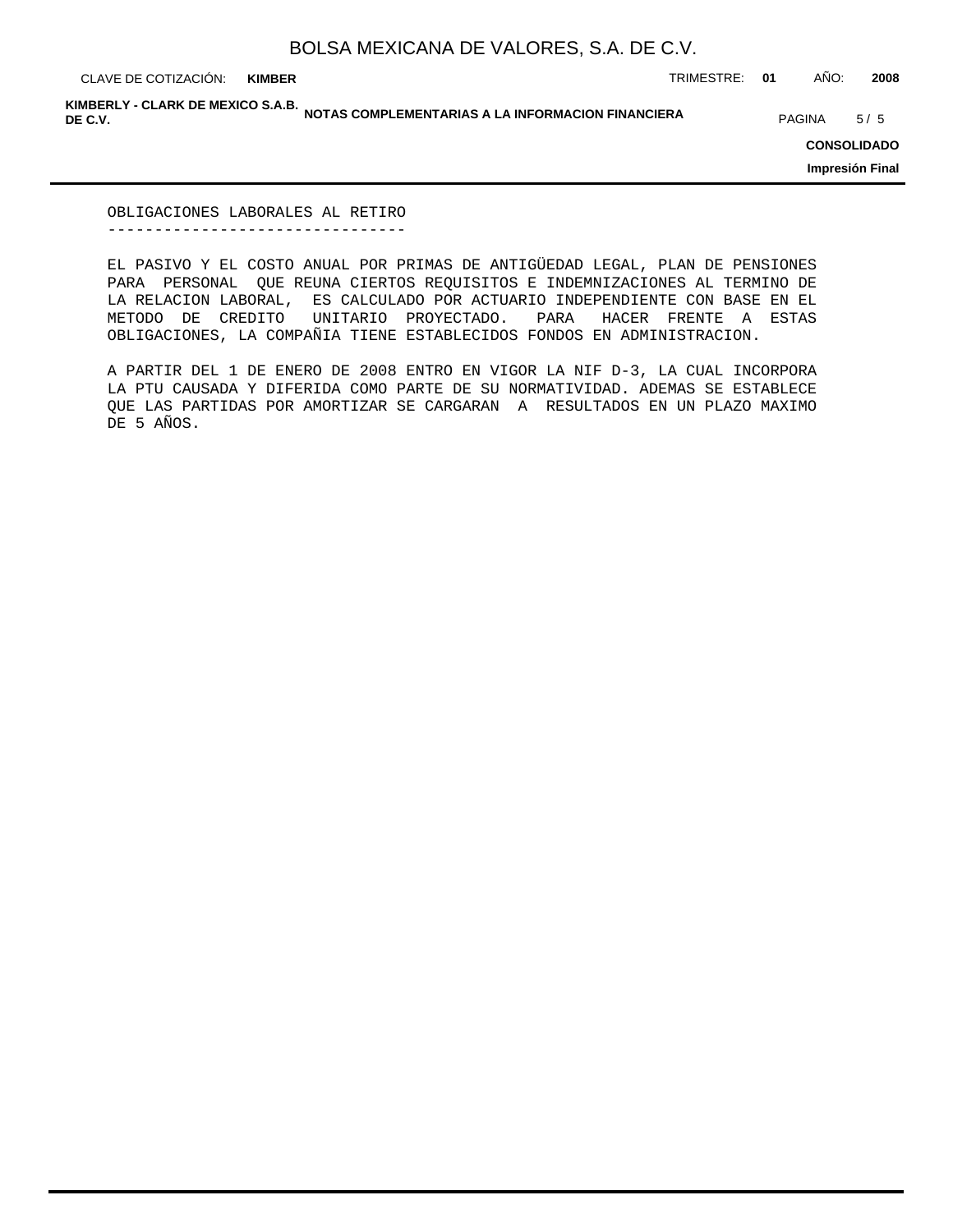CLAVE DE COTIZACIÓN TRIMESTRE **01** AÑO **2008 KIMBER**

**KIMBERLY - CLARK DE MEXICO S.A.B. DE C.V.**

#### **RELACION DE INVERSION EN ACCIONES**

## **CONSOLIDADO**

#### SUBSIDIARIAS

| <b>NOMBRE DE LA EMPRESA</b>                           | <b>ACTIVIDAD PRINCIPAL</b>                              | <b>NO. DE ACCIONES</b> | % DE TEN. |
|-------------------------------------------------------|---------------------------------------------------------|------------------------|-----------|
| CRISOBA INDUSTRIAL, S.A. DE C.V.                      | MANU PROD AL CONSUMO DE USO<br>PERSONAL                 | 790.601.970            | 100.00    |
| <b>PAPER PRODUCTS TRADE</b><br><b>CORPORATION</b>     | <b>COMERCIALIZADORA PROD EN EL</b><br><b>EXTRNAJERO</b> | 3,000,000              | 100.00    |
| <b>SERVICIOS EMPRESARIALES</b><br>SORAN, S.A. DE C.V. | SERVICIOS DE DISTRIBUCION                               | 200,000                | 100.00    |
| TAXI AEREO DE MEXICO, S.A.                            | TRANSPORTE AEREO                                        | 105,002,055            | 100.00    |
| <b>CINCO SUBSIDIARIAS</b>                             | ARRENDAMIENTO DE INMUEBLES Y<br><b>EQUIPO</b>           |                        | 100.00    |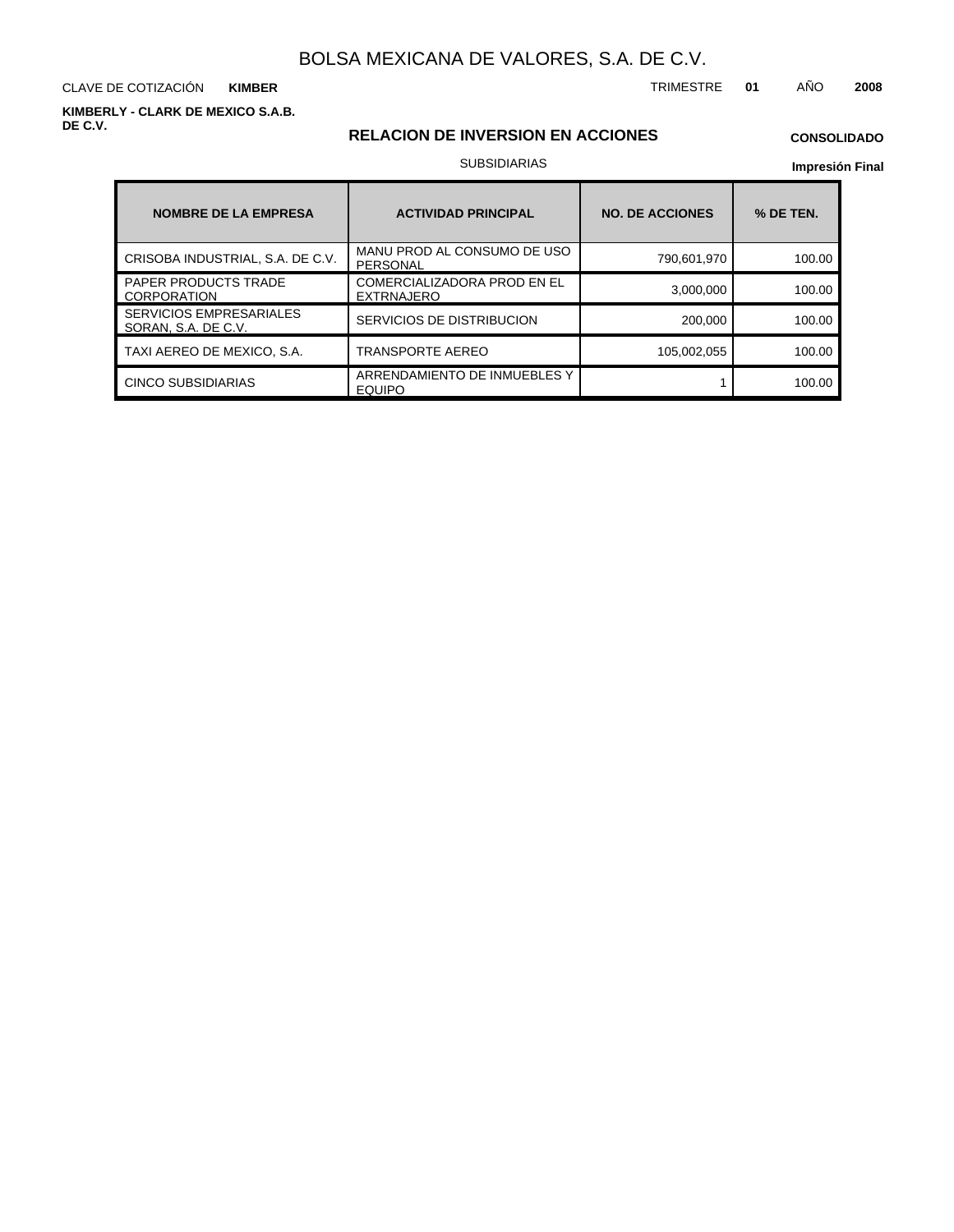#### CLAVE DE COTIZACIÓN **KIMBER**

#### **KIMBERLY - CLARK DE MEXICO S.A.B. DE C.V.**

### **DESGLOSE DE CREDITOS**

### (MILES DE PESOS)

**CONSOLIDADO**

**Impresión Final**

|                                    |                                                       |                                          |                                       |                                                   |                            |                    | VENCTOS. O AMORT. DENOMINADOS EN MONEDA NACIONAL |                     |                     |                                     | VENCTOS. O AMORT. DENOMINADOS EN MONEDA EXTRANJERA |                            |                     |                     |                     |                                     |
|------------------------------------|-------------------------------------------------------|------------------------------------------|---------------------------------------|---------------------------------------------------|----------------------------|--------------------|--------------------------------------------------|---------------------|---------------------|-------------------------------------|----------------------------------------------------|----------------------------|---------------------|---------------------|---------------------|-------------------------------------|
| <b>TIPO DE CREDITO/INSTITUCION</b> | <b>CON</b><br><b>INSTITUCION</b><br><b>EXTRANJERA</b> | <b>FECHA DE</b><br><b>FIRMA/CONTRATO</b> | <b>FECHA DE</b><br><b>VENCIMIENTO</b> | <b>TASA DE</b><br><b>INTERES y/o</b><br>Sobretasa | <b>INTERVALO DE TIEMPO</b> |                    |                                                  |                     |                     |                                     |                                                    | <b>INTERVALO DE TIEMPO</b> |                     |                     |                     |                                     |
|                                    |                                                       |                                          |                                       |                                                   | AÑO ACTUAL                 | <b>HASTA 1 AÑO</b> | <b>HASTA 2 AÑOS</b>                              | <b>HASTA 3 AÑOS</b> | <b>HASTA 4 AÑOS</b> | <b>HASTA 5 AÑOS O</b><br><b>MAS</b> | <b>AÑO ACTUAL</b>                                  | <b>HASTA 1 AÑO</b>         | <b>HASTA 2 AÑOS</b> | <b>HASTA 3 AÑOS</b> | <b>HASTA 4 AÑOS</b> | <b>HASTA 5 AÑOS O</b><br><b>MAS</b> |
| <b>BANCARIOS</b>                   |                                                       |                                          |                                       |                                                   |                            |                    |                                                  |                     |                     |                                     |                                                    |                            |                     |                     |                     |                                     |
| <b>COMERCIO EXTERIOR</b>           |                                                       |                                          |                                       |                                                   |                            |                    |                                                  |                     |                     |                                     |                                                    |                            |                     |                     |                     |                                     |
| <b>BANAMEX</b>                     | <b>NO</b>                                             | 16/05/2001                               | 15/06/2009                            | 5.03                                              |                            |                    |                                                  |                     |                     |                                     | 14,223                                             |                            | 7,112               |                     |                     | $\Omega$                            |
| <b>BONO</b>                        | SI                                                    | 28/07/1999                               | 01/08/2009                            | 9.33                                              |                            |                    |                                                  |                     |                     |                                     |                                                    |                            | 2,660,000           |                     |                     |                                     |
| DEUTSCHE BANK                      | SI                                                    | 16/08/2001                               | 02/04/2012                            | 5.39                                              |                            |                    |                                                  |                     |                     |                                     | 13,183                                             | 13,184                     | 26,367              | 26,367              | 26,367              | 13,183                              |
| DEUTSCHE BANK                      | SI                                                    | 02/12/2002                               | 20/08/2010                            | 3.12                                              |                            |                    |                                                  |                     |                     |                                     | 9,936                                              | 9,936                      | 19,873              | 9,936               |                     |                                     |
| <b>BANK OF AMERICA</b>             | SI                                                    | 30/04/2001                               | 30/09/2011                            | 5.83                                              |                            |                    |                                                  |                     |                     |                                     | 6,847                                              | 6,847                      | 13,694              | 13,694              | 6,846               | $\Omega$                            |
|                                    | <b>NO</b>                                             |                                          |                                       |                                                   |                            |                    |                                                  |                     |                     |                                     |                                                    |                            |                     |                     |                     |                                     |
|                                    | <b>NO</b>                                             |                                          |                                       |                                                   |                            |                    |                                                  |                     |                     |                                     |                                                    |                            |                     |                     |                     |                                     |
|                                    | <b>NO</b>                                             |                                          |                                       |                                                   |                            |                    |                                                  |                     |                     |                                     |                                                    |                            |                     |                     |                     |                                     |
|                                    | <b>NO</b>                                             |                                          |                                       |                                                   |                            |                    |                                                  |                     |                     |                                     |                                                    |                            |                     |                     |                     |                                     |
| <b>CON GARANTIA</b>                |                                                       |                                          |                                       |                                                   |                            |                    |                                                  |                     |                     |                                     |                                                    |                            |                     |                     |                     |                                     |
| <b>BANCA COMERCIAL</b>             |                                                       |                                          |                                       |                                                   |                            |                    |                                                  |                     |                     |                                     |                                                    |                            |                     |                     |                     |                                     |
| <b>OTROS</b>                       |                                                       |                                          |                                       |                                                   |                            |                    |                                                  |                     |                     |                                     |                                                    |                            |                     |                     |                     |                                     |
| <b>TOTAL BANCARIOS</b>             |                                                       |                                          |                                       |                                                   |                            | $\mathbf{0}$       |                                                  |                     |                     |                                     | 44,189                                             | 29,967                     | 2,727,046           | 49,997              | 33,213              | 13,183                              |

TRIMESTRE **01** AÑO **2008**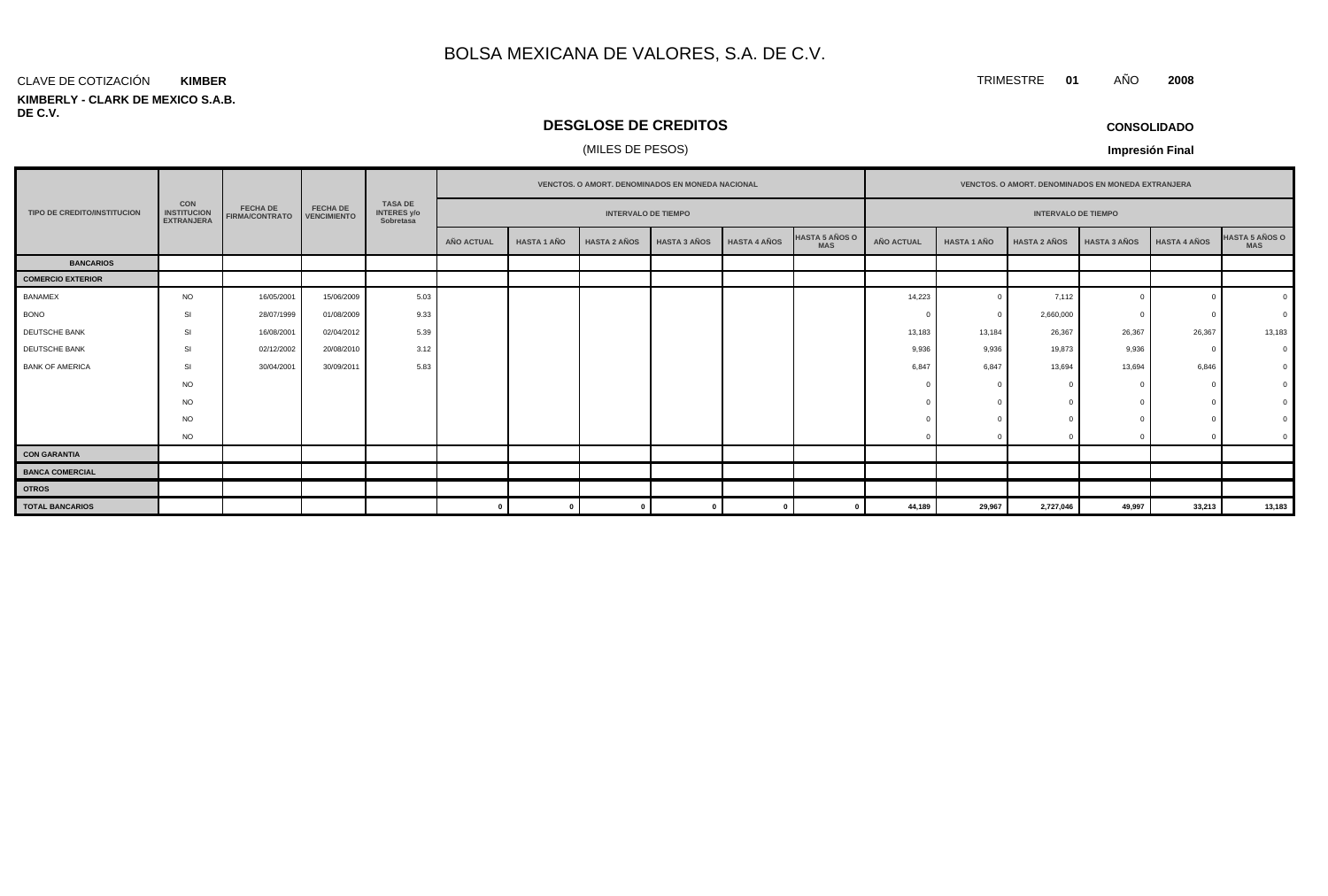#### CLAVE DE COTIZACIÓN TRIMESTRE **01** AÑO **2008 KIMBER**

#### **KIMBERLY - CLARK DE MEXICO S.A.B. DE C.V.**

### **DESGLOSE DE CREDITOS**

#### (MILES DE PESOS)

| <b>CONSOLIDADO</b> |
|--------------------|
|--------------------|

|                                                           |                                                |                                          |                                       |                                                   |                   |                            |                     | VENCTOS. O AMORT. DENOMINADOS EN MONEDA NACIONAL |                     |                                     | VENCTOS. O AMORT. DENOMINADOS EN MONEDA EXTRANJERA |                            |                     |                     |                     |                                     |
|-----------------------------------------------------------|------------------------------------------------|------------------------------------------|---------------------------------------|---------------------------------------------------|-------------------|----------------------------|---------------------|--------------------------------------------------|---------------------|-------------------------------------|----------------------------------------------------|----------------------------|---------------------|---------------------|---------------------|-------------------------------------|
| TIPO DE CREDITO/INSTITUCION                               | CON<br><b>INSTITUCION</b><br><b>EXTRANJERA</b> | <b>FECHA DE</b><br><b>FIRMA/CONTRATO</b> | <b>FECHA DE</b><br><b>VENCIMIENTO</b> | <b>TASA DE</b><br><b>INTERES y/o</b><br>Sobretasa |                   | <b>INTERVALO DE TIEMPO</b> |                     |                                                  |                     |                                     |                                                    | <b>INTERVALO DE TIEMPO</b> |                     |                     |                     |                                     |
|                                                           |                                                |                                          |                                       |                                                   | <b>AÑO ACTUAL</b> | <b>HASTA 1 AÑO</b>         | <b>HASTA 2 AÑOS</b> | <b>HASTA 3 AÑOS</b>                              | <b>HASTA 4 AÑOS</b> | <b>HASTA 5 AÑOS O</b><br><b>MAS</b> | <b>AÑO ACTUAL</b>                                  | <b>HASTA 1 AÑO</b>         | <b>HASTA 2 AÑOS</b> | <b>HASTA 3 AÑOS</b> | <b>HASTA 4 AÑOS</b> | <b>HASTA 5 AÑOS O</b><br><b>MAS</b> |
|                                                           |                                                |                                          |                                       |                                                   |                   |                            |                     |                                                  |                     |                                     |                                                    |                            |                     |                     |                     |                                     |
| LISTADAS EN BOLSA (MEXICO Y/O<br><b>EXTRANJERO)</b>       |                                                |                                          |                                       |                                                   |                   |                            |                     |                                                  |                     |                                     |                                                    |                            |                     |                     |                     |                                     |
|                                                           |                                                |                                          |                                       |                                                   |                   |                            |                     |                                                  |                     |                                     |                                                    |                            |                     |                     |                     |                                     |
| CERTIFICADFOS BURSÁTILES                                  | <b>NA</b>                                      | 18/06/2003                               | 08/12/2010                            | 8.45                                              |                   |                            |                     | 750,000                                          |                     |                                     |                                                    |                            |                     |                     |                     |                                     |
| CERTIFICADFOS BURSÁTILES                                  | NA                                             | 18/06/2003                               | 05/06/2013                            | 8.95                                              |                   |                            |                     |                                                  |                     | 1,250,000                           |                                                    |                            |                     |                     |                     |                                     |
| CERTIFICADFOS BURSÁTILES                                  | NA                                             | 05/07/2007                               | 26/06/2017                            | 7.81                                              |                   |                            |                     |                                                  |                     | 2,500,000                           |                                                    |                            |                     |                     |                     |                                     |
| <b>CON GARANTIA</b>                                       |                                                |                                          |                                       |                                                   |                   |                            |                     |                                                  |                     |                                     |                                                    |                            |                     |                     |                     |                                     |
| <b>COLOCACIONES PRIVADAS</b>                              |                                                |                                          |                                       |                                                   |                   |                            |                     |                                                  |                     |                                     |                                                    |                            |                     |                     |                     |                                     |
|                                                           |                                                |                                          |                                       |                                                   |                   |                            |                     |                                                  |                     |                                     |                                                    |                            |                     |                     |                     |                                     |
| <b>CON GARANTIA</b>                                       |                                                |                                          |                                       |                                                   |                   |                            |                     |                                                  |                     |                                     |                                                    |                            |                     |                     |                     |                                     |
| <b>TOTAL BURSATILES Y COLOCACIONES</b><br><b>PRIVADAS</b> |                                                |                                          |                                       |                                                   | $\Omega$          |                            | $\sqrt{ }$          | 750,000                                          | $\Omega$            | 3,750,000                           |                                                    |                            |                     |                     |                     | $\mathbf{0}$                        |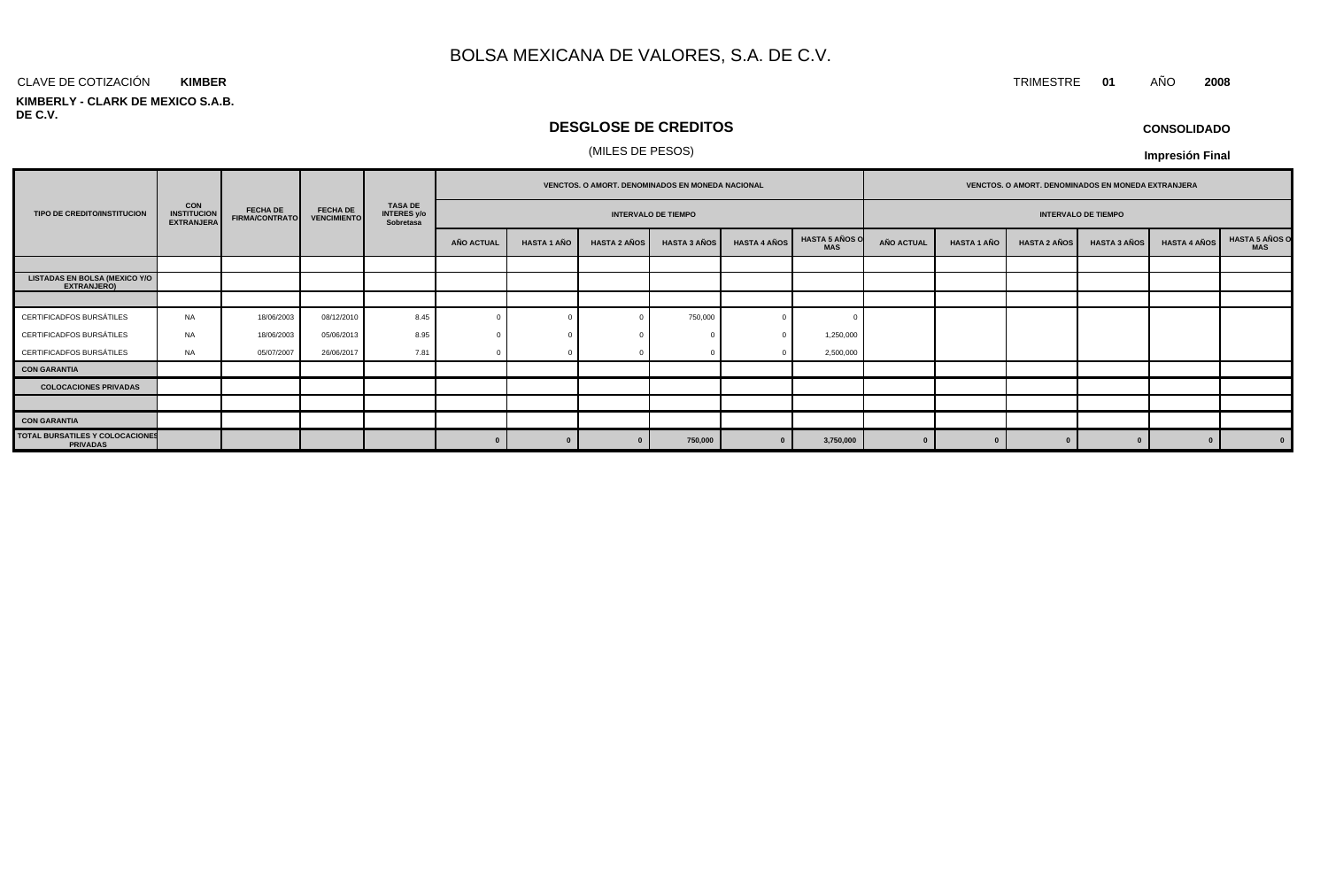#### CLAVE DE COTIZACIÓN TRIMESTRE **01** AÑO **2008 KIMBER**

#### **KIMBERLY - CLARK DE MEXICO S.A.B. DE C.V.**

#### **DESGLOSE DE CREDITOS**

#### (MILES DE PESOS)

|                                                                |                                             |                                     |                                       | VENCTOS. O AMORT. DENOMINADOS EN MONEDA NACIONAL |                    |                            |                     | VENCTOS. O AMORT. DENOMINADOS EN MONEDA EXTRANJERA |                                     |                   |                    |                            |                     |                     |                |
|----------------------------------------------------------------|---------------------------------------------|-------------------------------------|---------------------------------------|--------------------------------------------------|--------------------|----------------------------|---------------------|----------------------------------------------------|-------------------------------------|-------------------|--------------------|----------------------------|---------------------|---------------------|----------------|
| TIPO DE CREDITO/INSTITUCION                                    | <b>CON INSTITUCION</b><br><b>EXTRANJERA</b> | <b>FECHA</b><br><b>CONCERTACION</b> | <b>FECHA DE</b><br><b>VENCIMIENTO</b> |                                                  |                    | <b>INTERVALO DE TIEMPO</b> |                     |                                                    |                                     |                   |                    | <b>INTERVALO DE TIEMPO</b> |                     |                     |                |
|                                                                |                                             |                                     |                                       | <b>AÑO ACTUAL</b>                                | <b>HASTA 1 AÑO</b> | <b>HASTA 2 AÑOS</b>        | <b>HASTA 3 AÑOS</b> | <b>HASTA 4 AÑOS</b>                                | <b>HASTA 5 AÑOS O</b><br><b>MAS</b> | <b>AÑO ACTUAL</b> | <b>HASTA 1 AÑO</b> | <b>HASTA 2 AÑOS</b>        | <b>HASTA 3 AÑOS</b> | <b>HASTA 4 AÑOS</b> | HASTA 5 AÑOS O |
| <b>PROVEEDORES</b>                                             |                                             |                                     |                                       |                                                  |                    |                            |                     |                                                    |                                     |                   |                    |                            |                     |                     |                |
| VARIOS                                                         | <b>NA</b>                                   | 01/03/2008                          |                                       | 1,147,402                                        | $\overline{0}$     | $\overline{0}$             |                     | $\Omega$                                           |                                     |                   |                    |                            |                     |                     |                |
| VARIOS                                                         | <b>NA</b>                                   | 01/03/2008                          |                                       |                                                  |                    | $\overline{0}$             |                     |                                                    |                                     |                   |                    |                            |                     |                     |                |
| VARIOS                                                         | SI                                          | 01/03/2008                          |                                       |                                                  |                    |                            |                     |                                                    |                                     | 1,201,075         | $\Omega$           | $\Omega$                   | $\Omega$            | $\Omega$            |                |
|                                                                | <b>NO</b>                                   |                                     |                                       |                                                  |                    |                            |                     |                                                    |                                     | $\Omega$          |                    | $\Omega$                   | $\Omega$            | $\Omega$            |                |
| <b>TOTAL PROVEEDORES</b>                                       |                                             |                                     |                                       | 1,147,402                                        | $\overline{0}$     | $\overline{0}$             | $\Omega$            | $\Omega$                                           |                                     | 1,201,075         | $\Omega$           | $\Omega$                   | $\Omega$            | $\mathbf{0}$        |                |
|                                                                |                                             |                                     |                                       |                                                  |                    |                            |                     |                                                    |                                     |                   |                    |                            |                     |                     |                |
| OTROS CREDITOS CON COSTO A<br>CORTO Y LARGO PLAZO (S103 Y S30) |                                             |                                     |                                       |                                                  |                    |                            |                     |                                                    |                                     |                   |                    |                            |                     |                     |                |
| <b>VARIOS</b>                                                  | NA                                          |                                     |                                       | $\Omega$                                         | $\Omega$           | $\overline{0}$             |                     | $\Omega$                                           | $\Omega$                            |                   |                    |                            |                     |                     |                |
| VARIOS                                                         | SI                                          |                                     |                                       |                                                  |                    |                            |                     |                                                    |                                     | $\overline{0}$    | $\Omega$           | $\Omega$                   | $\Omega$            | $\overline{0}$      |                |
| TOTAL OTROS CREDITOS CON<br><b>COSTO A CORTO Y LARGO PLAZO</b> |                                             |                                     |                                       | $\Omega$                                         | $\Omega$           | $\overline{0}$             |                     | $\Omega$                                           |                                     | $\Omega$          | C                  | $\Omega$                   | $\Omega$            | $\Omega$            |                |
|                                                                |                                             |                                     |                                       |                                                  |                    |                            |                     |                                                    |                                     |                   |                    |                            |                     |                     |                |
| OTROS PASIVOS CIRCULANTES SIN<br>COSTO (S26)                   |                                             |                                     |                                       |                                                  |                    |                            |                     |                                                    |                                     |                   |                    |                            |                     |                     |                |
| <b>VARIOS</b><br>VARIOS                                        | NA                                          |                                     |                                       | 4,999,364                                        | $\Omega$           |                            |                     |                                                    |                                     | 49,470            | $\Omega$           |                            |                     |                     |                |
| <b>TOTAL OTROS PASIVOS</b><br><b>CIRCULANTES SIN COSTO</b>     |                                             |                                     |                                       | 4,999,364                                        | $\Omega$           | $\overline{0}$             | $\sqrt{ }$          | $\Omega$                                           |                                     | 49,470            | $\Omega$           | $\mathbf{0}$               | $\overline{0}$      | $\mathbf{0}$        |                |
|                                                                |                                             |                                     |                                       |                                                  |                    |                            |                     |                                                    |                                     |                   |                    |                            |                     |                     |                |
| <b>TOTAL GENERAL</b>                                           |                                             |                                     |                                       | 6,146,766                                        | $\mathbf 0$        | $\mathbf{0}$               | 750,000             | $\mathbf 0$                                        | 3,750,000                           | 1,294,734         | 29,967             | 2,727,046                  | 49,997              | 33,213              | 13,183         |

LOS CRÉDITOS SON EN DÓLARES AMERICANOS Y SE UTILIZÓ \$10.64 PESOS POR UN DÓLAR.

**CONSOLIDADO**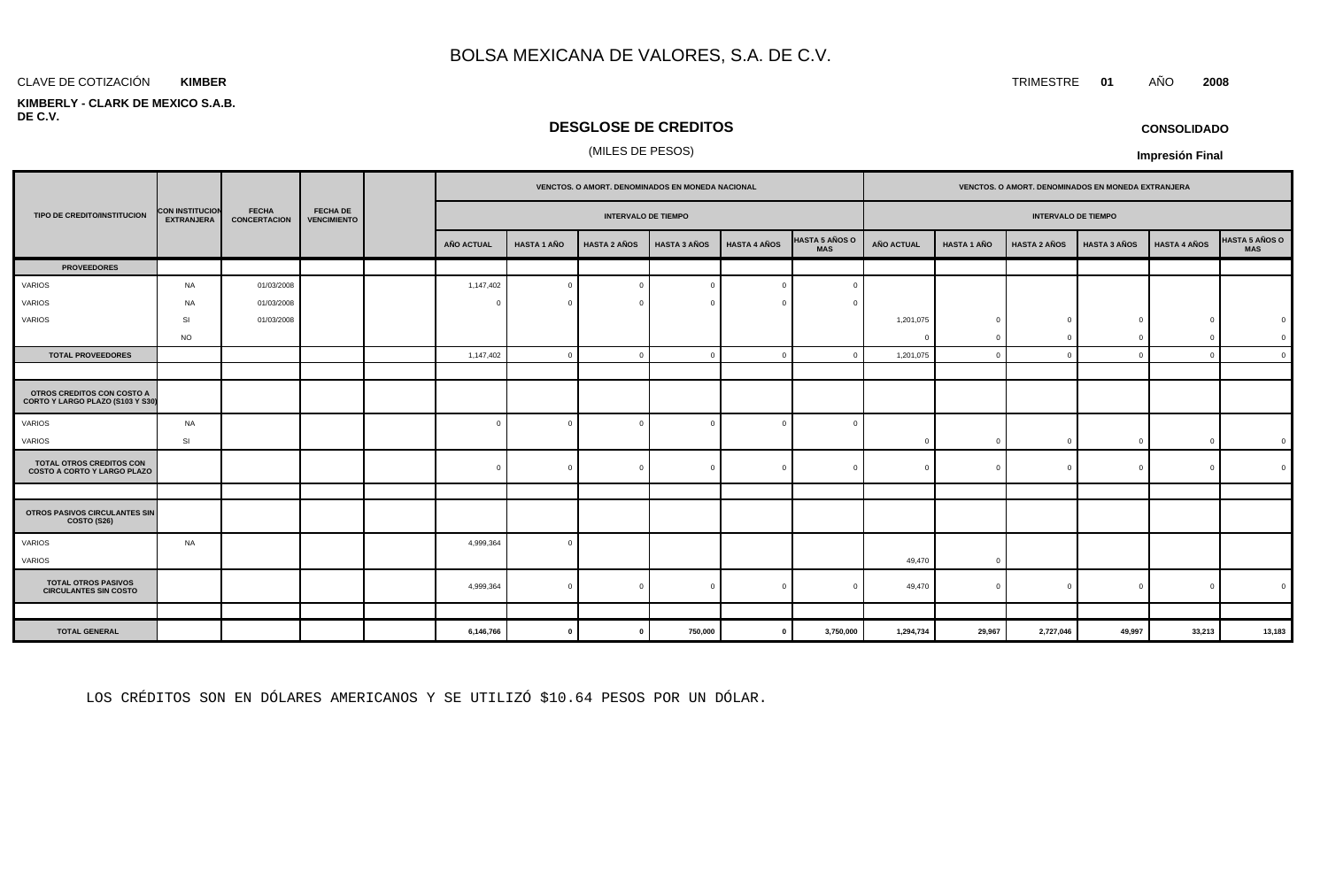CLAVE DE COTIZACIÓN: **KIMBER KIMBERLY - CLARK DE MEXICO S.A.B. DE C.V.**

TRIMESTRE: **01** AÑO: **2008**

#### **POSICION MONETARIA EN MONEDA EXTRANJERA**

(MILES DE PESOS)

## **CONSOLIDADO**

| Impresión Final |  |
|-----------------|--|
|-----------------|--|

|                               | DOLARES (1)      |              |                                 | <b>OTRAS MONEDAS (1)</b> | <b>TOTAL MILES DE</b> |  |
|-------------------------------|------------------|--------------|---------------------------------|--------------------------|-----------------------|--|
| POSICION EN MONEDA EXTRANJERA | MILES DE DOLARES |              | MILES DE PESOS MILES DE DOLARES | MILES DE PESOS           | <b>PESOS</b>          |  |
| <b>ACTIVO MONETARIO</b>       | 96,007           | 1,021,737    | 0                               | 0                        | 1,021,737             |  |
| <b>PASIVO</b>                 | 389,863          | 4,148,140    | 0                               |                          | 4,148,140             |  |
| <b>CORTO PLAZO</b>            | 124,502          | 1,324,701    | 0                               |                          | 1,324,701             |  |
| LARGO PLAZO                   | 265,361          | 2,823,439    | 0                               | 0                        | 2,823,439             |  |
| <b>SALDO NETO</b>             | $-293,856$       | $-3,126,403$ | 0                               |                          | $-3,126,403$          |  |

(1) EN LA SECCIÓN DE OBSERVACIONES SE DEBE ESPECIFICAR LA MONEDA Y EL TIPO DE CAMBIO

#### **OBSERVACIONES**

EL TIPO DE CAMBIO UTILIZADO PARA LA CONVERSIÓN DE LOS DÓLARES ES DE \$10.64 PESOS POR UN DÓLAR.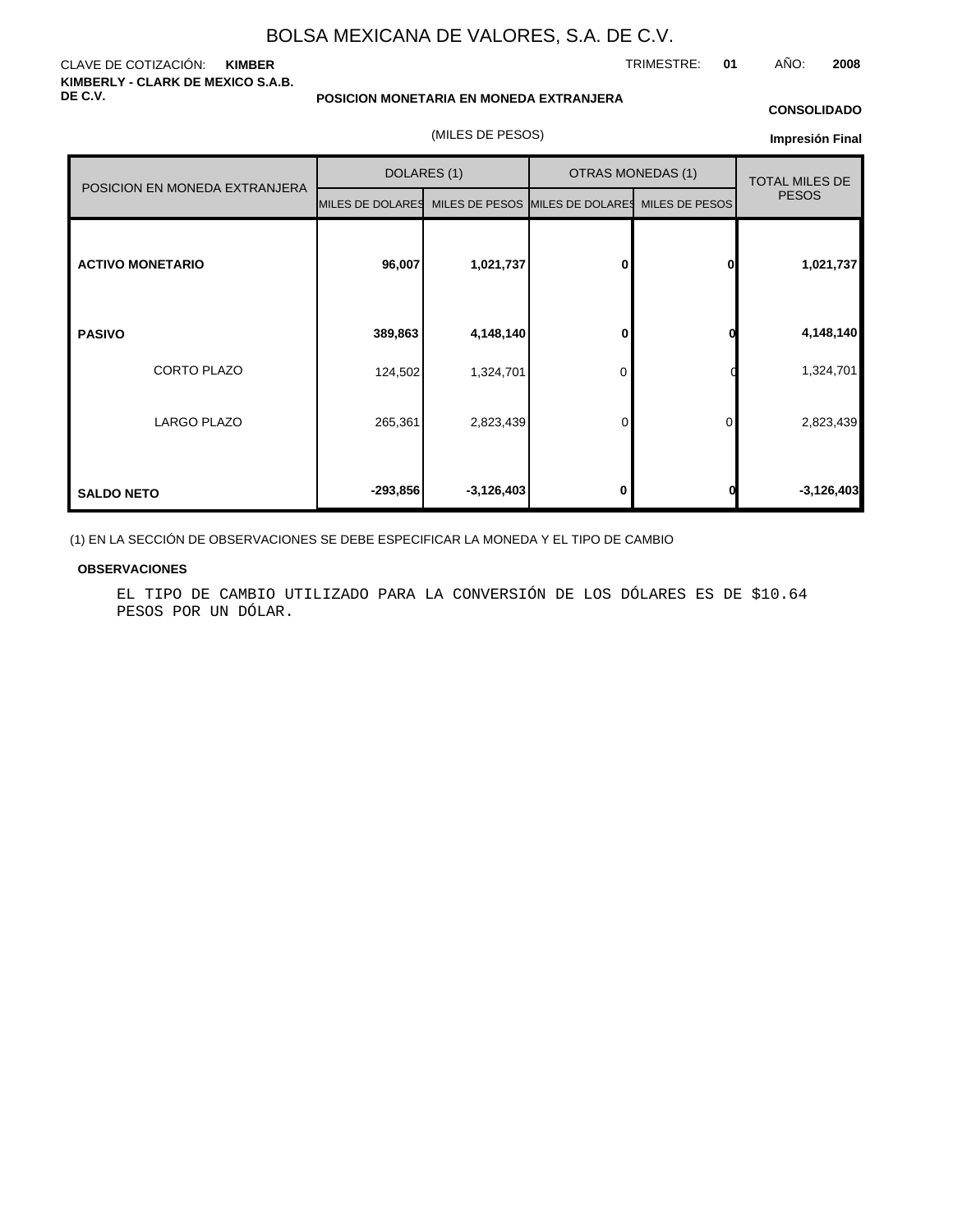TRIMESTRE: **01** AÑO: **2008**

CLAVE DE COTIZACIÓN: **KIMBER KIMBERLY - CLARK DE MEXICO S.A.B. DE C.V.**

#### **CEDULA DE INTEGRACION Y CALCULO DE RESULTADO POR POSICION MONETARIA** (MILES DE PESOS)

**CONSOLIDADO**

**Impresión Final**

| <b>MES</b>              | <b>ACTIVOS</b><br><b>MONETARIOS</b> | <b>PASIVOS</b><br><b>MONETARIOS</b> | <b>POSICION</b><br><b>MONETARIA</b><br>(ACTIVA) PASIVA | <b>INFLACION</b><br><b>MENSUAL</b> | <b>EFECTO MENSUAL</b><br>(ACTIVO) PASIVO |
|-------------------------|-------------------------------------|-------------------------------------|--------------------------------------------------------|------------------------------------|------------------------------------------|
| <b>ENERO</b>            |                                     |                                     |                                                        | 0.00                               |                                          |
| <b>FEBRERO</b>          |                                     |                                     |                                                        | 0.00                               |                                          |
| MARZO                   |                                     |                                     |                                                        | 0.00                               | 0                                        |
| ACTUALIZACIÓN           |                                     |                                     |                                                        |                                    |                                          |
| CAPITALIZACIÓN          |                                     |                                     |                                                        |                                    | 0                                        |
| <b>EMP. EXTRANJERAS</b> |                                     |                                     |                                                        |                                    | 0                                        |
| <b>OTROS</b>            |                                     |                                     |                                                        |                                    | 0                                        |
| <b>TOTAL</b>            |                                     |                                     |                                                        |                                    | 0                                        |

| DATOS INFORMATIVOS:        |  |
|----------------------------|--|
| <b>REPOMO CAPITALIZADO</b> |  |

**OBSERVACIONES**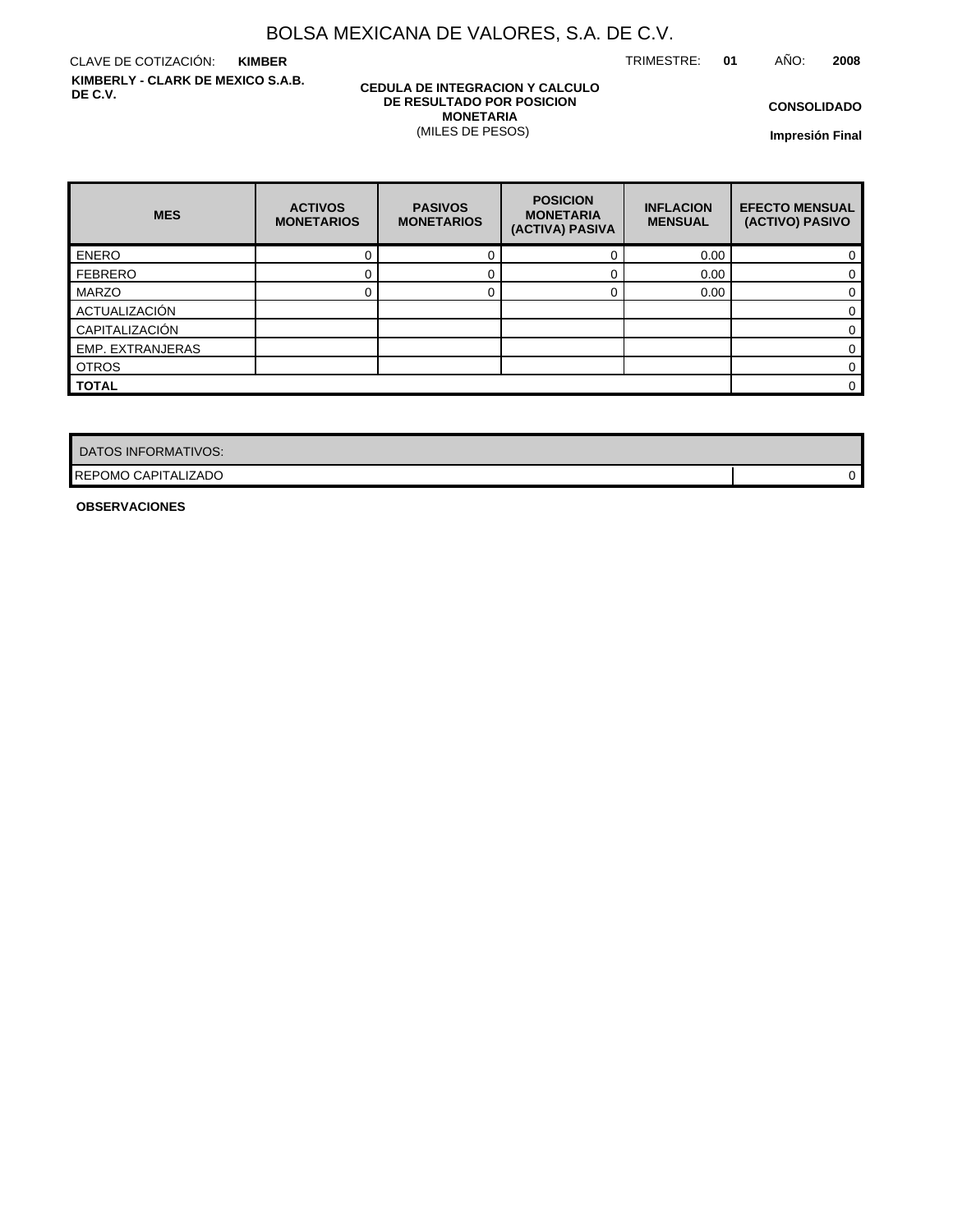**KIMBER**

CLAVE DE COTIZACIÓN: TRIMESTRE: **01** AÑO: **2008**

**KIMBERLY - CLARK DE MEXICO S.A.B.**

**INSTRUMENTOS DE DEUDA**

**PAGINA** 1/2

**CONSOLIDADO**

**Impresión Final**

#### **LIMITACIONES FINANCIERAS SEGUN ESCRITURAS DE LA EMISION Y/O TITULO**

LAS LIMITACIONES DE LOS CERTIFICADOS BURSÁTILES, SON DE HACER Y DE NO HACER; LIMITACIONES FINANCIERAS NINGUNA.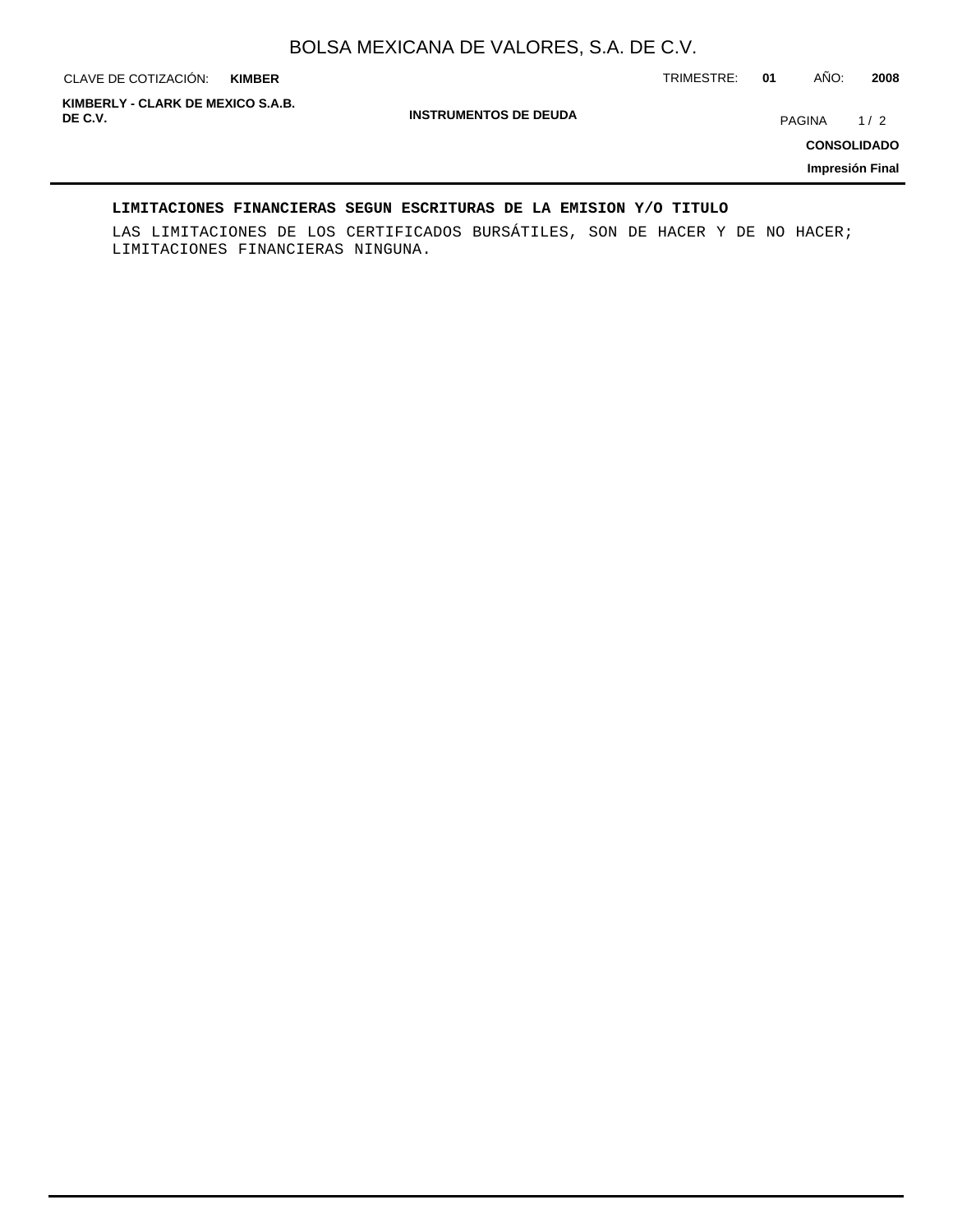| CLAVE DE COTIZACIÓN:                         | <b>KIMBER</b>                | TRIMESTRE: | AÑO:<br>01    | 2008                                         |
|----------------------------------------------|------------------------------|------------|---------------|----------------------------------------------|
| KIMBERLY - CLARK DE MEXICO S.A.B.<br>DE C.V. | <b>INSTRUMENTOS DE DEUDA</b> |            | <b>PAGINA</b> | 2/2<br><b>CONSOLIDADO</b><br>Impresión Final |
|                                              |                              |            |               |                                              |

**SITUACION ACTUAL DE LAS LIMITACIONES FINANCIERAS**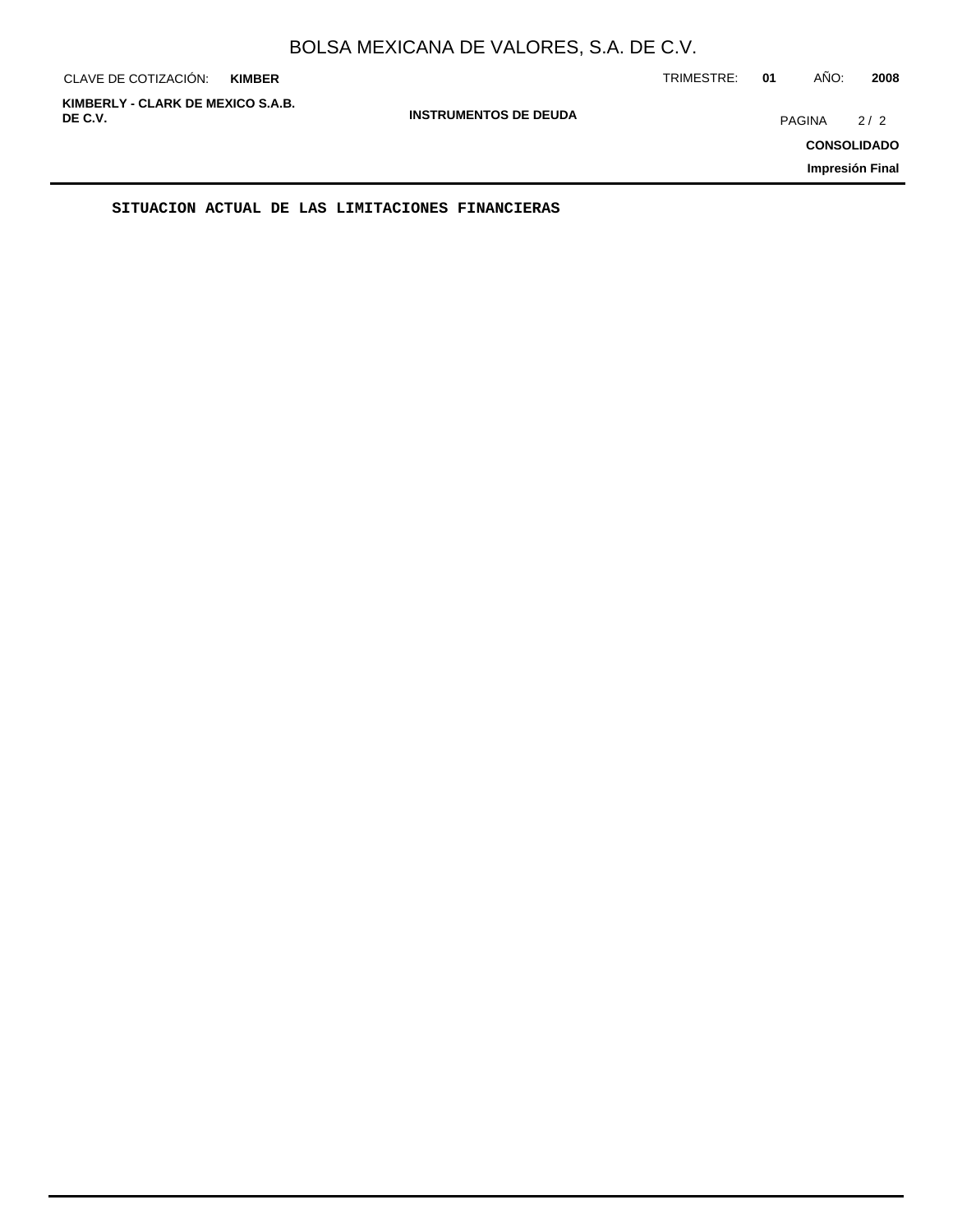CLAVE DE COTIZACIÓN: TRIMESTRE: **01** AÑO: **2008 KIMBER KIMBERLY - CLARK DE MEXICO S.A.B. DE C.V.**

#### **PLANTAS, CENTROS COMERCIALES, DE DISTRIBUCION Y/O SERVICIO**

**CONSOLIDADO**

**Impresión Final**

| <b>PLANTA O CENTRO</b>     | <b>ACTIVIDAD ECONOMICA</b> | <b>CAPACIDAD INSTALADA</b> | % DE UTIL. |
|----------------------------|----------------------------|----------------------------|------------|
| <b>PANTA BAJIO</b>         | PRODUCTOS AL CONSUMIDOR    | Ω                          | 0.00       |
| PLANTA ORIZABA             | PRODUCTOS AL CONSUMIDOR    |                            |            |
| <b>PLANTA RAMOS ARIZPE</b> | PRODUCTOS AL CONSUMIDOR    |                            | ∩          |
| PLANTA TLAXCALA            | PRODUCTOS AL CONSUMIDOR    |                            |            |
| PLANTA CUAUTITLAN          | PRODUCTOS AL CONSUMIDOR    |                            |            |
| PLANTA ECATEPEC            | PRODUCTOS AL CONSUMIDOR    |                            | ∩          |
| PLANTA TEXMELUCAN          | PRODUCTOS INSTITUCIONALES  |                            |            |
| <b>PLANTA MORELIA</b>      | PRODUCTOS AL CONSUMIDOR    |                            |            |

#### **OBSERVACIONES**

LA CAPACIDAD INSTALADA Y EL PORCENTAJE DE UTILIZACIÓN VARIA SEGÚN LA PRODUCCIÓN.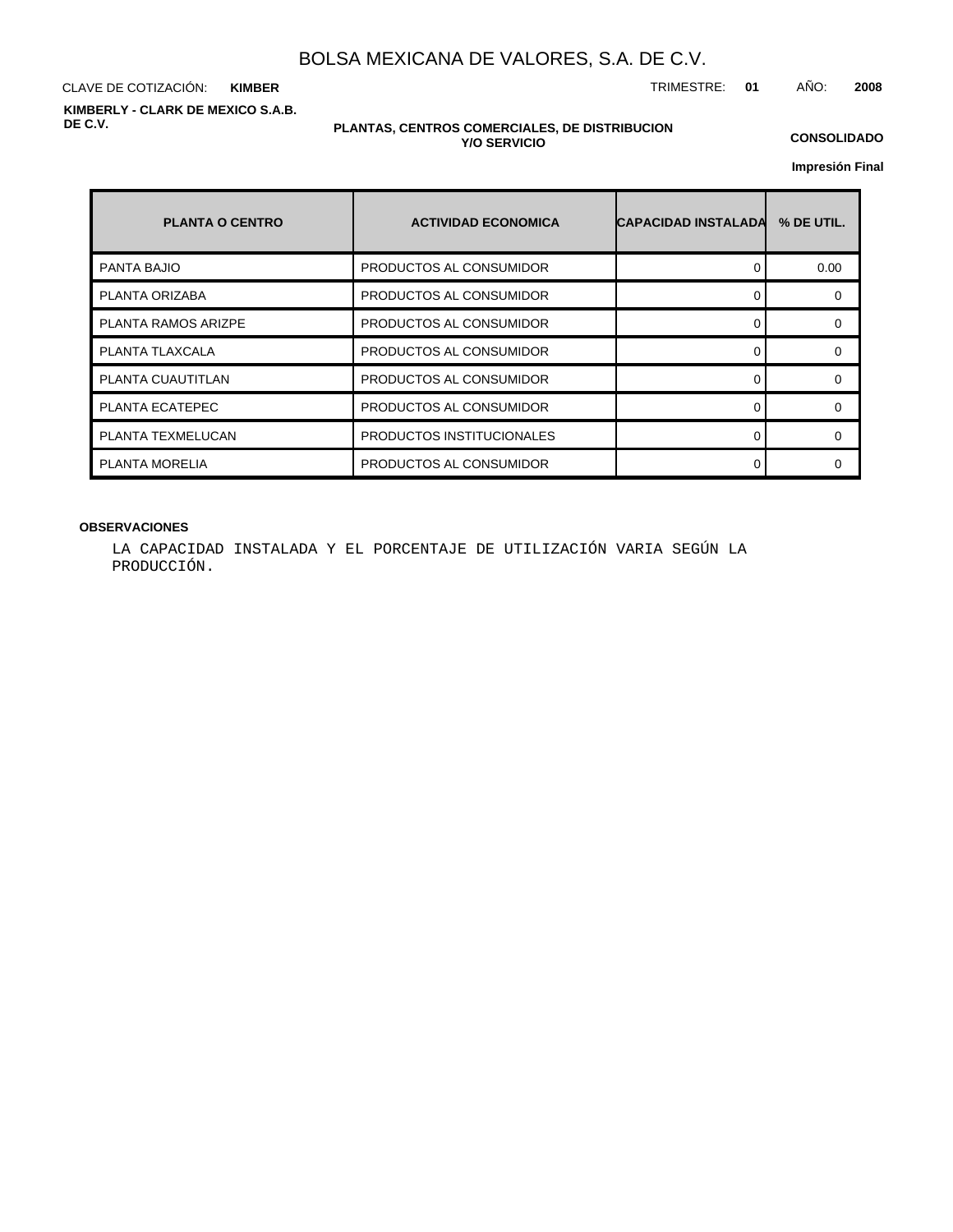#### CLAVE DE COTIZACIÓN **KIMBER KIMBERLY - CLARK DE MEXICO S.A.B. DE C.V.**

#### **MATERIAS PRIMAS DIRECTAS**

#### **CONSOLIDADO**

**Impresión Final**

| <b>MATERIAS PRIMAS</b>              | <b>PRINCIPALES</b><br><b>PROVEEDORES</b>  | <b>ORIGEN</b> | SUST.<br>NAL. | % COSTO<br><b>PRODUCCION</b><br><b>TOTAL</b> |
|-------------------------------------|-------------------------------------------|---------------|---------------|----------------------------------------------|
| <b>POLIETILENO</b>                  | POLYCEL,<br>CONVERTID.<br><b>PROPIFLE</b> | Nacional      |               | $\Omega$                                     |
| <b>QUIMICOS</b>                     | <b>PROEGSA</b>                            | Nacional      |               | 0                                            |
| <b>CORRUGADOS</b>                   | <b>EMP. CARTON TITAN</b>                  | Nacional      |               | $\Omega$                                     |
| <b>FIBRA PARA RECICLAR</b>          | RECYCLE, REPACSA,<br><b>BOD ESTRELLA</b>  | Nacional      |               | $\Omega$                                     |
| <b>ADHESIVOS</b>                    | <b>NATIONAL</b>                           | Nacional      |               | $\Omega$                                     |
| <b>CINTAS Y ELASTOMEROS</b>         | <b>3M, FILAMENTOS</b>                     | Nacional      |               | $\Omega$                                     |
| <b>CELULOSA DE MADERA</b>           | ARACRUZ, GP<br><b>CELLULOS Y DOMTAR</b>   | Importación   |               | $\Omega$                                     |
| <b>FIBRA P/RECICLAR Y RECICLADA</b> | WEYERHAEUSER,<br><b>HARMON</b>            | Importación   |               | 0                                            |
| <b>POLIACRILATO DE SODIO</b>        | <b>BASF, TOYOTA</b>                       | Importación   |               | $\Omega$                                     |
| <b>POLIPROPILENO</b>                | <b>EXXONMOBIL</b>                         | Importación   |               | $\Omega$                                     |

**OBSERVACIONES**

TRIMESTRE **01** AÑO **2008**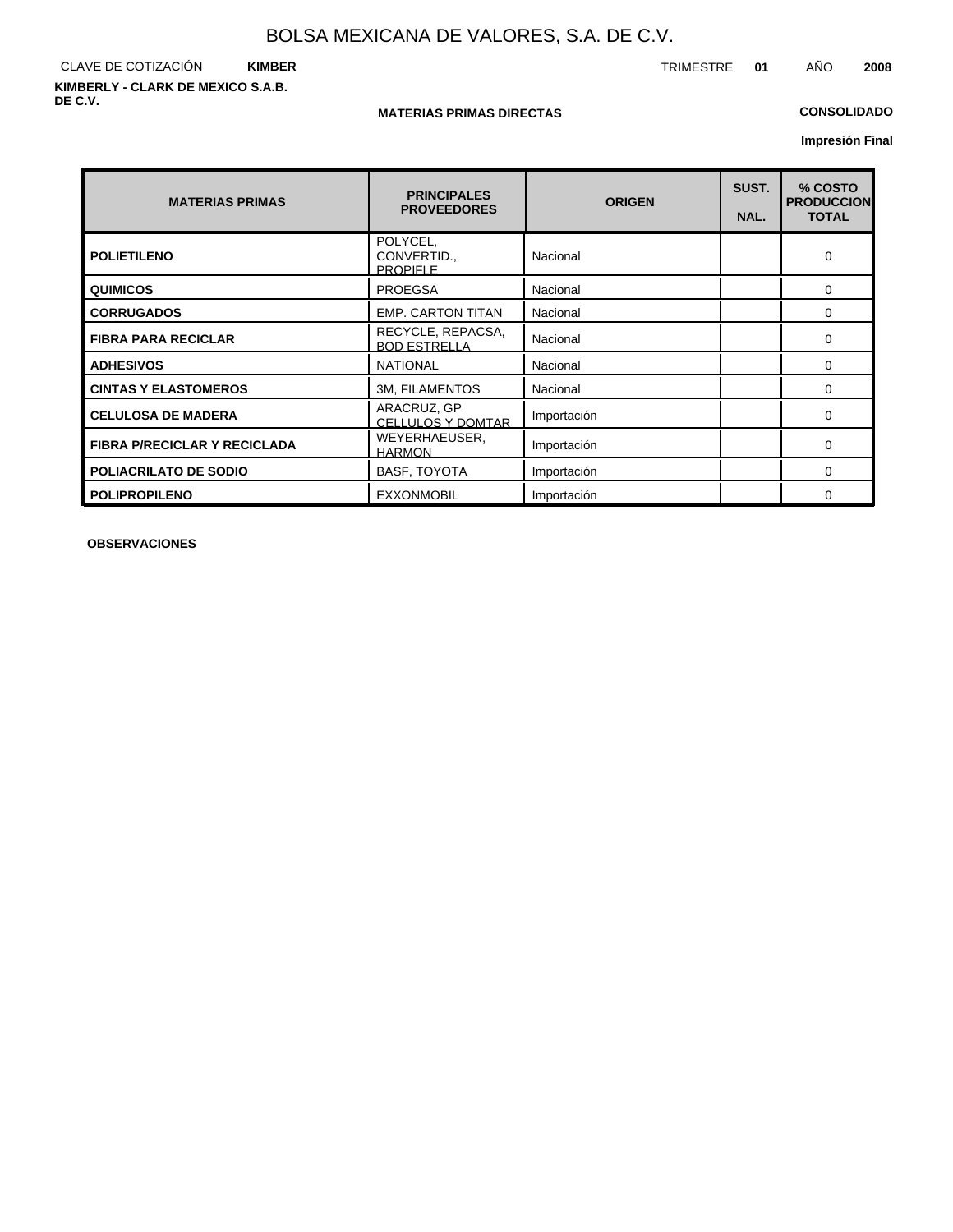**KIMBER KIMBERLY - CLARK DE MEXICO S.A.B. DE C.V.**

### CLAVE DE COTIZACIÓN TRIMESTRE **01** AÑO **2008**

## **DISTRIBUCION DE VENTAS POR PRODUCTO**

## **CONSOLIDADO**

VENTAS TOTALES

| <b>PRINCIPALES</b>       | <b>VENTAS</b>  |                | % DE PART. | <b>PRINCIPALES</b> |                 |  |
|--------------------------|----------------|----------------|------------|--------------------|-----------------|--|
|                          | <b>VOLUMEN</b> | <b>IMPORTE</b> | MDO.       | <b>MARCAS</b>      | <b>CLIENTES</b> |  |
| <b>NACIONALES</b>        |                |                |            |                    |                 |  |
| PROD. AL CONSUMIDOR      |                | 5,247,183      |            |                    |                 |  |
| <b>EXTRANJERAS</b>       |                |                |            |                    |                 |  |
| <b>INFORMACION TOTAL</b> |                | 312,921        | 0          |                    |                 |  |
| <b>TOTAL</b>             |                | 5,560,104      |            |                    |                 |  |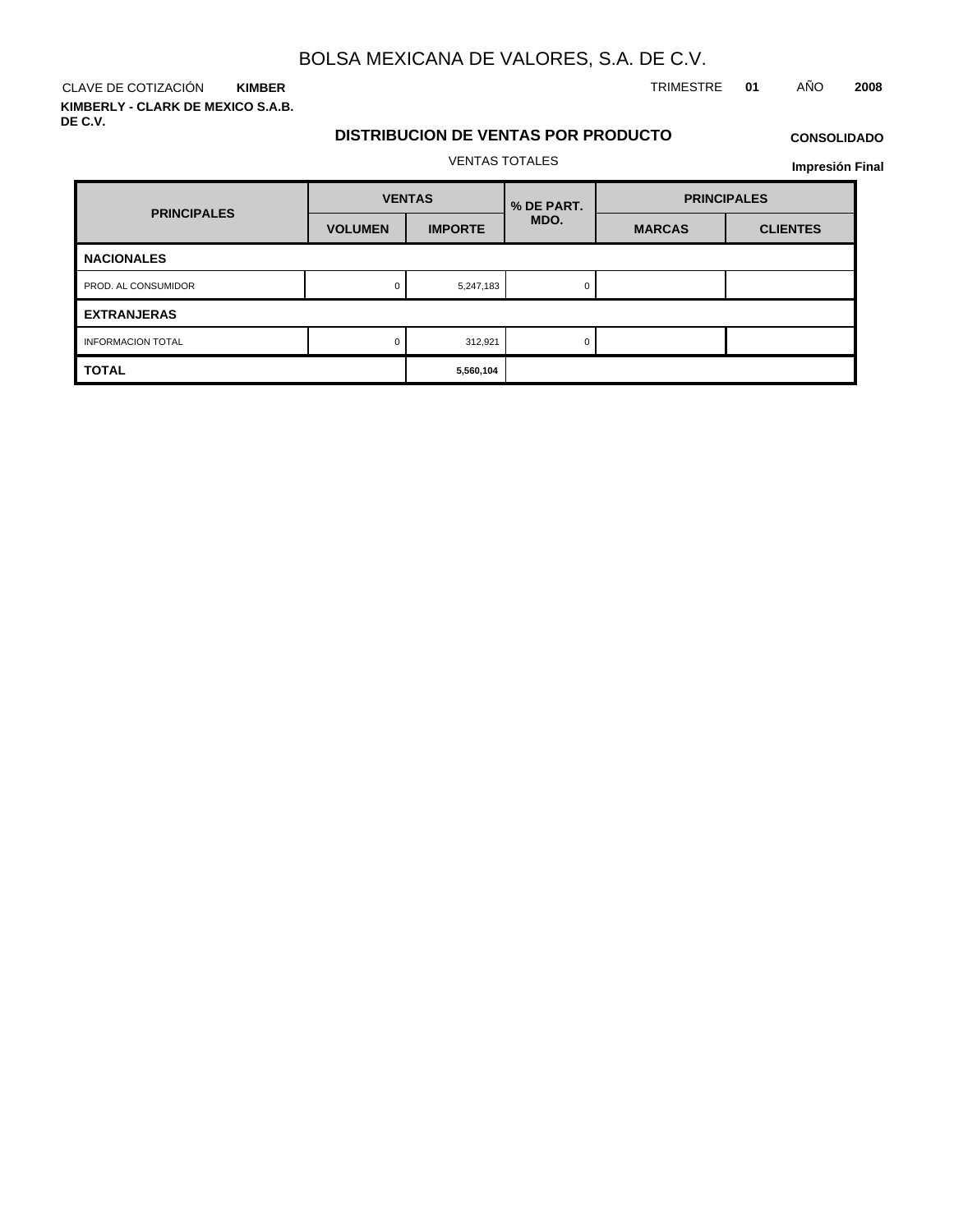**KIMBER KIMBERLY - CLARK DE MEXICO S.A.B. DE C.V.**

CLAVE DE COTIZACIÓN TRIMESTRE **01** AÑO **2008**

#### **DISTRIBUCION DE VENTAS POR PRODUCTO**

## **CONSOLIDADO**

#### VENTAS EXTRANJERAS

**Impresión Final**

| <b>PRINCIPALES</b>                   | <b>VENTAS</b>  |                | <b>DESTINO</b> | <b>PRINCIPALES</b> |                 |  |  |  |
|--------------------------------------|----------------|----------------|----------------|--------------------|-----------------|--|--|--|
|                                      | <b>VOLUMEN</b> | <b>IMPORTE</b> |                | <b>MARCAS</b>      | <b>CLIENTES</b> |  |  |  |
| <b>EXPORTACION</b>                   |                |                |                |                    |                 |  |  |  |
| <b>INFORMACION TOTAL</b>             | 0              | 312,921        |                |                    |                 |  |  |  |
| <b>SUBSIDIARIAS EN EL EXTRANJERO</b> |                |                |                |                    |                 |  |  |  |

| <b>TOTAL</b><br>312,921<br>$\sim$ $\sim$ |
|------------------------------------------|
|------------------------------------------|

**OBSERVACIONES**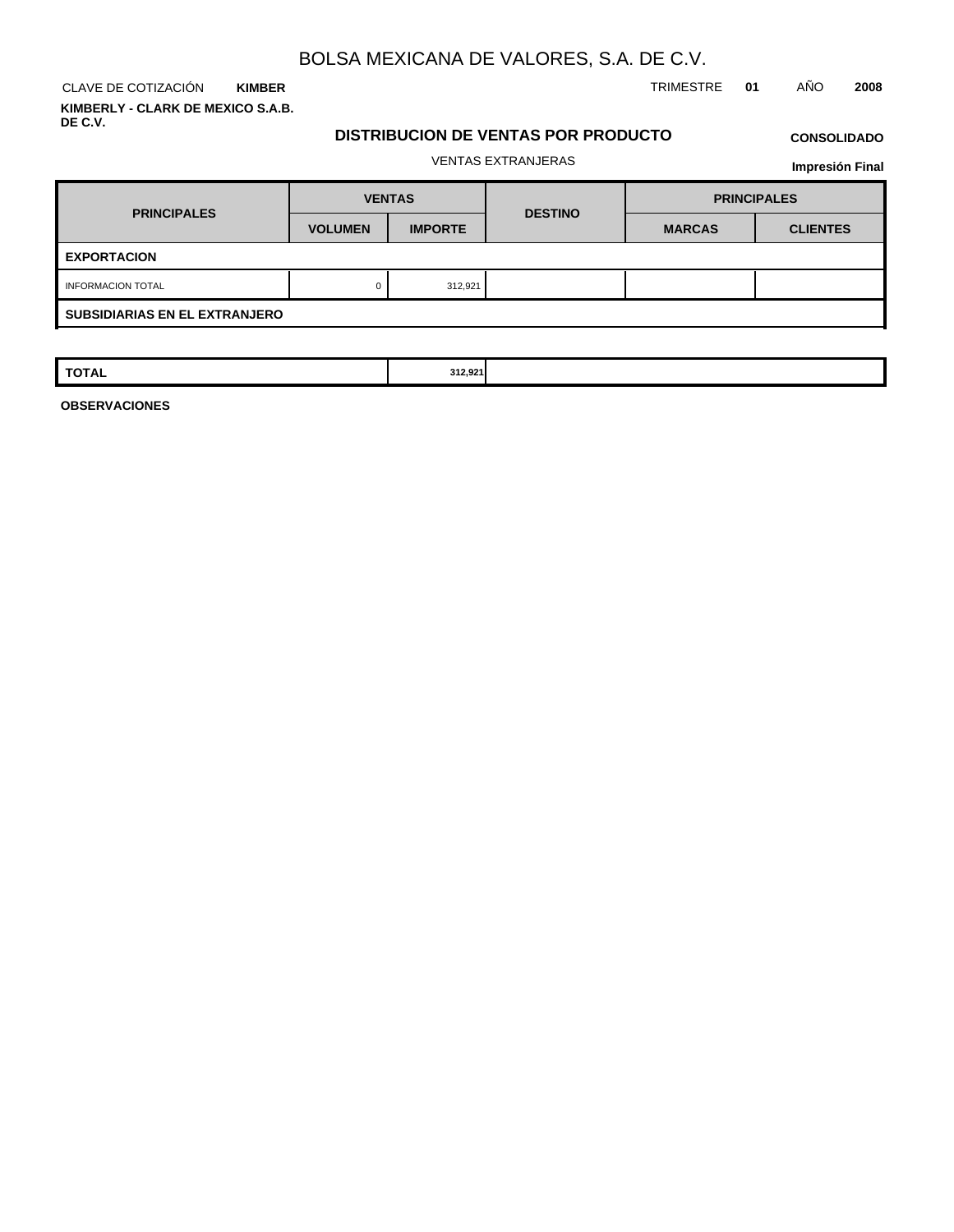CLAVE DE COTIZACIÓN: TRIMESTRE: **01** AÑO: **2008 KIMBER**

**KIMBERLY - CLARK DE MEXICO S.A.B.**

**INFORMACION DE PROYECTOS (Proyecto, Monto DE C.V.** PAGINA 1 / 1 **Ejercido y Porcentaje de Avance)**

**CONSOLIDADO**

**Impresión Final**

SE ARRANCÓ LA MAQUINA PARA PRODUCIR PAPEL BASE PARA LA FABRICACIÓN DE TOALLAS HÚMEDAS (MÁS DE 40 MILLONES DE DÓLARES DE INVERSIÓN), LO CUAL PRODUCIRÁ IMPORTANTES AHORROS EN COSTOS PARA LA COMPAÑIA.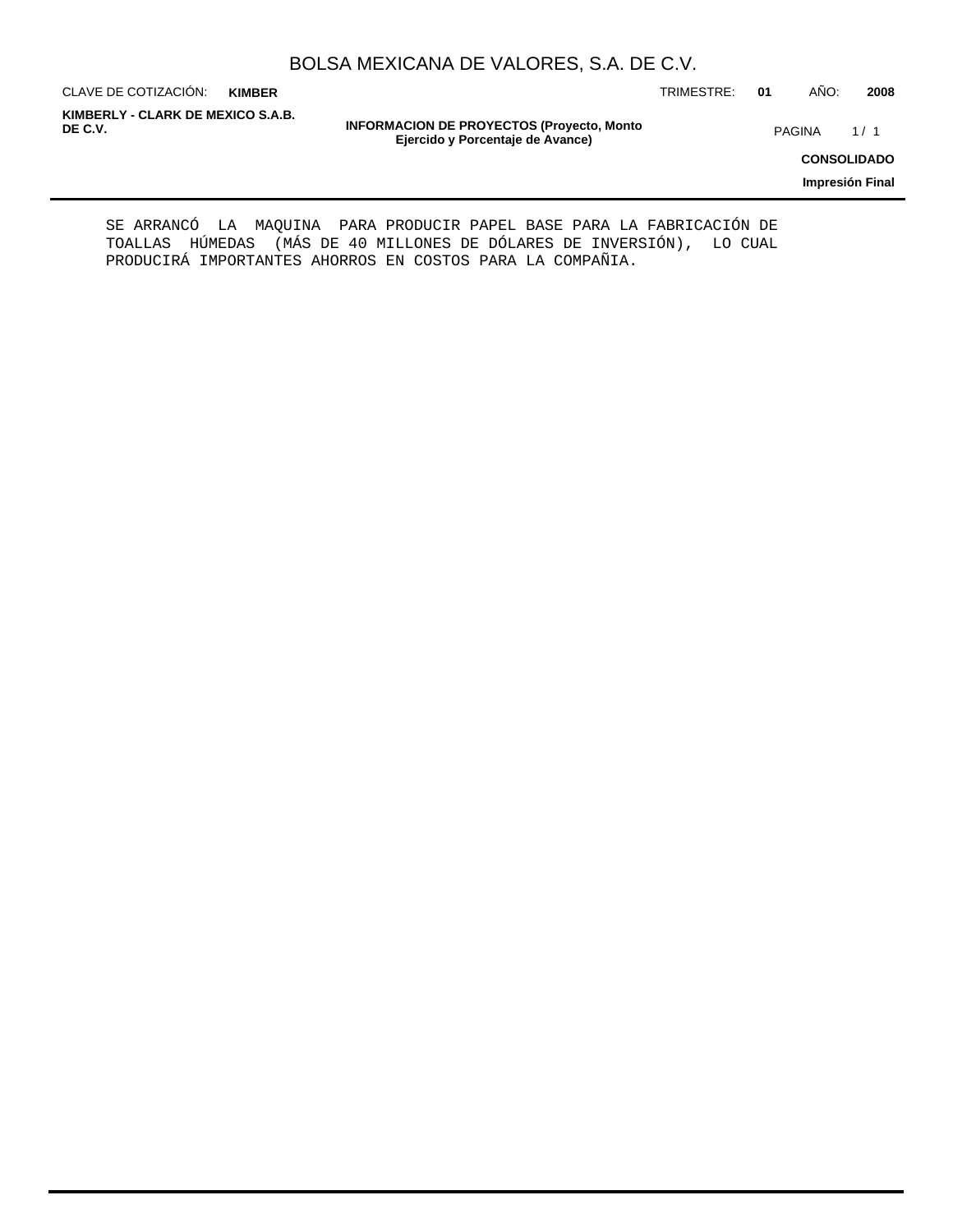**KIMBER**

**KIMBERLY - CLARK DE MEXICO S.A.B. DE C.V.**

**TRANSACCIONES EN MONEDA EXTRANJERA Y CONVERSION DE ESTADOS FINANCIEROS DE OPERACIONES EXTRANJERAS (Información relacionada al Boletín B-15)**

CLAVE DE COTIZACIÓN: TRIMESTRE: **01** AÑO: **2008**

PAGINA 1/1

**CONSOLIDADO**

**Impresión Final**

KIMBERLY-CLARK DE MÉXICO, S.A.B. DE C.V. TIENE UNA EMPRESA COMERCIALIZADORA EN EL EXTERIOR PARA PROMOVER SUS PRODUCTOS Y SE DENOMINA PAPER PRODUCTS TRADE CORPORATION, LOS EFECTOS DE ESTA SUBSIDIARIA SON RECONOCIDOS EN LOS ESTADOS FINANCIEROS CONSOLIDADOS Y NO SON IMPORTANTES.